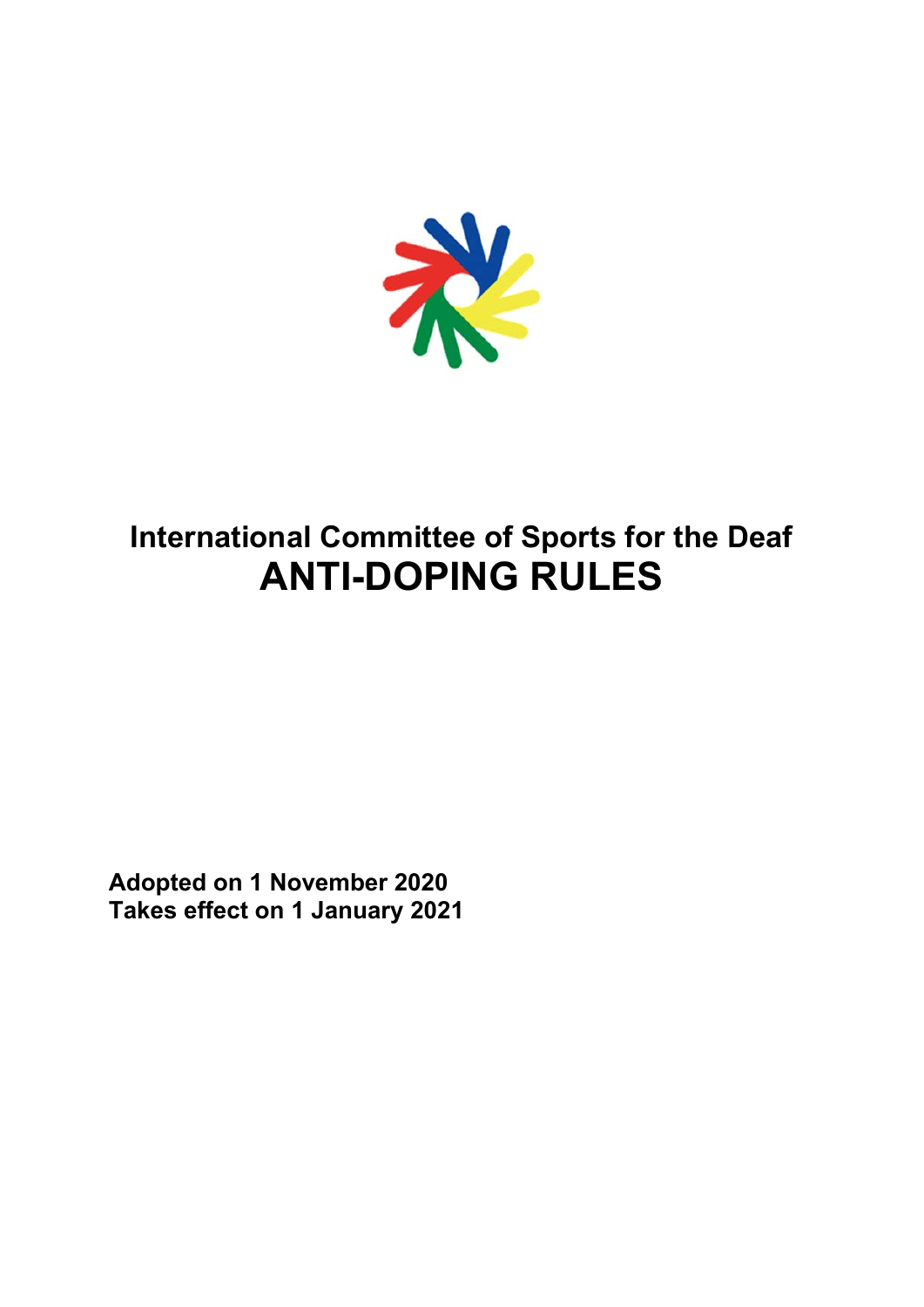# **TABLE OF CONTENTS**

 $\overline{\phantom{a}}$ 

| <b>ARTICLE 1</b>  |                                                                   |
|-------------------|-------------------------------------------------------------------|
| <b>ARTICLE 2</b>  |                                                                   |
| <b>ARTICLE 3</b>  |                                                                   |
| <b>ARTICLE 4</b>  |                                                                   |
| <b>ARTICLE 5</b>  |                                                                   |
| <b>ARTICLE 6</b>  |                                                                   |
| <b>ARTICLE 7</b>  | RESULTS MANAGEMENT: RESPONSIBILITY, INITIAL REVIEW, NOTICE AND    |
| <b>ARTICLE 8</b>  | RESULTS MANAGEMENT: RIGHT TO A FAIR HEARING AND NOTICE OF HEARING |
| <b>ARTICLE 9</b>  |                                                                   |
| <b>ARTICLE 10</b> |                                                                   |
| <b>ARTICLE 11</b> |                                                                   |
| <b>ARTICLE 12</b> | SANCTIONS BY ICSD AGAINST OTHER SPORTING BODIES  4149             |
| <b>ARTICLE 13</b> |                                                                   |
| <b>ARTICLE 14</b> |                                                                   |
| <b>ARTICLE 15</b> |                                                                   |
| <b>ARTICLE 16</b> |                                                                   |
| <b>ARTICLE 17</b> |                                                                   |
| <b>ARTICLE 18</b> | ADDITIONAL ROLES AND RESPONSIBILITIES OF NATIONAL DEAF SPORTS     |
| <b>ARTICLE 19</b> |                                                                   |
| <b>ARTICLE 20</b> | ADDITIONAL ROLES AND RESPONSIBILITIES OF ATHLETES5251             |
| <b>ARTICLE 21</b> | ADDITIONAL ROLES AND RESPONSIBILITIES OF ATHLETE SUPPORT          |
| <b>ARTICLE 22</b> | ADDITIONAL ROLES AND RESPONSIBILITIES OF OTHER PERSONS SUBJECT TO |
| <b>ARTICLE 23</b> |                                                                   |
| <b>ARTICLE 24</b> |                                                                   |
| <b>APPENDIX 1</b> |                                                                   |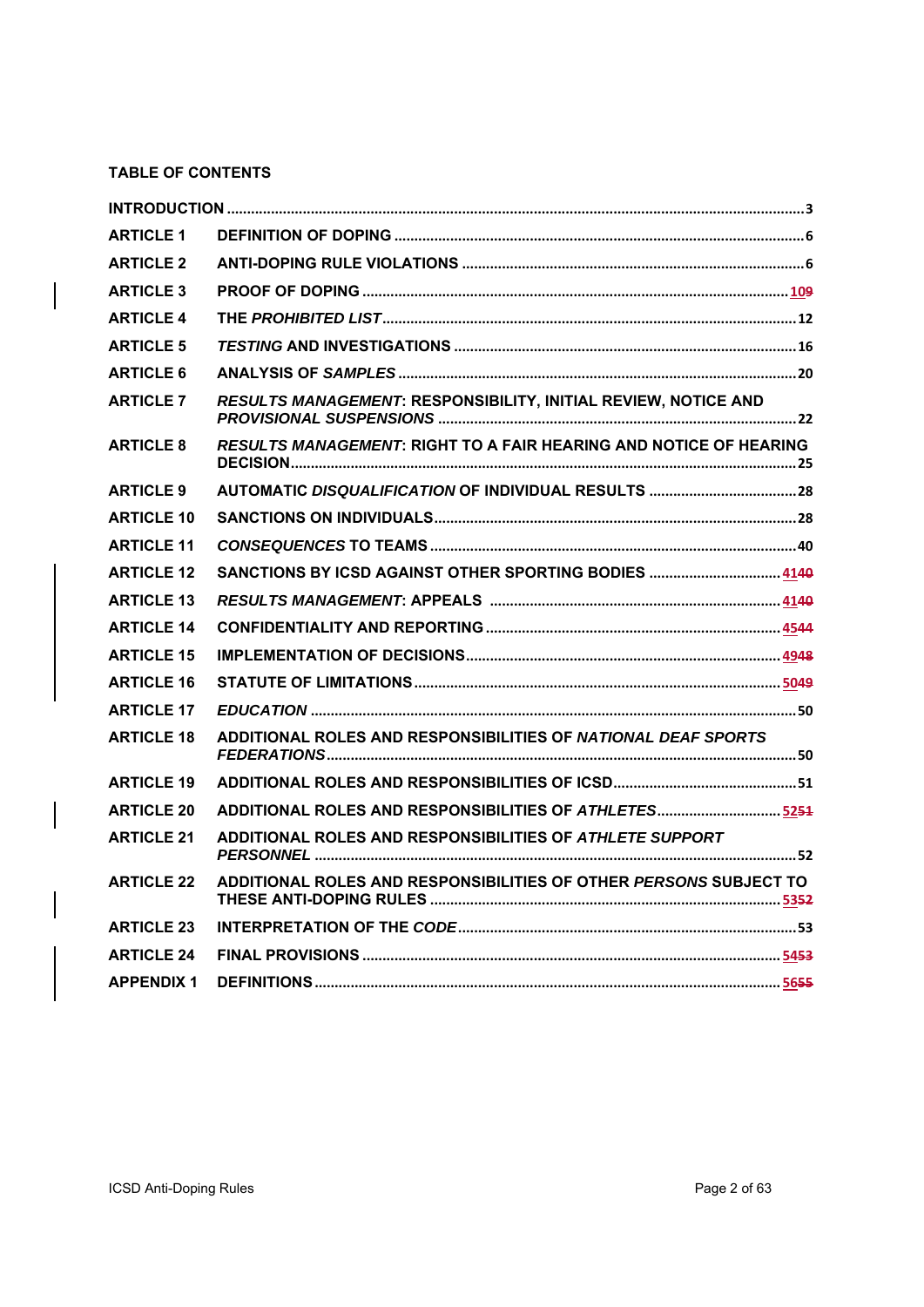# **ICSD ANTI-DOPING RULES**

# **INTRODUCTION**

The International Committee of Sport for the Deaf (ICSD) is the global governing body of all sports for Deaf people around the world and the Deaflympic Movement and, in particular, of the Summer Deaflympics and Winter Deaflympics, the World Deaf Youth Summer and Winter Games, World Deaf Championships, World Deaf Youth Championships and ICSD-sanctioned *Events*. ICSD is composed of members, which are respectively National Deaf Sports Federations (NDSFs), International Deaf Sport Federations (IDSFs), International Federations (IFs) and Regional Deaf Sports Confederations (Confederations). These are collectively referred to as "ICSD members" in this document. IDSFs and IFs are collectively referred to as "IFs" in this document. The Anti-Doping roles attributed to the NDSFs in these Anti-Doping Rules may be taken over by their corresponding *National Anti-Doping Organizations* depending on the country.

ICSD, being the Code Signatory, is under the obligation to support the activity of the World Anti-Doping Agency (WADA) in promoting and encouraging the culture of clean sport. With this goal, ICSD has signed the World Anti-Doping Code Acceptance on 26 February 2006,

As a condition of recognition by ICSD:

- All ICSD members shall comply with ICSD's Anti-Doping Rules, and;
- All ICSD members undertake to elaborate the Anti-Doping Code based on the principles of ICSD's Anti-Doping Rules, or in a written declaration to adopt ICSD's Anti-Doping Rules.

#### **Preface**

These Anti-Doping Rules are adopted and implemented in accordance with ICSD's responsibilities under the *Code*, and in furtherance of ICSD's continuing efforts to eradicate doping in sport.

These Anti-Doping Rules are sports rules governing the conditions under which sport is played. Aimed at enforcing anti-doping rules in a global and harmonized manner, they are distinct in nature from criminal and civil laws. They are not intended to be subject to or limited by any national requirements and legal standards applicable to criminal or civil proceedings, although they are intended to be applied in a manner which respects the principles of proportionality and human rights. When reviewing the facts and the law of a given case, all courts, arbitral tribunals and other adjudicating bodies should be aware of and respect the distinct nature of these Anti-Doping Rules, which implement the *Code*, and the fact that these rules represent the consensus of a broad spectrum of stakeholders around the world as to what is necessary to protect and ensure fair sport.

As provided in the *Code*, ICSD shall be responsible for conducting all aspects of Doping Control. Any aspect of Doping Control or anti-doping *Education* may be delegated by ICSD to a *Delegated Third Party,* such as the International Testing Agency (ITA), however, ICSD shall require the *Delegated Third Party* to perform such aspects in compliance with the *Code*, *International Standards*, and these Anti-Doping Rules. ICSD may delegate its adjudication responsibilities and *Results Management* to the CAS Anti-Doping Division.

When ICSD has delegated its responsibilities to implement part or all of *Doping Control* to the *Delegated Third Party,* any reference to ICSD in these *Rules* should be intended as a reference to that *Delegated Third Party*, where applicable and within the context of the aforementioned delegation. ICSD shall always remain fully responsible for ensuring that any delegated aspects are performed in compliance with the *Code*.

Italicized terms in these Anti-Doping Rules are defined in Appendix 1.

Unless otherwise specified, references to Articles are references to Articles of these Anti-Doping Rules.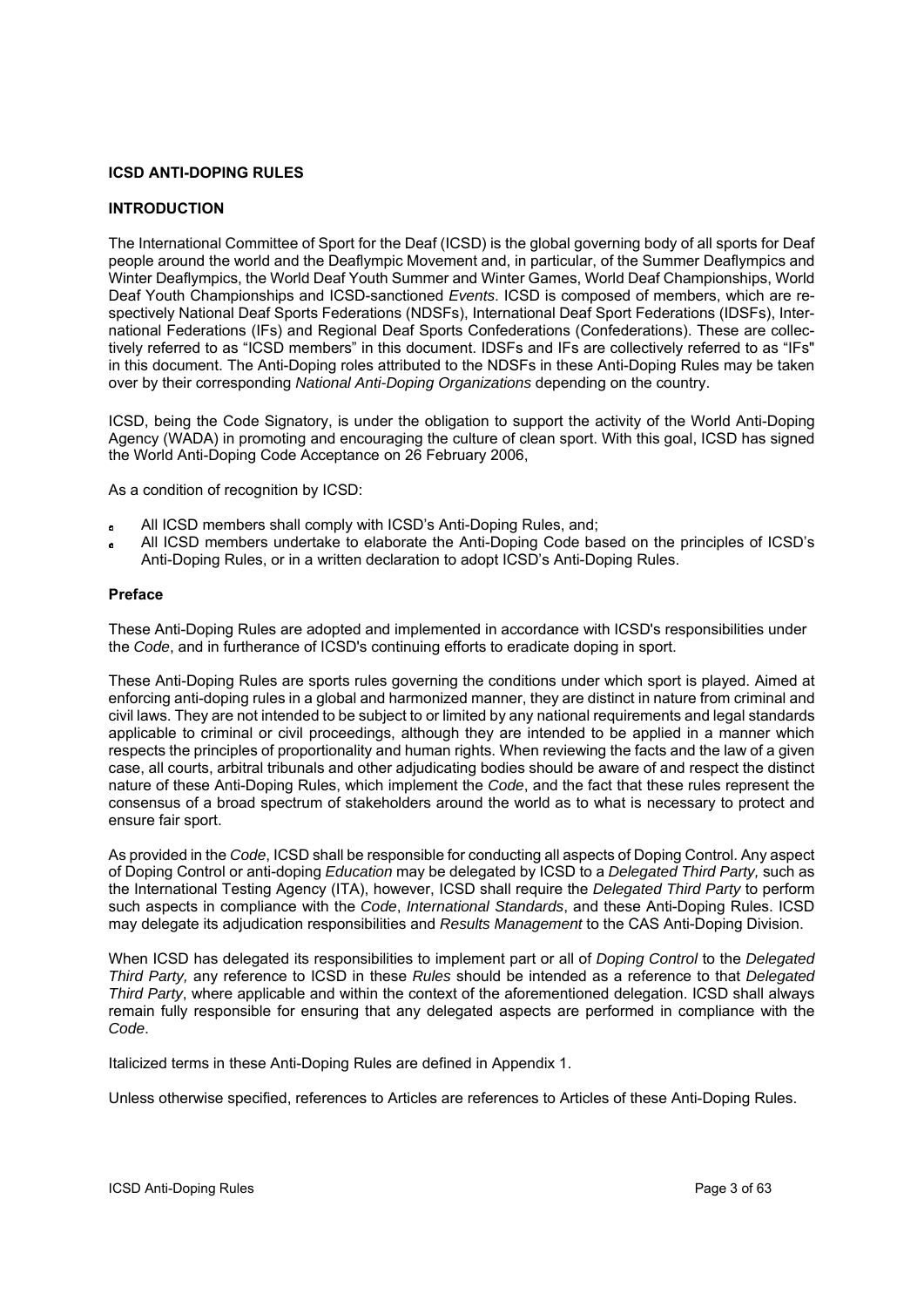# **Fundamental Rationale for the** *Code* **and ICSD's Anti-Doping Rules**

Anti-doping programs are founded on the intrinsic value of sport. This intrinsic value is often referred to as "the spirit of sport": the ethical pursuit of human excellence through the dedicated perfection of each *Athlete's* natural talents.

Anti-doping programs seek to protect the health of *Athletes* and to provide the opportunity for *Athletes* to pursue human excellence without the *Use* of *Prohibited Substances* and *Prohibited Methods*.

Anti-doping programs seek to maintain the integrity of sport in terms of respect for rules, other competitors, fair competition, a level playing field, and the value of clean sport to the world.

The spirit of sport is the celebration of the human spirit, body and mind. It is the essence of the Olympism and is reflected in the values we find in and through sport, including:

- Health
- Ethics, fair play and honesty
- *Athletes'* rights as set forth in the *Code*
- Excellence in performance
- Character and *Education*
- Fun and joy
- Teamwork
- Dedication and commitment
- Respect for rules and laws
- Respect for self and other *Participants*
- Courage
- Community and solidarity

The spirit of sport is expressed in how we play true.

Doping is fundamentally contrary to the spirit of sport.

## **Scope of these Anti-Doping Rules**

These Anti-Doping Rules shall apply to:

- (a) ICSD representatives, including Board members, directors, officers and specified employees, and *Delegated Third Parties* and their employees, who are involved in any aspect of *Doping Control*;
- (b) each ICSD member, including their Board members, directors, officers and specified employees, and *Delegated Third Parties* and their employees, who are involved in any aspect of *Doping Control*;
- (c) the following *Athletes*, *Athlete Support Personnel* and other *Persons*:
	- (i) all *Athletes* and *Athlete Support Personnel* who are members of ICSD, or of any ICSD member, or of any member or affiliate organization of any ICSD member (including any clubs, teams, associations, or leagues);
	- (ii) all *Athletes* and *Athlete Support Personnel* who participate in such capacity in *Events, Competitions* and other activities organized, convened, authorized or recognized by ICSD, or any ICSD member, or by any member or affiliate organization of any ICSD member (including any clubs, teams, associations, or leagues), wherever held;
	- (iii) any other *Athlete* or *Athlete Support Personnel* or other *Person* who, by virtue of an accreditation, a license or other contractual arrangement, or otherwise, is subject to the authority of ICSD, or of any ICSD member, or of any member or affiliate organization of any ICSD member (including any clubs, teams, associations, or leagues), for purposes of antidoping; and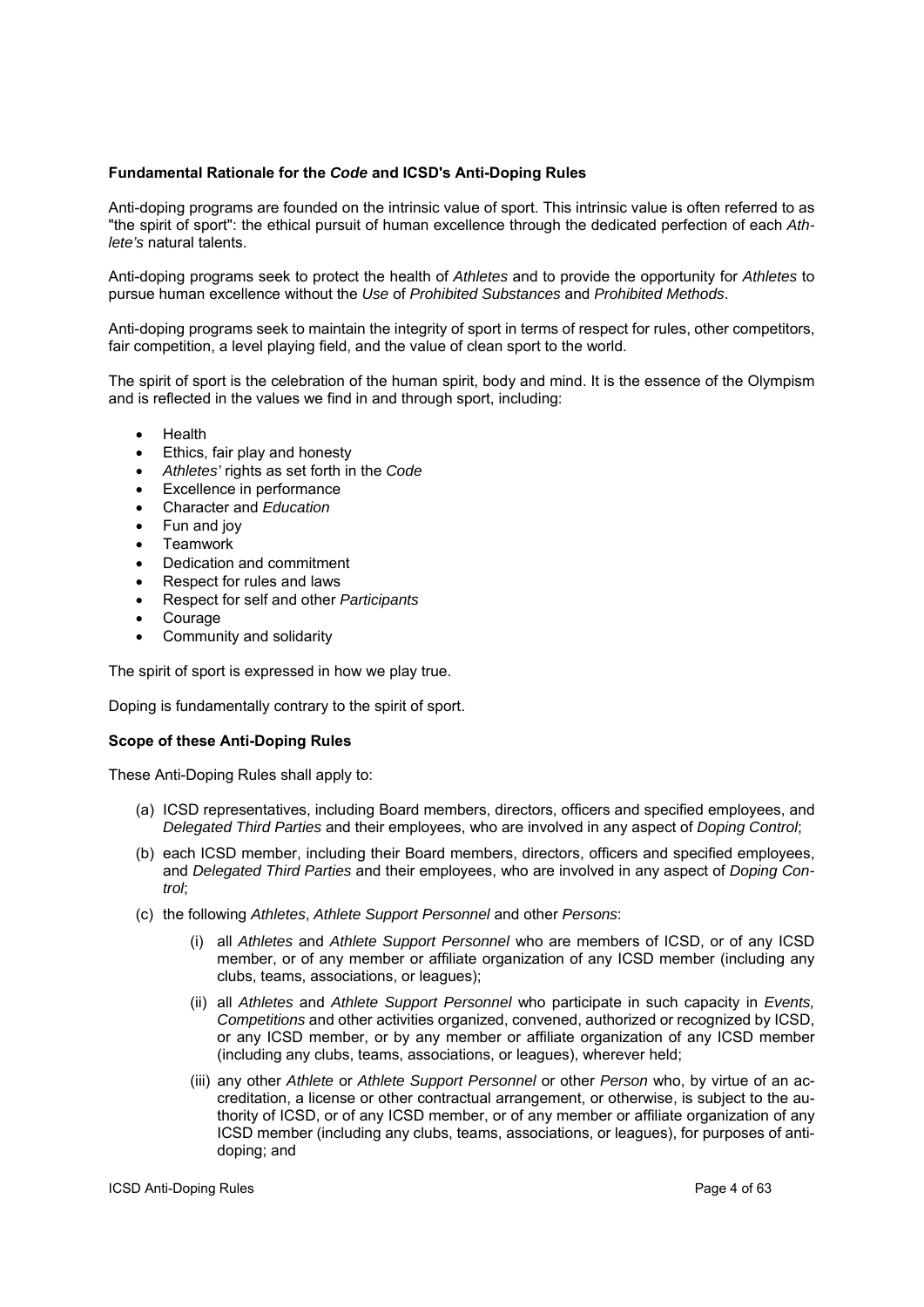(iv) *Athletes* who are not regular members of ICSD or of one of the ICSD members but who want to be eligible to compete in a particular *Event*. ICSD may include such *Athletes* in its Registered Testing Pool so that they are required to provide information about their whereabouts for purposes of Testing under the ICSD Anti-Doping Rules.

Each of the above-mentioned *Persons* is deemed, as a condition of his or her participation or involvement in the World Deaf Sport, to have agreed to and be bound by these Anti-Doping Rules, and to have submitted to the authority of ICSD to enforce these Anti-Doping Rules, including any *Consequences* for the breach thereof, and to the jurisdiction of the hearing panels specified in Article 8 and Article 13 to hear and determine cases and appeals brought under these Anti-Doping Rules.**<sup>1</sup>**

Within the overall pool of *Athletes* set out above who are bound by and required to comply with the ICSD Anti-Doping Rules, the following *Athletes* shall be considered to be *International-Level Athletes* for the purposes of these Anti-Doping Rules, and, therefore, the specific provisions in these Anti-Doping Rules applicable to *International-Level Athletes* (e.g., *Testing*, *TUEs*, whereabouts, and *Results Management*) shall apply to such *Athletes*:

(a) Athletes who are included in ICSD Registered Testing Pool and Testing Pool, if they are established;

(b) Athletes who are selected to represent their country in the Summer and Winter Deaflympics, the World Deaf Youth Summer and Winter Games;

(c) Athletes who compete in any of the following ICSD International Events: *http://www.ciss.org/events*

**<sup>1</sup>***[Comment: Where the Code requires a Person other than an Athlete or Athlete Support Person to be bound by the Code, such Person would of course not be subject to Sample collection or Testing, and would not be charged with an anti-doping rule violation under the Code for Use or Possession of a Prohibited Substance or Prohibited Method. Rather, such Person would only be subject to discipline for a violation of Code Articles 2.5 (Tampering), 2.7 (Trafficking), 2.8 (Administration), 2.9 (Complicity), 2.10 (Prohibited Association) and 2.11 (Retaliation). Furthermore, such Person would be subject to the additional roles and responsibilities according to Code Article 21.3. Also, the obligation to require an employee to be bound by the Code is subject to applicable law.* 

*ICSD shall ensure that, as per Article 19 of these Anti-Doping Rules any arrangements with its Board members, directors, officers, and specified employees and volunteers, as well as with the Delegated Third Parties and their employees – either employment, contractual or otherwise – have explicit provisions incorporated according to which such Persons are bound by, agree to comply with these ICSD Anti-Doping Rules, and agree on ICSD's authority to solve anti-doping cases.]*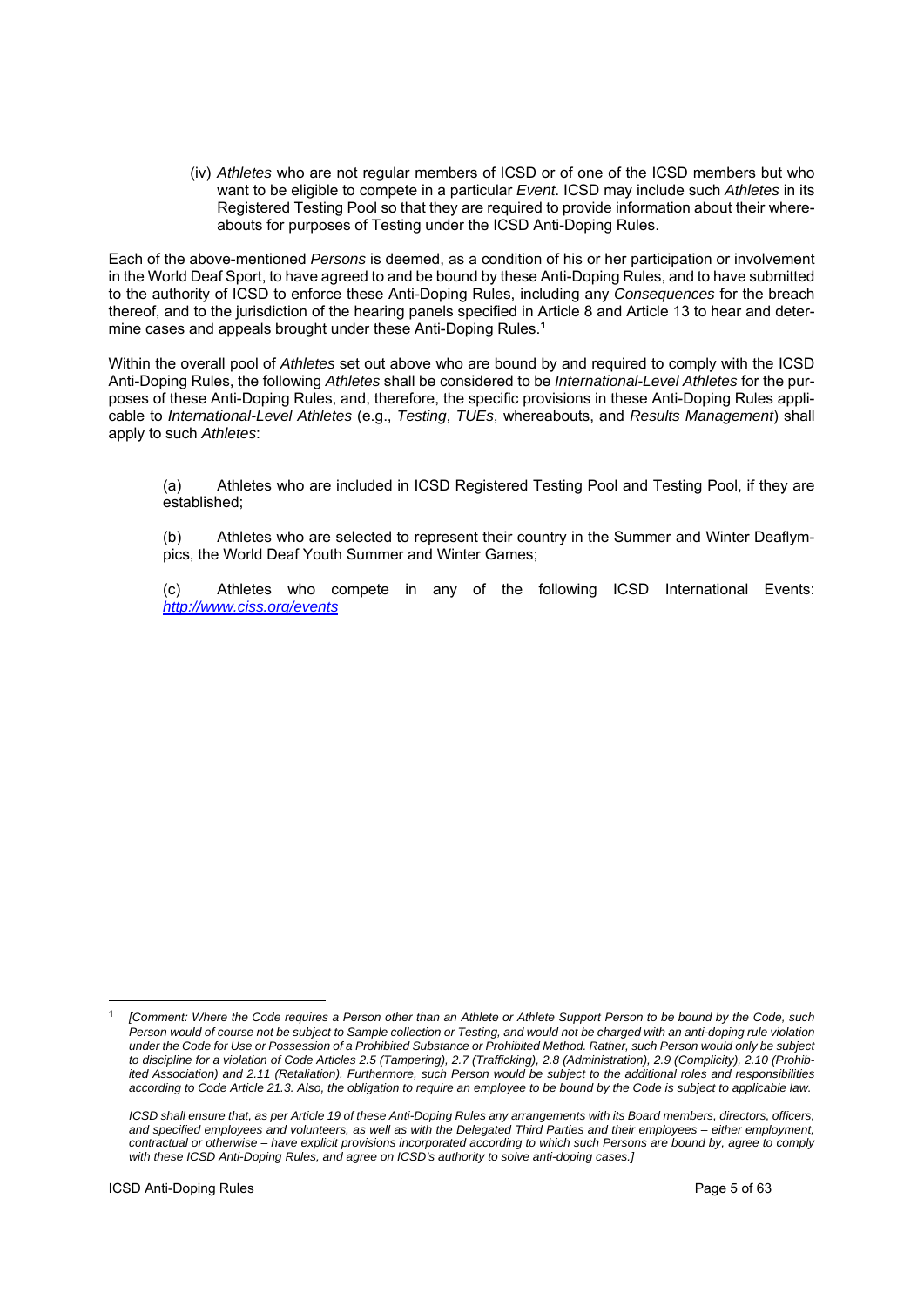# **ARTICLE 1 DEFINITION OF DOPING**

Doping is defined as the occurrence of one or more of the anti-doping rule violations set forth in Article 2.1 through Article 2.11 of these Anti-Doping Rules.

# **ARTICLE 2 ANTI-DOPING RULE VIOLATIONS**

The purpose of Article 2 is to specify the circumstances and conduct which constitute anti-doping rule violations. Hearings in doping cases will proceed based on the assertion that one or more of these specific rules have been violated.

*Athletes* or other *Persons* shall be responsible for knowing what constitutes an anti-doping rule violation and the substances and methods which have been included on the *Prohibited List*.

The following constitute anti-doping rule violations:

## **2.1 Presence of a** *Prohibited Substance* **or its** *Metabolites* **or** *Markers* **in an** *Athlete's Sample*

- **2.1.1** It is the *Athletes'* personal duty to ensure that no *Prohibited Substance* enters their bodies. *Athletes* are responsible for any *Prohibited Substance* or its *Metabolites* or *Markers* found to be present in their *Samples*. Accordingly, it is not necessary that intent, *Fault*, *Negligence* or knowing *Use* on the *Athlete's* part be demonstrated in order to establish an anti-doping rule violation under Article 2.1.**<sup>2</sup>**
- **2.1.2** Sufficient proof of an anti-doping rule violation under Article 2.1 is established by any of the following: presence of a *Prohibited Substance* or its *Metabolites* or *Markers* in the *Athlete's* A *Sample* where the *Athlete* waives analysis of the B *Sample* and the B *Sample* is not analyzed; or, where the *Athlete's* B *Sample* is analyzed and the analysis of the *Athlete's* B *Sample* confirms the presence of the *Prohibited Substance* or its *Metabolites* or *Markers* found in the *Athlete's* A *Sample*; or where the *Athlete's* A or B *Sample* is split into two (2) parts and the analysis of the confirmation part of the split *Sample* confirms the presence of the *Prohibited Substance* or its *Metabolites* or *Markers* found in the first part of the split *Sample* or the *Athlete* waives analysis of the confirmation part of the split *Sample*. **3**
- **2.1.3** Excepting those substances for which a *Decision Limit* is specifically identified in the *Prohibited List* or a *Technical Document*, the presence of any reported quantity of a *Prohibited Substance* or its *Metabolites* or *Markers* in an *Athlete's Sample* shall constitute an anti-doping rule violation.
- **2.1.4** As an exception to the general rule of Article 2.1, the *Prohibited List*, *International Standards* or *Technical Documents* may establish special criteria for reporting or the evaluation of certain *Prohibited Substances*.

**<sup>2</sup>** *[Comment to Article 2.1.1: An anti-doping rule violation is committed under this Article without regard to an Athlete's Fault. This rule has been referred to in various CAS decisions as "Strict Liability". An Athlete's Fault is taken into consideration in determining the Consequences of this anti-doping rule violation under Article 10. This principle has consistently been upheld by CAS.]* 

**<sup>3</sup>***[Comment to Article 2.1.2: The Anti-Doping Organization with Results Management responsibility may, at its discretion, choose to*  have the B Sample analyzed even if the Athlete does not request the analysis of the B Sample.]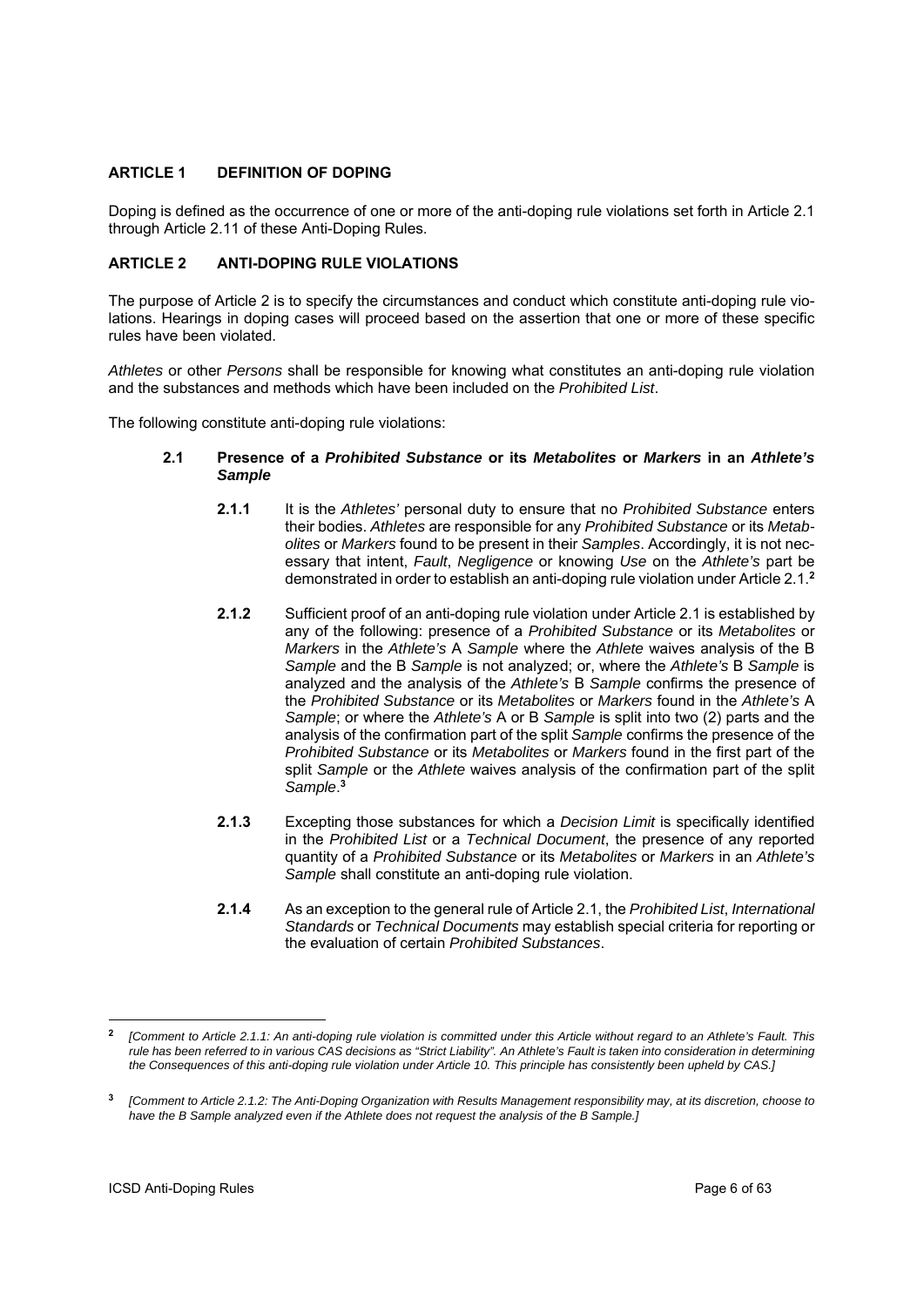# **2.2** *Use* **or** *Attempted Use* **by an** *Athlete* **of a** *Prohibited Substance* **or a** *Prohibited Method* **<sup>4</sup>**

- **2.2.1** It is the *Athletes'* personal duty to ensure that no *Prohibited Substance* enters their bodies and that no *Prohibited Method* is *Used*. Accordingly, it is not necessary that intent, *Fault*, *Negligence* or knowing *Use* on the *Athlete's* part be demonstrated in order to establish an anti-doping rule violation for *Use* of a *Prohibited Substance* or a *Prohibited Method*.
- **2.2.2** The success or failure of the *Use* or *Attempted Use* of a *Prohibited Substance* or *Prohibited Method* is not material. It is sufficient that the *Prohibited Substance* or *Prohibited Method* was *Used* or *Attempted* to be *Used* for an anti-doping rule violation to be committed.**<sup>5</sup>**

# **2.3 Evading, Refusing or Failing to Submit to** *Sample* **Collection by an** *Athlete*

Evading *Sample* collection; or refusing or failing to submit to *Sample* collection without compelling justification after notification by a duly authorized *Person*. **6**

# **2.4 Whereabouts Failures by an** *Athlete*

Any combination of three (3) missed tests and/or filing failures, as defined in the *International Standard* for *Results Management*, within a twelve-month period by an *Athlete* in a *Registered Testing Pool.* 

#### **2.5** *Tampering* **or** *Attempted Tampering* **with any Part of** *Doping Control* **by an** *Athlete* **or Other** *Person*

## **2.6** *Possession* **of a** *Prohibited Substance* **or a** *Prohibited Method* **by an** *Athlete* **or** *Athlete Support Person*

**2.6.1** *Possession* by an *Athlete In-Competition* of any *Prohibited Substance* or any *Prohibited Method*, or *Possession* by an *Athlete Out-of-Competition* of any *Prohibited Substance* or any *Prohibited Method* which is prohibited *Out-of-Competition* unless

*For example, Use may be established based upon reliable analytical data from the analysis of an A Sample (without confirmation from an analysis of a B Sample) or from the analysis of a B Sample alone where the Anti-Doping Organization provides a satisfactory explanation for the lack of confirmation in the other Sample.]* 

**<sup>5</sup>** *[Comment to Article 2.2.2: Demonstrating the "Attempted Use" of a Prohibited Substance or a Prohibited Method requires proof of intent on the Athlete's part. The fact that intent may be required to prove this particular anti-doping rule violation does not undermine the Strict Liability principle established for violations of Article 2.1 and violations of Article 2.2 in respect of Use of a Prohibited Substance or Prohibited Method.* 

*An Athlete's Use of a Prohibited Substance constitutes an anti-doping rule violation unless such substance is not prohibited Outof-Competition and the Athlete's Use takes place Out-of-Competition. (However, the presence of a Prohibited Substance or its Metabolites or Markers in a Sample collected In-Competition is a violation of Article 2.1 regardless of when that substance might have been administered.)]* 

**<sup>6</sup>** *[Comment to Article 2.3: For example, it would be an anti-doping rule violation of "evading Sample collection" if it were established that an Athlete was deliberately avoiding a Doping Control official to evade notification or Testing. A violation of "failing to submit to Sample collection" may be based on either intentional or negligent conduct of the Athlete, while "evading" or "refusing" Sample collection contemplates intentional conduct by the Athlete.]*

1

**<sup>4</sup>** *[Comment to Article 2.2: It has always been the case that Use or Attempted Use of a Prohibited Substance or Prohibited Method may be established by any reliable means. As noted in the Comment to Article 3.2, unlike the proof required to establish an antidoping rule violation under Article 2.1, Use or Attempted Use may also be established by other reliable means such as admissions by the Athlete, witness statements, documentary evidence, conclusions drawn from longitudinal profiling, including data collected as part of the Athlete Biological Passport, or other analytical information which does not otherwise satisfy all the requirements to establish "Presence" of a Prohibited Substance under Article 2.1.*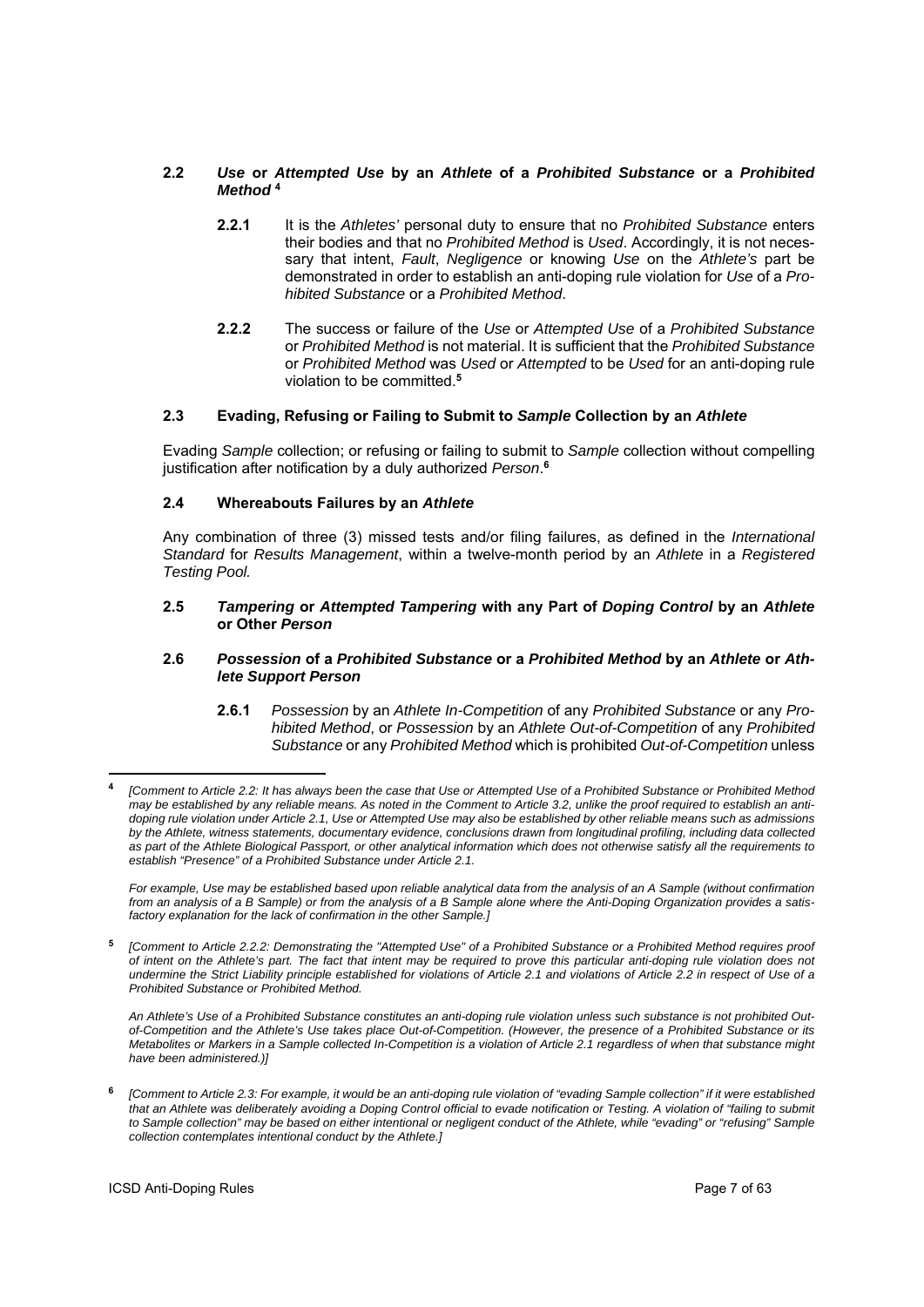the *Athlete* establishes that the *Possession* is consistent with a *Therapeutic Use Exemption* ("*TUE*") granted in accordance with Article 4.4 or other acceptable justification.

- **2.6.2** *Possession* by an *Athlete Support Person In-Competition* of any *Prohibited Substance* or any *Prohibited Method*, or *Possession* by an *Athlete Support Person Out-of-Competition* of any *Prohibited Substance* or any *Prohibited Method* which is prohibited *Out-of-Competition* in connection with an *Athlete*, *Competition* or training, unless the *Athlete Support Person* establishes that the *Possession* is consistent with a *TUE* granted to an *Athlete* in accordance with Article 4.4 or other acceptable justification. **<sup>7</sup>**
- **2.7** *Trafficking* **or** *Attempted Trafficking* **in any** *Prohibited Substance* **or** *Prohibited Method* **by an** *Athlete* **or Other** *Person*
- **2.8** *Administration* **or** *Attempted Administration* **by an** *Athlete* **or Other** *Person* **to any**  *Athlete In-Competition* **of any** *Prohibited Substance* **or** *Prohibited Method***, or** *Administration* **or** *Attempted Administration* **to any** *Athlete Out-of-Competition* **of any** *Prohibited Substance* **or any** *Prohibited Method* **that is Prohibited** *Out-of-Competition*

#### **2.9 Complicity or** *Attempted Complicity* **by an** *Athlete* **or Other** *Person*

Assisting, encouraging, aiding, abetting, conspiring, covering up or any other type of intentional complicity or *Attempted* complicity involving an anti-doping rule violation, *Attempted* anti-doping rule violation or violation of Article 10.14.1 by another *Person*. **8**

#### **2.10 Prohibited Association by an** *Athlete* **or Other** *Person*

- **2.10.1** Association by an *Athlete* or other *Person* subject to the authority of an *Anti-Doping Organization* in a professional or sport-related capacity with any *Athlete Support Person* who:
	- **2.10.1.1** If subject to the authority of an *Anti-Doping Organization*, is serving a period of *Ineligibility*; or
	- **2.10.1.2** If not subject to the authority of an *Anti-Doping Organization* and where *Ineligibility* has not been addressed in a *Results Management* process pursuant to the *Code*, has been convicted or found in a criminal, disciplinary or professional proceeding to have engaged in conduct which would have constituted a violation of anti-doping rules if *Code*-compliant rules had been applicable to such *Person.* The disqualifying status of such *Person* shall be in force for the longer of six (6) years from the criminal, professional or disciplinary decision or the duration of the criminal, disciplinary or professional sanction imposed; or

**<sup>7</sup>** *[Comment to Articles 2.6.1 and 2.6.2: Acceptable justification would not include, for example, buying or Possessing a Prohibited Substance for purposes of giving it to a friend or relative, except under justifiable medical circumstances where that Person had a physician's prescription, e.g., buying Insulin for a diabetic child.]* 

*<sup>[</sup>Comment to Article 2.6.1 and 2.6.2: Acceptable justification may include, for example, (a) an Athlete or a team doctor carrying Prohibited Substances or Prohibited Methods for dealing with acute and emergency situations (e.g., an epinephrine auto-injector), or (b) an Athlete Possessing a Prohibited Substance or Prohibited Method for therapeutic reasons shortly prior to applying for and receiving a determination on a TUE.]* 

**<sup>8</sup>** *[Comment to Article 2.9: Complicity or Attempted Complicity may include either physical or psychological assistance.]*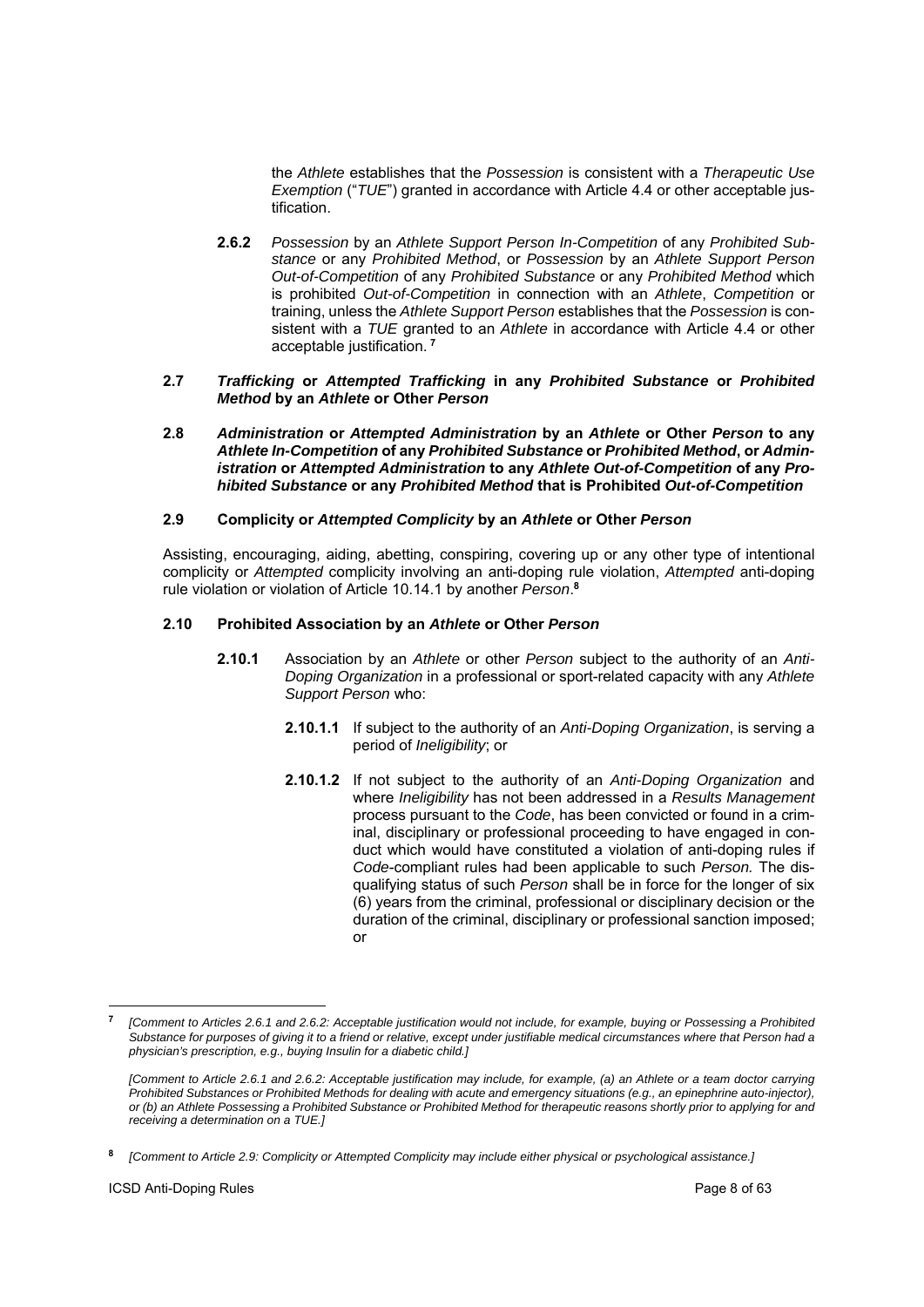- **2.10.1.3** Is serving as a front or intermediary for an individual described in Article 2.10.1.1 or 2.10.1.2.
- **2.10.2** To establish a violation of Article 2.10, an *Anti-Doping Organization* must establish that the *Athlete* or other *Person* knew of the *Athlete Support Person'*s disqualifying status.

The burden shall be on the *Athlete* or other *Person* to establish that any association with an *Athlete Support Person* described in Article 2.10.1.1 or 2.10.1.2 is not in a professional or sport-related capacity and/or that such association could not have been reasonably avoided.

*Anti-Doping Organizations* that are aware of *Athlete Support Personnel* who meet the criteria described in Article 2.10.1.1, 2.10.1.2, or 2.10.1.3 shall submit that information to *WADA*. **9**

# **2.11 Acts by an** *Athlete* **or Other** *Person* **to Discourage or Retaliate Against Reporting to Authorities**

Where such conduct does not otherwise constitute a violation of Article 2.5:

- **2.11.1** Any act which threatens or seeks to intimidate another *Person* with the intent of discouraging the *Person* from the good-faith reporting of information that relates to an alleged anti-doping rule violation or alleged non-compliance with the *Code* to *WADA*, an *Anti-Doping Organization*, law enforcement, regulatory or professional disciplinary body, hearing body or *Person* conducting an investigation for *WADA* or an *Anti-Doping Organization*.
- **2.11.2** Retaliation against a *Person* who, in good faith, has provided evidence or information that relates to an alleged anti-doping rule violation or alleged non-compliance with the *Code* to *WADA*, an *Anti-Doping Organization*, law enforcement, regulatory or professional disciplinary body, hearing body or *Person* conducting an investigation for *WADA* or an *Anti-Doping Organization*.

For purposes of Article 2.11, retaliation, threatening and intimidation include an act taken against such *Person* either because the act lacks a good faith basis or is a disproportionate response.**<sup>10</sup>**

**<sup>10</sup>** *[Comment to Article 2.11.2: This Article is intended to protect Persons who make good faith reports, and does not protect Persons who knowingly make false reports.]*

1

**<sup>9</sup>***[Comment to Article 2.10: Athletes and other Persons must not work with coaches, trainers, physicians or other Athlete Support*  Personnel who are Ineligible on account of an anti-doping rule violation or who have been criminally convicted or professionally *disciplined in relation to doping. This also prohibits association with any other Athlete who is acting as a coach or Athlete Support Person while serving a period of Ineligibility. Some examples of the types of association which are prohibited include: obtaining training, strategy, technique, nutrition or medical advice; obtaining therapy, treatment or prescriptions; providing any bodily products for analysis; or allowing the Athlete Support Person to serve as an agent or representative. Prohibited association need not involve any form of compensation.* 

*While Article 2.10 does not require the Anti-Doping Organization to notify the Athlete or other Person about the Athlete Support Person's disqualifying status, such notice, if provided, would be important evidence to establish that the Athlete or other Person knew about the disqualifying status of the Athlete Support Person.]* 

*<sup>[</sup>Comment to Article 2.11.2: Retaliation would include, for example, actions that threaten the physical or mental well-being or economic interests of the reporting Persons, their families or associates. Retaliation would not include an Anti-Doping Organization asserting in good faith an anti-doping rule violation against the reporting Person. For purposes of Article 2.11, a report is not made in good faith where the Person making the report knows the report to be false.]*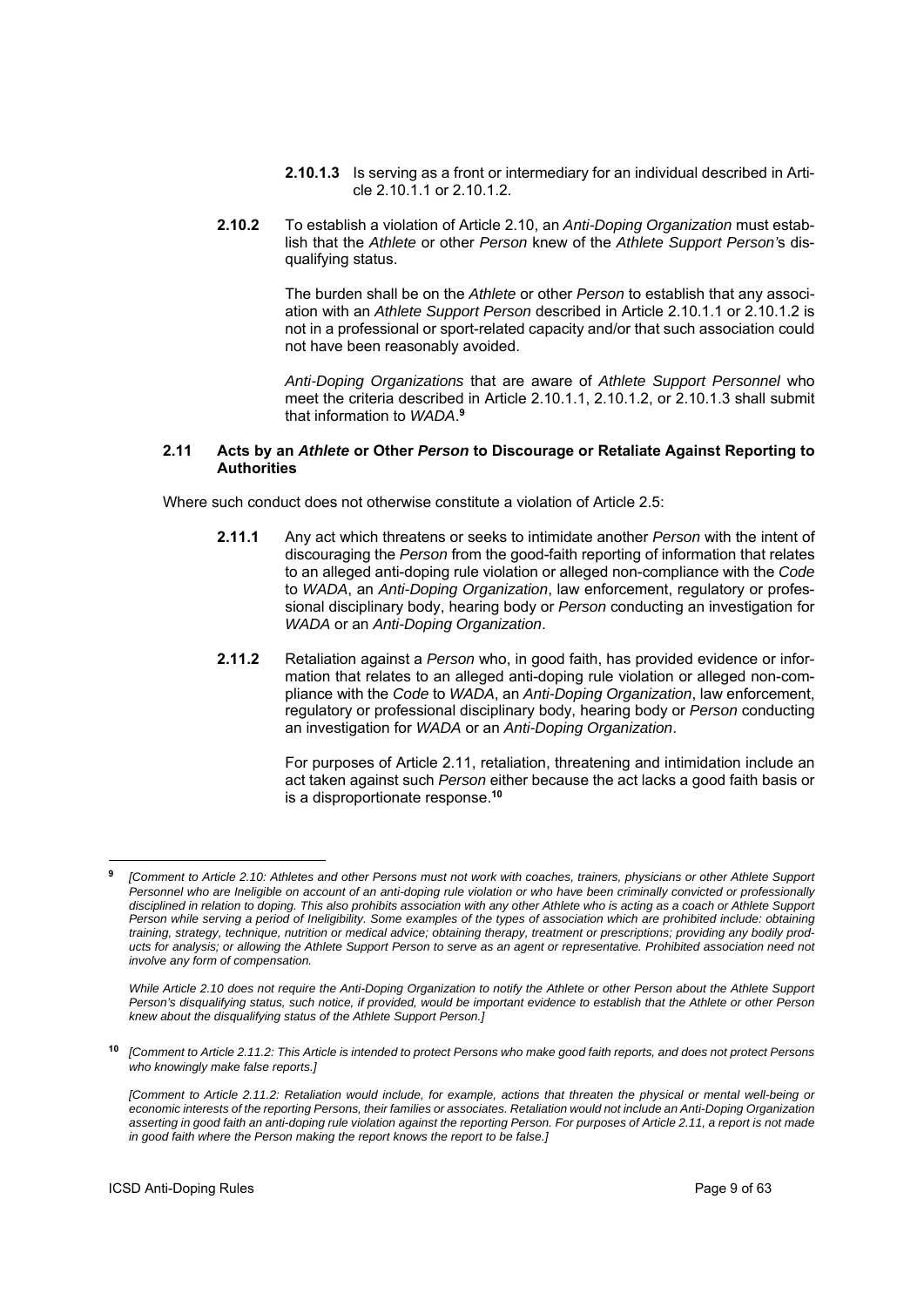# **ARTICLE 3 PROOF OF DOPING**

# **3.1 Burdens and Standards of Proof**

ICSD shall have the burden of establishing that an anti-doping rule violation has occurred. The standard of proof shall be whether ICSD has established an anti-doping rule violation to the comfortable satisfaction of the hearing panel bearing in mind the seriousness of the allegation which is made. This standard of proof in all cases is greater than a mere balance of probability but less than proof beyond a reasonable doubt. Where these Anti-Doping Rules place the burden of proof upon the *Athlete* or other *Person* alleged to have committed an anti-doping rule violation to rebut a presumption or establish specified facts or circumstances, except as provided in Articles 3.2.2 and 3.2.3, the standard of proof shall be by a balance of probability.**<sup>11</sup>**

# **3.2 Methods of Establishing Facts and Presumptions**

Facts related to anti-doping rule violations may be established by any reliable means, including admissions.**<sup>12</sup>** The following rules of proof shall be applicable in doping cases:

- **3.2.1** Analytical methods or *Decision Limits* approved by *WADA* after consultation within the relevant scientific community or which have been the subject of peer review are presumed to be scientifically valid. Any *Athlete* or other *Person* seeking to challenge whether the conditions for such presumption have been met or to rebut this presumption of scientific validity shall, as a condition precedent to any such challenge, first notify *WADA* of the challenge and the basis of the challenge. The initial hearing body, appellate body or *CAS*, on its own initiative, may also inform *WADA* of any such challenge. Within ten (10) days of *WADA's* receipt of such notice and the case file related to such challenge, *WADA* shall also have the right to intervene as a party, appear as amicus curiae or otherwise provide evidence in such proceeding. In cases before *CAS*, at *WADA*'s request, the *CAS* panel shall appoint an appropriate scientific expert to assist the panel in its evaluation of the challenge.**<sup>13</sup>**
- **3.2.2** *WADA*-accredited laboratories, and other laboratories approved by *WADA*, are presumed to have conducted *Sample* analysis and custodial procedures in accordance with the *International Standard* for Laboratories. The *Athlete* or other *Person* may rebut this presumption by establishing that a departure from the *International Standard* for Laboratories occurred which could reasonably have caused the *Adverse Analytical Finding*.

 $\overline{a}$ 

**<sup>11</sup>** *[Comment to Article 3.1: This standard of proof required to be met by ICSD is comparable to the standard which is applied in most countries to cases involving professional misconduct.]* 

**<sup>12</sup>** *[Comment to Article 3.2: For example, ICSD may establish an anti-doping rule violation under Article 2.2 based on the Athlete's admissions, the credible testimony of third Persons, reliable documentary evidence, reliable analytical data from either an A or B Sample as provided in the Comments to Article 2.2, or conclusions drawn from the profile of a series of the Athlete's blood or urine Samples, such as data from the Athlete Biological Passport.]* 

**<sup>13</sup>** *[Comment to Article 3.2.1: For certain Prohibited Substances, WADA may instruct WADA-accredited laboratories not to report Samples as an Adverse Analytical Finding if the estimated concentration of the Prohibited Substance or its Metabolites or Markers is below a Minimum Reporting Level. WADA's decision in determining that Minimum Reporting Level or in determining which Prohibited Substances should be subject to Minimum Reporting Levels shall not be subject to challenge. Further, the laboratory's*  estimated concentration of such Prohibited Substance in a Sample may only be an estimate. In no event shall the possibility that *the exact concentration of the Prohibited Substance in the Sample may be below the Minimum Reporting Level constitute a defence to an anti-doping rule violation based on the presence of that Prohibited Substance in the Sample.]*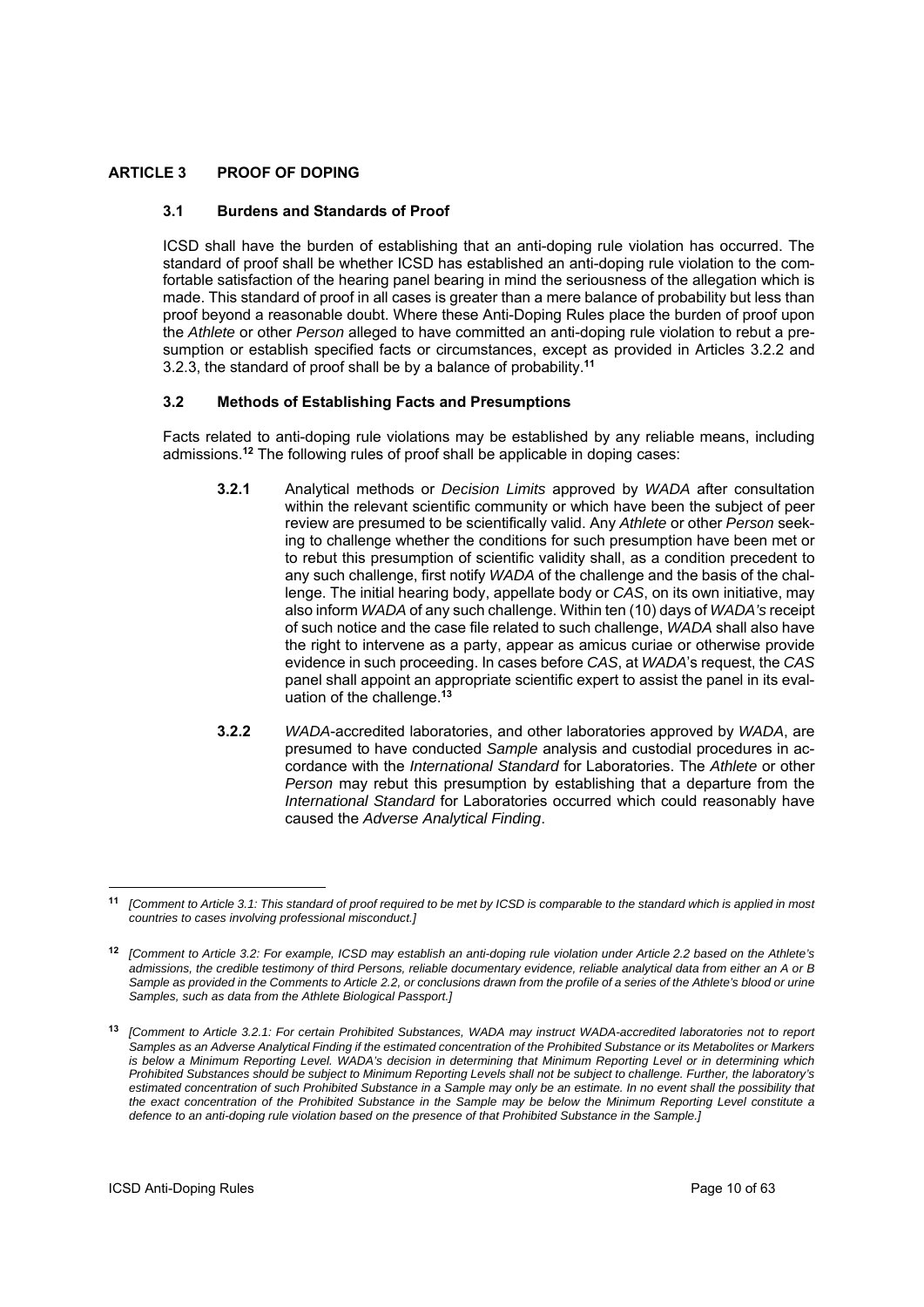If the *Athlete* or other *Person* rebuts the preceding presumption by showing that a departure from the *International Standard* for Laboratories occurred which could reasonably have caused the *Adverse Analytical Finding*, then ICSD shall have the burden to establish that such departure did not cause the *Adverse Analytical Finding*. **14**

- **3.2.3** Departures from any other *International Standard* or other anti-doping rule or policy set forth in the *Code* or these Anti-Doping Rules shall not invalidate analytical results or other evidence of an anti-doping rule violation, and shall not constitute a defence to an anti-doping rule violation;**<sup>15</sup>** provided, however, if the *Athlete* or other *Person* establishes that a departure from one of the specific *International Standard* provisions listed below could reasonably have caused an anti-doping rule violation based on an *Adverse Analytical Finding* or whereabouts failure, then ICSD shall have the burden to establish that such departure did not cause the *Adverse Analytical Finding* or the whereabouts failure:
	- (i) a departure from the *International Standard* for *Testing* and Investigations related to *Sample* collection or *Sample* handling which could reasonably have caused an anti-doping rule violation based on an *Adverse Analytical Finding*, in which case ICSD shall have the burden to establish that such departure did not cause the *Adverse Analytical Finding*;
	- (ii) a departure from the *International Standard* for *Results Management* or *International Standard* for *Testing* and Investigations related to an *Adverse Passport Finding* which could reasonably have caused an anti-doping rule violation, in which case ICSD shall have the burden to establish that such departure did not cause the anti-doping rule violation;
	- (iii) a departure from the *International Standard* for *Results Management* related to the requirement to provide notice to the *Athlete* of the B *Sample* opening which could reasonably have caused an anti-doping rule violation based on an *Adverse Analytical Finding*, in which case ICSD shall have the burden to establish that such departure did not cause the *Adverse Analytical Finding*; **16**
	- (iv) a departure from the *International Standard* for *Results Management* related to *Athlete* notification which could reasonably have caused an

**<sup>14</sup>***[Comment to Article 3.2.2: The burden is on the Athlete or other Person to establish, by a balance of probability, a departure from the International Standard for Laboratories that could reasonably have caused the Adverse Analytical Finding. Thus, once the Athlete or other Person establishes the departure by a balance of probability, the Athlete or other Person's burden on causation is the somewhat lower standard of proof – "could reasonably have caused." If the Athlete or other Person satisfies these standards, the burden shifts to ICSD to prove to the comfortable satisfaction of the hearing panel that the departure did not cause the Adverse Analytical Finding.]* 

**<sup>15</sup>** *[Comment to Article 3.2.3: Departures from an International Standard or other rule unrelated to Sample collection or handling, Adverse Passport Finding, or Athlete notification relating to whereabouts failure or B Sample opening – e.g., the International Standard for Education, International Standard for the Protection of Privacy and Personal Information or International Standard* for Therapeutic Use Exemptions – may result in compliance proceedings by WADA but are not a defence in an anti-doping rule *violation proceeding and are not relevant on the issue of whether the Athlete committed an anti-doping rule violation. Similarly, ICSD's violation of the document referenced in Article 20.7.7 of the Code shall not constitute a defence to an anti-doping rule violation.]* 

**<sup>16</sup>** *[Comment to Article 3.2.3 (iii) ICSD would meet its burden to establish that such departure did not cause the Adverse Analytical Finding by showing that, for example, the B Sample opening and analysis were observed by an independent witness and no irregularities were observed.]*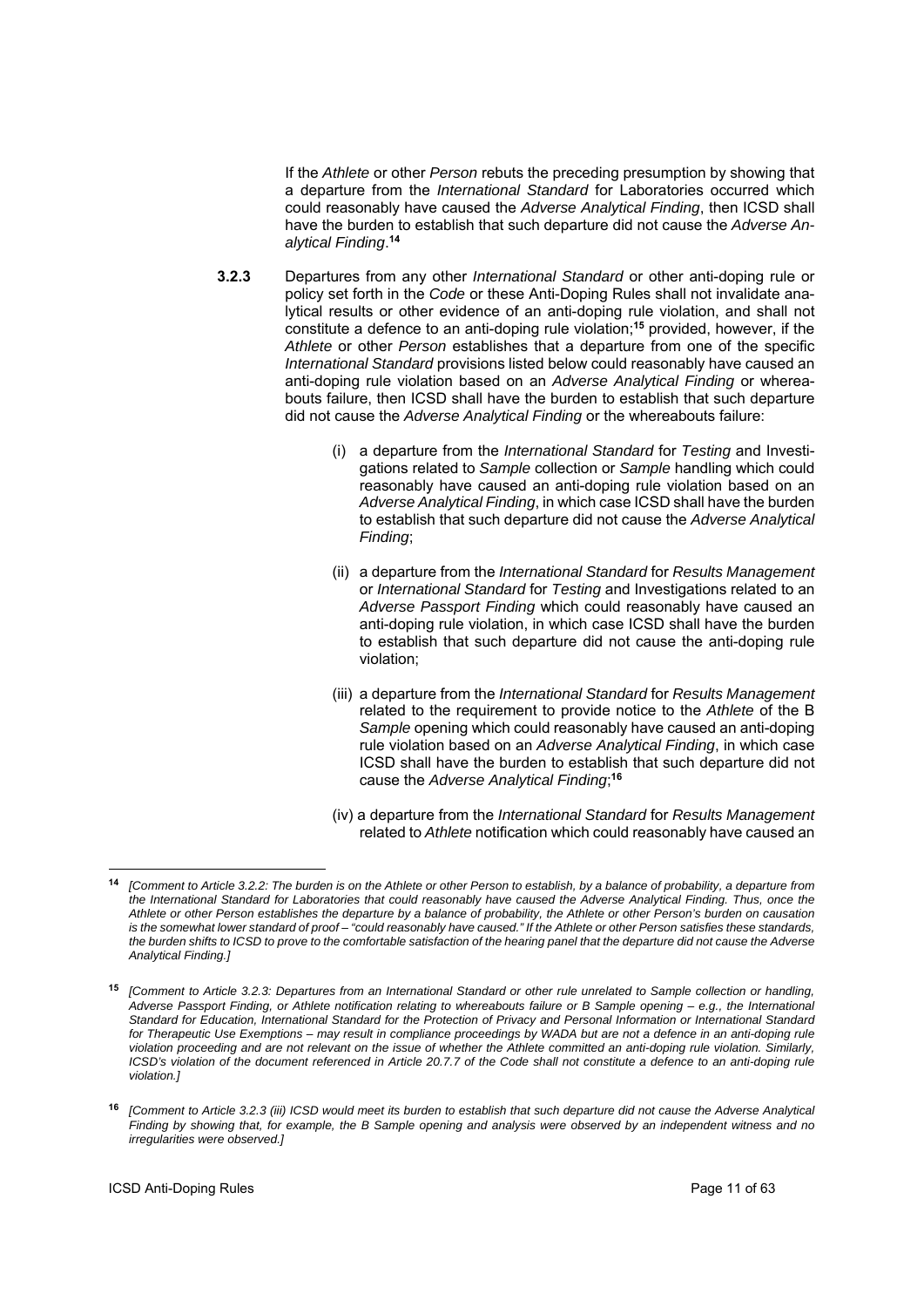anti-doping rule violation based on a whereabouts failure, in which case ICSD shall have the burden to establish that such departure did not cause the whereabouts failure.

- **3.2.4** The facts established by a decision of a court or professional disciplinary tribunal of competent jurisdiction which is not the subject of a pending appeal shall be irrebuttable evidence against the *Athlete* or other *Person* to whom the decision pertained of those facts unless the *Athlete* or other *Person* establishes that the decision violated principles of natural justice.
- **3.2.5** The hearing panel in a hearing on an anti-doping rule violation may draw an inference adverse to the *Athlete* or other *Person* who is asserted to have committed an anti-doping rule violation based on the *Athlete's* or other *Person's* refusal, after a request made in a reasonable time in advance of the hearing, to appear at the hearing (either in person or telephonically as directed by the hearing panel) and to answer questions from the hearing panel or ICSD.

# **ARTICLE 4 THE** *PROHIBITED LIST*

## **4.1 Incorporation of the** *Prohibited List*

These Anti-Doping Rules incorporate the *Prohibited List*, which is published and revised by *WADA* as described in Article 4.1 of the *Code*.

Unless provided otherwise in the *Prohibited List* or a revision, the *Prohibited List* and revisions shall go into effect under these Anti-Doping Rules three (3) months after publication by *WADA*, without requiring any further action by ICSD or its members*.* All *Athletes* and other *Persons* shall be bound by the *Prohibited List*, and any revisions thereto, from the date they go into effect, without further formality. It is the responsibility of all *Athletes* and other *Persons* to familiarize themselves with the most up-to-date version of the *Prohibited List* and all revisions thereto.

ICSD shall provide its members with the most recent version of the *Prohibited List*. Each ICSD member shall in turn ensure that its members, and the constituents of its members, are also provided with the most recent version of the *Prohibited List*. **17**

## **4.2** *Prohibited Substances* **and** *Prohibited Methods* **Identified on the** *Prohibited List*

## **4.2.1** *Prohibited Substances* and *Prohibited Methods*

The *Prohibited List* shall identify those *Prohibited Substances* and *Prohibited Methods*  which are prohibited as doping at all times (both *In-Competition* and *Out-of-Competition*) because of their potential to enhance performance in future *Competitions* or their masking potential, and those substances and methods which are prohibited *In-Competition* only. The *Prohibited List* may be expanded by *WADA* for a particular sport. *Prohibited Substance*s and *Prohibited Methods* may be included in the *Prohibited List* by general category (e.g., anabolic agents) or by specific reference to a particular substance or method.**<sup>18</sup>**

## **4.2.2** *Specified Substances* or *Specified Methods*

**<sup>17</sup>** *[Comment to Article 4.1: The current Prohibited List is available on WADA's website at https://www.wada-ama.org as well as http://deaflympics.com/icsd/anti-doping. The Prohibited List will be revised and published on an expedited basis whenever the need arises. However, for the sake of predictability, a new Prohibited List will be published every year whether or not changes have been made.]* 

**<sup>18</sup>** *[Comment to Article 4.2.1: Out-of-Competition Use of a substance which is only prohibited In-Competition is not an anti-doping rule violation unless an Adverse Analytical Finding for the substance or its Metabolites or Markers is reported for a Sample collected In-Competition.]*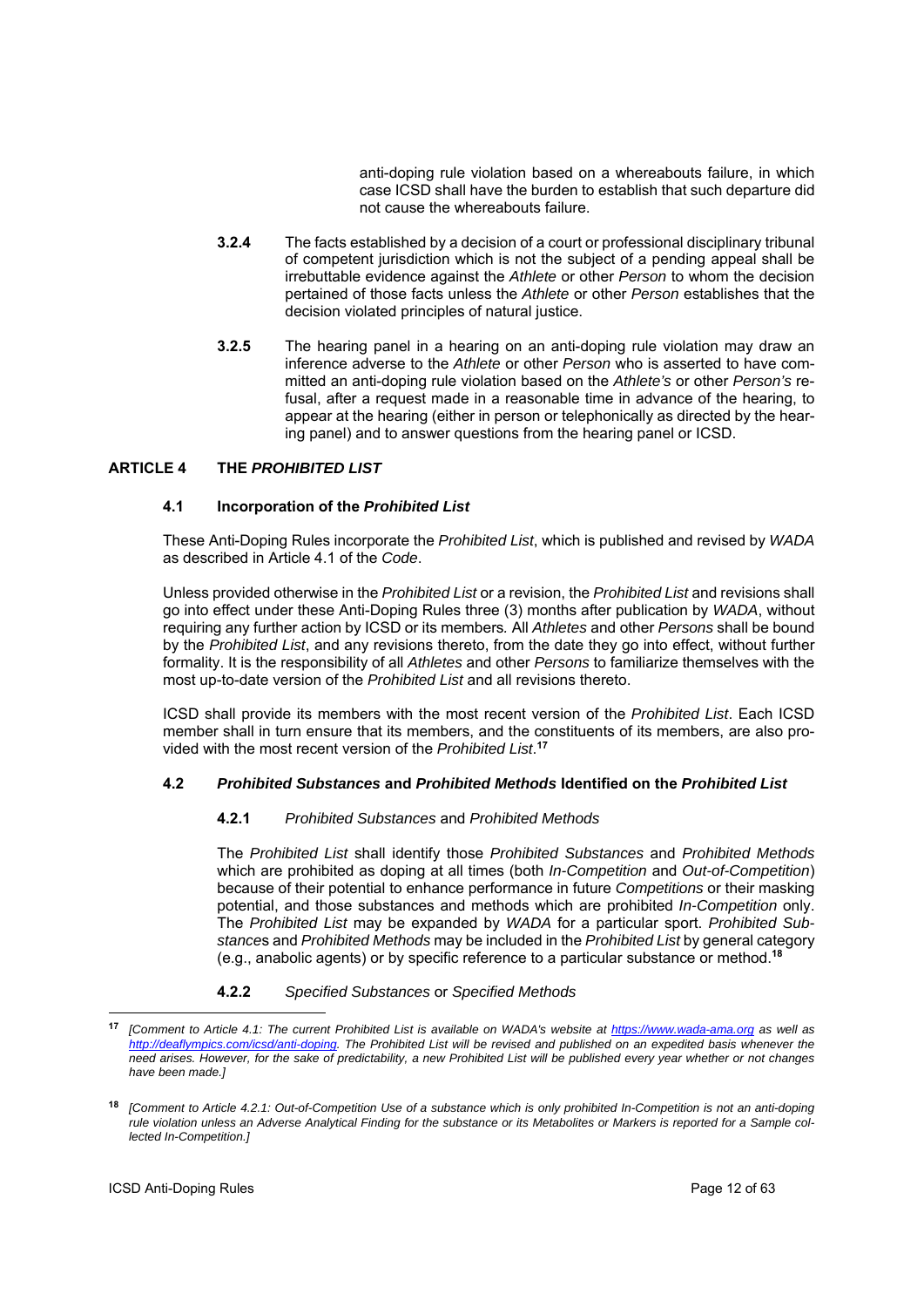For purposes of the application of Article 10, all *Prohibited Substances* shall be *Specified Substances* except as identified on the *Prohibited List*. No *Prohibited Method* shall be a *Specified Method* unless it is specifically identified as a *Specified Method* on the *Prohibited List*. **19**

# **4.2.3** *Substances of Abuse*

For purposes of applying Article 10, *Substances of Abuse* shall include those *Prohibited Substances* which are specifically identified as *Substances of Abuse* on the *Prohibited List* because they are frequently abused in society outside of the context of sport.

# **4.3** *WADA's* **Determination of the** *Prohibited List*

*WADA's* determination of the *Prohibited Substances* and *Prohibited Methods* that will be included on the *Prohibited List*, the classification of substances into categories on the *Prohibited List*, the classification of a substance as prohibited at all times or *In-Competition* only, the classification of a substance or method as a *Specified Substance*, *Specified Method* or *Substance of Abuse* is final and shall not be subject to any challenge by an *Athlete* or other *Person* including, but not limited to, any challenge based on an argument that the substance or method was not a masking agent or did not have the potential to enhance performance, represent a health risk or violate the spirit of sport.

# **4.4** *Therapeutic Use Exemptions* **("***TUEs***")**

- **4.4.1** The presence of a *Prohibited Substance* or its *Metabolites* or *Markers*, and/or the *Use* or *Attempted Use*, *Possession* or *Administration* or *Attempted Administration* of a *Prohibited Substance* or *Prohibited Method*, shall not be considered an anti-doping rule violation if it is consistent with the provisions of a *TUE* granted in accordance with the *International Standard* for *Therapeutic Use Exemptions*.
- **4.4.2** *TUE* Applications
	- **4.4.2.1** *Athletes* who are not *International-Level Athletes* shall apply to their *National Anti-Doping Organization* for a *TUE*. If the *National Anti-Doping Organization* denies the application, the *Athlete* may appeal exclusively to the national-level appeal body described in Article 13.2.2.
	- **4.4.2.2** *Athletes* who are *International-Level Athletes* shall apply to ICSD.
- **4.4.3** *TUE* Recognition**<sup>20</sup>**
	- **4.4.3.1** Where the *Athlete* already has a *TUE* granted by their *National Anti-Doping Organization* pursuant to Article 4.4 of the Code for the substance or method in question, and provided that such TUE has been

**<sup>19</sup>** *[Comment to Article 4.2.2: The Specified Substances and Specified Methods identified in Article 4.2.2 should not in any way be considered less important or less dangerous than other doping substances or methods. Rather, they are simply substances and methods which are more likely to have been consumed or used by an Athlete for a purpose other than the enhancement of sport performance.]* 

**<sup>20</sup>** *[Comment to Article 4.4.3: If ICSD refuses to recognize a TUE granted by a National Anti-Doping Organization only because medical records or other information are missing that are needed to demonstrate satisfaction with the criteria in the International Standard for Therapeutic Use Exemptions, the matter should not be referred to WADA. Instead, the file should be completed and re-submitted to ICSD.]* 

*<sup>[</sup>Comment to Article 4.4.3: ICSD may agree with a National Anti-Doping Organization that the National Anti-Doping Organization will consider TUE applications on behalf of ICSD.]*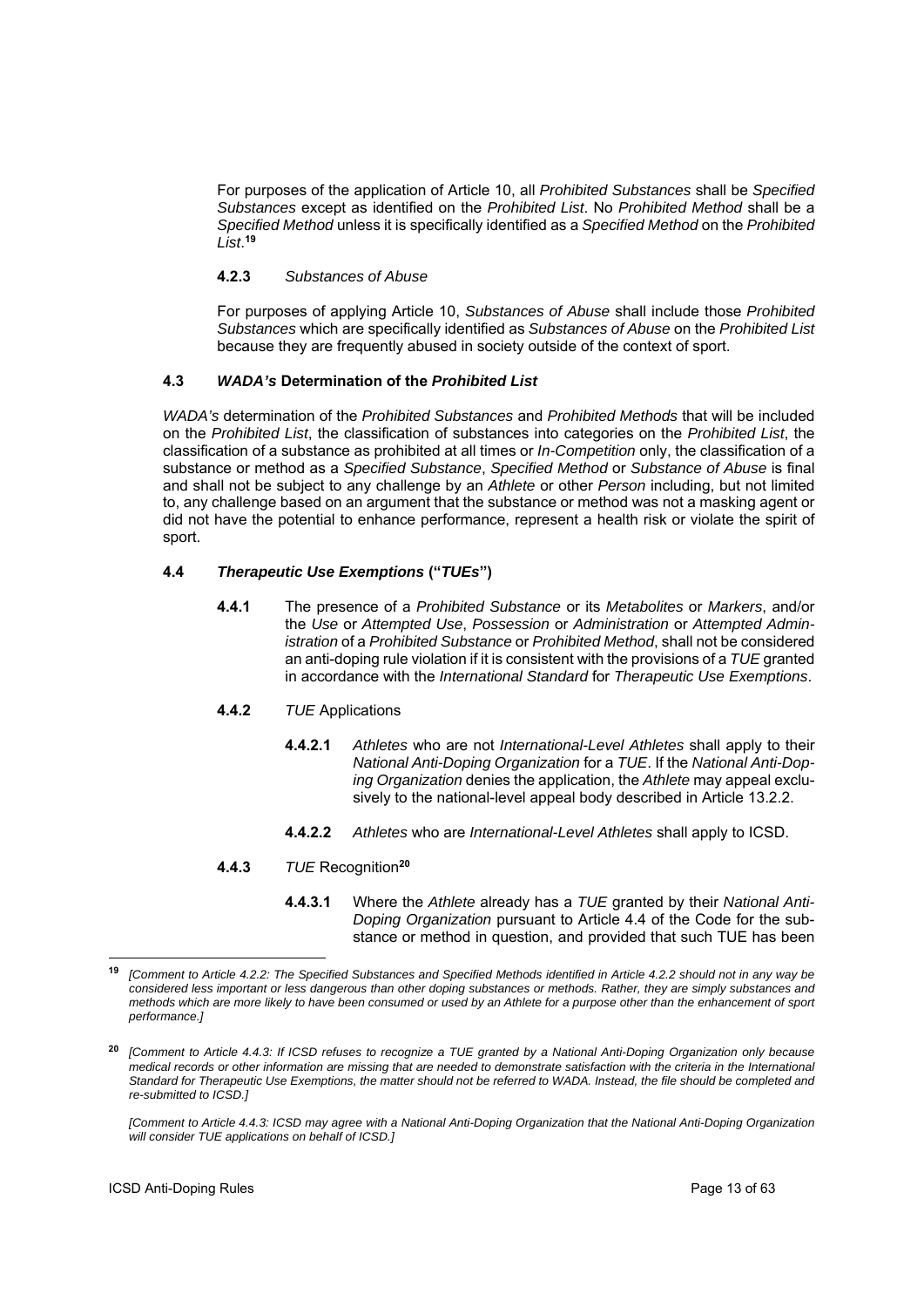reported in accordance with Article 5.5 of the *International Standard* for *Therapeutic Use Exemptions*, ICSD will recognize it for purposes of international-level *Competition*.

**4.4.3.2** If the ICSD chooses to test an *Athlete* who is not an *International-Level Athlete*, the ICSD must recognize a *TUE* granted to that *Athlete* by their *National Anti-Doping Organization* unless the *Athlete* is required to apply for recognition of the *TUE* pursuant to Articles 5.8 and 7.0 of the *International Standard* for *Therapeutic Use Exemptions*.

## **4.4.4** *TUE* Application Process **<sup>21</sup>**

- **4.4.4.1** If the *Athlete* does not already have a *TUE* granted by their *National Anti-Doping Organization* for the substance or method in question, the *Athlete* must apply directly to ICSD.
- **4.4.4.2** An application to ICSD for grant or recognition of a *TUE* must be made as soon as possible, save where Articles 4.1 or 4.3 of the *International Standard* for *Therapeutic Use Exemptions* apply. The application shall be made in accordance with Article 6 of the *International Standard* for *Therapeutic Use Exemptions* as posted on ICSD's website.
- **4.4.4.3** ICSD shall establish a *Therapeutic Use Exemption* Committee ("TUEC") to consider applications for the grant or recognition of *TUEs*. in accordance with Article 4.4.4.3(a) - (d) below:
- (a) The TUEC shall consist of a minimum of three (3) members with experience in the care and treatment of Athletes and sound knowledge of clinical, sports and exercise medicine. Each appointed member should serve a term of four (4) years which is renewable
- (b) Before serving as a member of the TUEC, each member must sign a conflict of interest and confidentiality declaration. The appointed members shall not be employees of ICSD.
- (c) When an application to ICSD for the grant or recognition of a *TUE* is made, the Chair of the TUEC shall appoint three (3) members (which may include the Chair) to consider the application.
- (d) Before considering a *TUE* application, each member shall disclose to the Chair any circumstances likely to affect their impartiality with respect to the Athlete making the application. If a member appointed by the Chair to consider an application is unwilling or unable to assess the Athlete's *TUE* application, for any reason, the Chair may appoint a replacement or appoint a new TUEC from the pool of members appointed under point (a) above. The Chair cannot serve as a member of the TUEC if there are any circumstances which are likely to affect the impartiality of the *TUE* decision.

**<sup>21</sup>** *[Comment to Article 4.4.4: The submission of falsified documents to a TUEC or ICSD, offering or accepting a bribe to a Person to*  **perform or fail to perform an act, procuring false testimony from any witness, or committing any other fraudulent act or any other** *similar intentional interference or Attempted interference with any aspect of the TUE process shall result in a charge of Tampering or Attempted Tampering under Article 2.5.*

*An Athlete should not assume that their application for the grant or recognition of a TUE (or for renewal of a TUE) will be granted. Any Use or Possession or Administration of a Prohibited Substance or Prohibited Method before an application has been granted is entirely at the Athlete's own risk.]*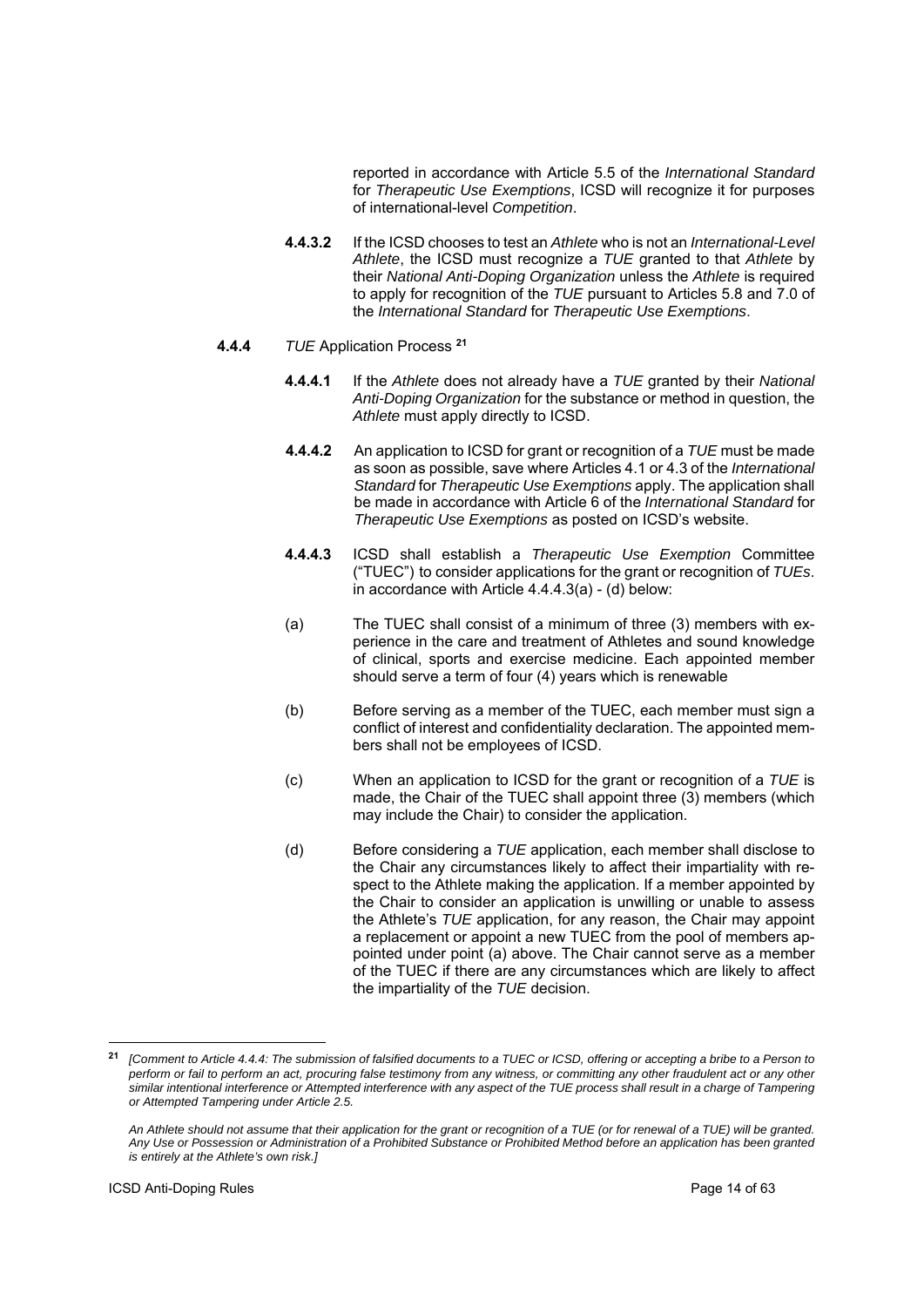- **4.4.4.4** The TUEC shall promptly evaluate and decide upon the application in accordance with the relevant provisions of the *International Standard* for *Therapeutic Use Exemptions* and usually (i.e., unless exceptional circumstances apply) within no more than twenty-one (21) days of receipt of a complete application. Where the application is made in a reasonable time prior to an *Event*, the TUEC must use its best endeavors to issue its decision before the start of the *Event*.
- **4.4.4.5** The TUEC decision shall be the final decision of ICSD and may be appealed in accordance with Article 4.4.7. The ICSD TUEC decision shall be notified in writing to the *Athlete*, and to *WADA* and other *Anti-Doping Organizations* in accordance with the *International Standard* for *Therapeutic Use Exemptions*. It shall also promptly be reported into *ADAMS*.
- **4.4.4.6** If ICSD (or the *National Anti-Doping Organization*, where it has agreed to consider the application on behalf of ICSD) denies the *Athlete's* application, it must notify the *Athlete* promptly, with reasons. If ICSD grants the *Athlete's* application, it must notify not only the *Athlete* but also their *National Anti-Doping Organization*. If the *National Anti-Doping Organization* considers that the *TUE* granted by ICSD does not meet the criteria set out in the *International Standard* for *Therapeutic Use Exemptions*, it has twenty-one (21) days from such notification to refer the matter to *WADA* for review in accordance with Article 4.4.7.

If the *National Anti-Doping Organization* refers the matter to *WADA* for review, the *TUE* granted by ICSD remains valid for international-level *Competition* and *Out-of-Competition Testing* (but is not valid for national-level *Competition*) pending *WADA's* decision. If the *National Anti-Doping Organization* does not refer the matter to *WADA* for review, the *TUE* granted by ICSD becomes valid for national-level *Competitio*n as well when the twenty-one (21) day review deadline expires.

## **4.4.5** Retroactive *TUE* Applications

If ICSD chooses to collect a *Sample* from an *Athlete* who is not an *International-Level Athlete* or a *National-Level Athlete*, and that *Athlete* is *Using* a *Prohibited Substance* or *Prohibited Method* for therapeutic reasons, ICSD must permit that *Athlete* to apply for a retroactive *TUE*.

- **4.4.6** Expiration, Withdrawal or Reversal of a *TUE*
	- **4.4.6.1** A *TUE* granted pursuant to these Anti-Doping Rules: (a) shall expire automatically at the end of any term for which it was granted, without the need for any further notice or other formality; (b) will be withdrawn if the *Athlete* does not promptly comply with any requirements or conditions imposed by the TUEC upon grant of the *TUE*; (c) may be withdrawn by the TUEC if it is subsequently determined that the criteria for grant of a *TUE* are not in fact met; or (d) may be reversed on review by *WADA* or on appeal.
	- **4.4.6.2** In such event, the *Athlete* shall not be subject to any *Consequences* based on their *Use* or *Possession* or *Administration* of the *Prohibited Substance* or *Prohibited Method* in question in accordance with the *TUE* prior to the effective date of expiry, withdrawal, or reversal of the *TUE*. The review pursuant to Article 5.1.1.1 of the *International Stand-*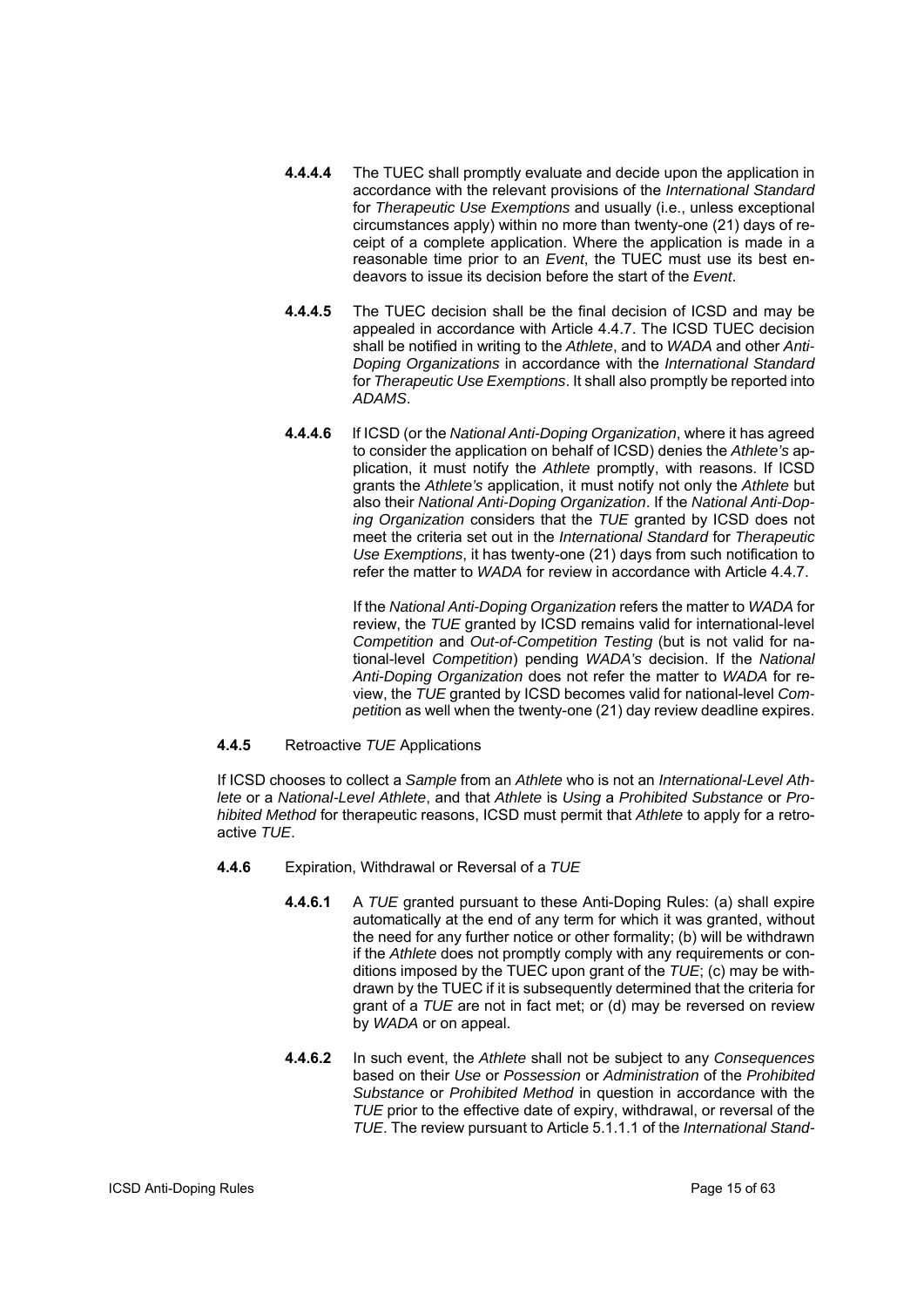*ard* for *Results Management* of an *Adverse Analytical Finding,* reported shortly after the *TUE* expiry, withdrawal or reversal, shall include consideration of whether such finding is consistent with *Use* of the *Prohibited Substance* or *Prohibited Method* prior to that date, in which event no anti-doping rule violation shall be asserted.

#### **4.4.7** Reviews and Appeals of *TUE* Decisions

- **4.4.7.1** *WADA* must review ICSD's decision not to recognize a *TUE* granted by the *National Anti-Doping Organization* that is referred *to WADA* by the *Athlete* or the *Athlete's National Anti-Doping Organization.* In addition, *WADA* must review ICSD's decision to grant a *TUE* that is referred *to WADA* by the *Athlete's National Anti-Doping Organization*. *WADA* may review any other *TUE* decisions at any time, whether upon request by those affected or on its own initiative. If the *TUE* decision being reviewed meets the criteria set out in the *International Standard*  for *Therapeutic Use Exemptions*, *WADA* will not interfere with it. If the *TUE* decision does not meet those criteria, *WADA* will reverse it.**<sup>22</sup>**
- **4.4.7.2** Any *TUE* decision by ICSD (or by a *National Anti-Doping Organization* where it has agreed to consider the application on behalf of ICSD) that is not reviewed by *WADA*, or that is reviewed by *WADA* but is not reversed upon review, may be appealed by the *Athlete* and/or the *Athlete's National Anti-Doping Organization,* exclusively to *CAS*. **23**
- **4.4.7.3** A decision by *WADA* to reverse a *TUE* decision may be appealed by the *Athlete,* the *National Anti-Doping Organization* and/or ICSD, exclusively to *CAS*.
- **4.4.7.4** A failure to render a decision within a reasonable time on a properly submitted application for grant/recognition of a *TUE* or for review of a *TUE* decision shall be considered a denial of the application thus triggering the applicable rights of review/appeal.

## **ARTICLE 5** *TESTING* **AND INVESTIGATIONS**

## **5.1 Purpose of** *Testing* **and Investigations24**

**5.1.1** *Testing* and investigations may be undertaken for any anti-doping purpose. They shall be conducted in conformity with the provisions of the *International Standard* for *Testing* and Investigations*.*

<sup>1</sup> **<sup>22</sup>** *[Comment to Article 4.4.7.1: WADA shall be entitled to charge a fee to cover the costs of: (a) any review it is required to conduct in accordance with Article 4.4.7; and (b) any review it chooses to conduct, where the decision being reviewed is reversed.]* 

**<sup>23</sup>** *[Comment to Article 4.4.7.2: In such cases, the decision being appealed is ICSD's TUE decision, not WADA's decision not to review the TUE decision or (having reviewed it) not to reverse the TUE decision. However, the time to appeal the TUE decision does not begin to run until the date that WADA communicates its decision. In any event, whether the decision has been reviewed by WADA or not, WADA shall be given notice of the appeal so that it may participate if it sees fit.]* 

**<sup>24</sup>** *[Comment to Article 5.1: Where Testing is conducted for anti-doping purposes, the analytical results and data may be used for other legitimate purposes under the Anti-Doping Organization's rules. See, e.g., Comment to Article 23.2.2 of the Code.]*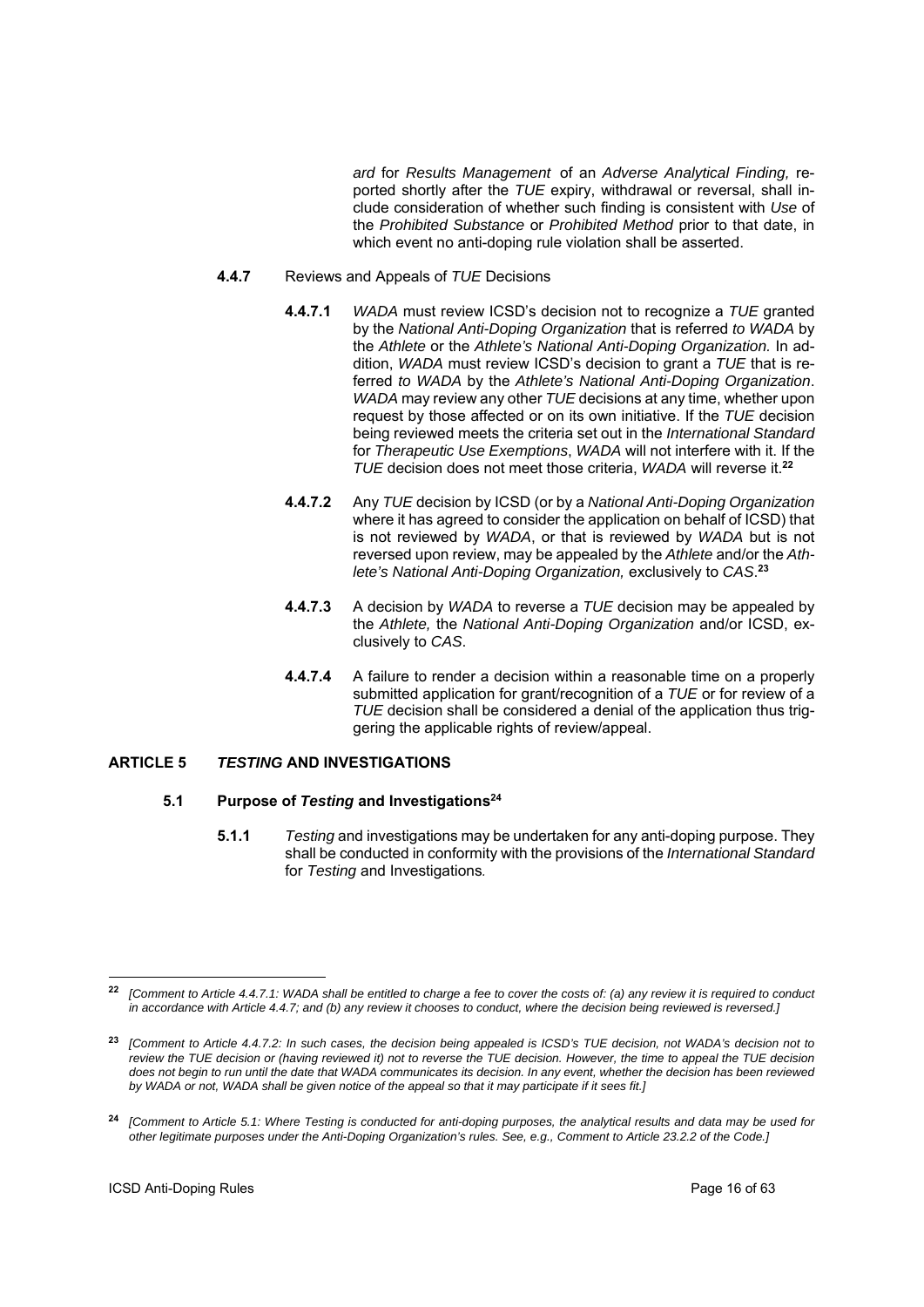**5.1.2** *Testing* shall be undertaken to obtain analytical evidence as to whether the *Athlete* has violated Article 2.1 (Presence of a *Prohibited Substance* or its *Metabolites* or *Markers* in an *Athlete*'s *Sample*) or Article 2.2 (*Use* or *Attempted Use* by an *Athlete* of a *Prohibited Substance* or a *Prohibited Method*).

# **5.2 Authority to Test**

- **5.2.1** Subject to the limitations for *Event Testing* set out in Article 5.3, ICSD shall have *In-Competition* and *Out-of-Competition Testing* authority over all *Athletes* specified in the Introduction to these Anti-Doping Rules (Section "Scope of these Anti-Doping Rules").
- **5.2.2** ICSD may require any *Athlete* over whom it has *Testing* authority (including any *Athlete* serving a period of *Ineligibility*) to provide a *Sample* at any time and at any place.**<sup>25</sup>**
- **5.2.3** *WADA* shall have *In-Competition* and *Out-of-Competition Testing* authority as set out in Article 20.7.10 of the *Code*.
- **5.2.4** If ICSD delegates or contracts any part of *Testing* to a *National Anti-Doping Organization* directly or through an ICSD member, that *National Anti-Doping Organization* may collect additional *Samples* or direct the laboratory to perform additional types of analysis at the *National Anti-Doping Organization's* expense. If additional *Samples* are collected or additional types of analysis are performed, ICSD shall be notified.

# **5.3** *Event Testing*

- **5.3.1** Except as otherwise provided below, only a single organization shall have authority to conduct *Testing* at *Event Venues* during an *Event Period*. At *International Events*, ICSD (or other international organization which is the ruling body for an *Event*) shall have authority to conduct *Testing*. At *National Events*, the *National Anti-Doping Organization* of that country shall have authority to conduct *Testing*. At the request of ICSD (or other international organization which is the ruling body for an *Event*), any *Testing* during the *Event Period* outside of the *Event Venues* shall be coordinated with ICSD (or the relevant ruling body of the *Event*).
- **5.3.2** If an *Anti-Doping Organization,* which would otherwise have *Testing* authority but is not responsible for initiating and directing *Testing* at an *Event*, desires to conduct *Testing* of *Athletes* at the *Event Venues* during the *Event Period*, the *Anti-Doping Organization* shall first confer with ICSD (or other international organization which is the ruling body of *Event*) to obtain permission to conduct and coordinate such *Testing*. If the *Anti-Doping Organization* is not satisfied with the response from ICSD (or other international organization which is the ruling body of *Event)*, the *Anti-Doping Organization* may, in accordance with the procedures described in the *International Standard* for *Testing* and Investigations, ask *WADA* for permission to conduct *Testing* and to determine how to coordinate such *Testing*. *WADA* shall not grant approval for such *Testing* before consulting

<sup>25</sup> **<sup>25</sup>** *[Comment to Article 5.2.2: ICSD may obtain additional authority to conduct Testing by means of bilateral or multilateral agreements with other Signatories. Unless the Athlete has identified a sixty-minute Testing window between the hours of 11:00 p.m. and 6:00 a.m., or has otherwise consented to Testing during that period, ICSD will not test an Athlete during that period unless it has a serious and specific suspicion that the Athlete may be engaged in doping. A challenge to whether ICSD had sufficient suspicion for Testing during this time period shall not be a defence to an anti-doping rule violation based on such test or attempted test.]*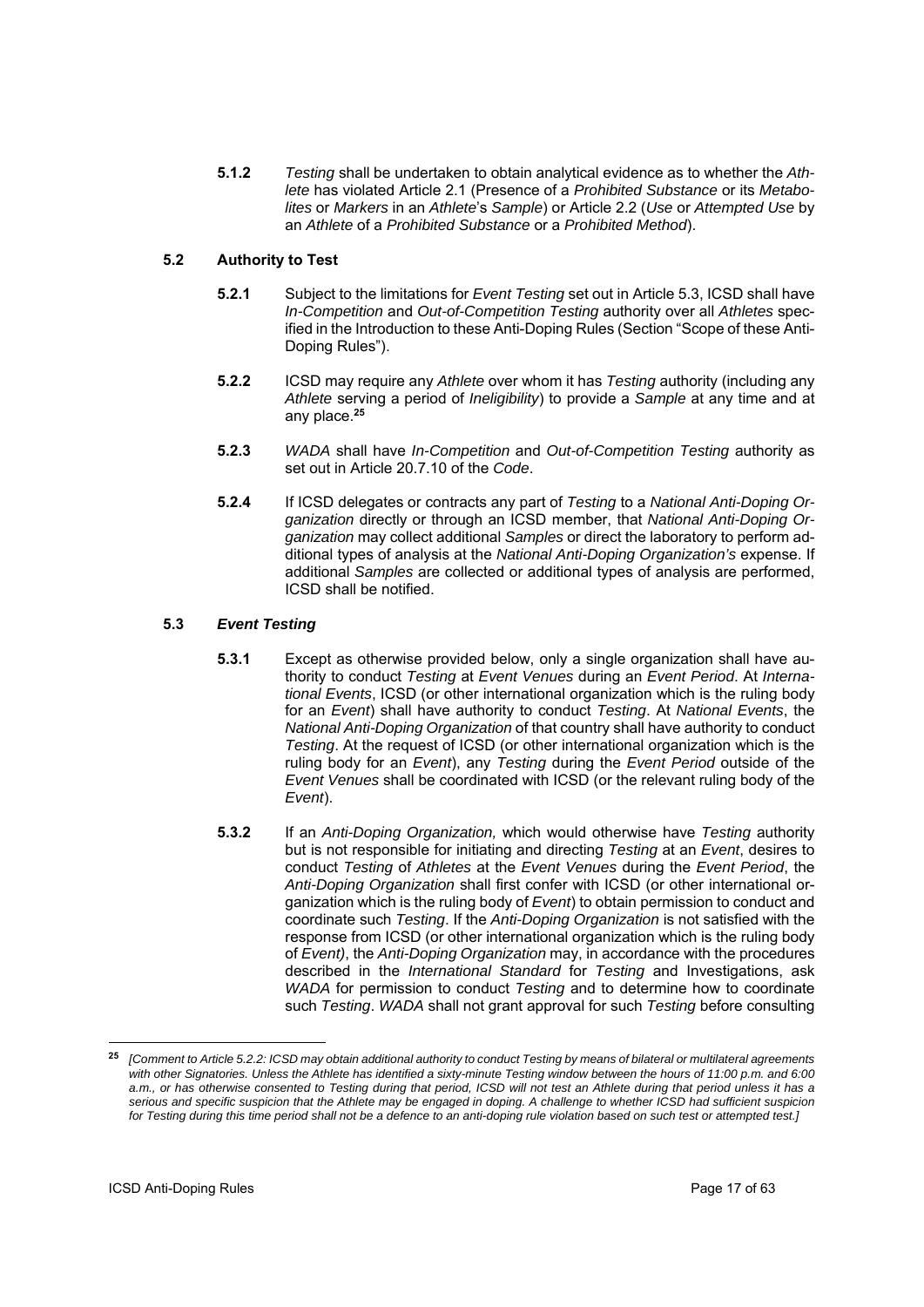with and informing ICSD (or other international organization which is the ruling body for the *Event*). *WADA's* decision shall be final and not subject to appeal. Unless otherwise provided in the authorization to conduct *Testing*, such tests shall be considered *Out-of-Competition* tests*. Results Management* for any such test shall be the responsibility of the *Anti-Doping Organization* initiating the test unless provided otherwise in the rules of the ruling body of the *Event.***<sup>26</sup>**

# **5.4** *Testing* **Requirements**

- **5.4.1** ICSD shall conduct test distribution planning and *Testing* as required by the *International Standard* for *Testing* and Investigations.
- **5.4.2** Where reasonably feasible, *Testing* shall be coordinated through *ADAMS* in order to maximize the effectiveness of the combined *Testing* effort and to avoid unnecessary repetitive *Testing*.

# **5.5** *Athlete* **Whereabouts Information**

- **5.5.1** ICSD may establish a *Registered Testing Pool* of those *Athletes* who are required to provide whereabouts information in the manner specified in the *International Standard* for *Testing* and Investigations and who shall be subject to *Consequences* for Article 2.4 violations as provided in Article 10.3.2. ICSD shall coordinate with *National Anti-Doping Organizations* to identify such *Athletes* and to collect their whereabouts information.
- **5.5.2** ICSD shall make available through *ADAMS* a list which identifies those *Athletes* included in its *Registered Testing Pool* by name. ICSD shall regularly review and update as necessary its criteria for including *Athletes* in its *Registered Testing Pool*, and shall periodically (but not less than quarterly) review the list of *Athletes* in its *Registered Testing Pool* to ensure that each listed *Athlete* continues to meet the relevant criteria. *Athletes* shall be notified before they are included in the *Registered Testing Pool* and when they are removed from that pool. The notification shall contain the information set out in the *International Standard* for *Testing* and Investigations.
- **5.5.3** Where an *Athlete* is included in an international *Registered Testing Pool* by ICSD and in a national *Registered Testing Pool* by their *National Anti-Doping Organization*, the *National Anti-Doping Organization* and ICSD shall agree between themselves which of them shall accept that *Athlete's* whereabouts filings; in no case shall an *Athlete* be required to make whereabouts filings to more than one of them.
- **5.5.4** In accordance with the *International Standard* for *Testing* and Investigations, each *Athlete* in the *Registered Testing Pool* shall do the following: (a) advise ICSD of his/her whereabouts on a quarterly basis; (b) update that information as necessary so that it remains accurate and complete at all times; and (c) make himself or herself available for *Testing* at such whereabouts.
- **5.5.5** For purposes of Article 2.4, an *Athlete's* failure to comply with the requirements of the *International Standard* for *Testing* and Investigations shall be deemed a

**<sup>26</sup>** *[Comment to Article 5.3.2: Before giving approval to a National Anti-Doping Organization to initiate and conduct Testing at an International Event, WADA shall consult with the international organization which is the ruling body for the Event. Before giving*  approval to an International Federation to initiate and conduct Testing at a National Event, WADA shall consult with the National *Anti-Doping Organization of the country where the Event takes place. The Anti-Doping Organization "initiating and directing Testing" may, if it chooses, enter into agreements with a Delegated Third Party to which it delegates responsibility for Sample collection or other aspects of the Doping Control process.]*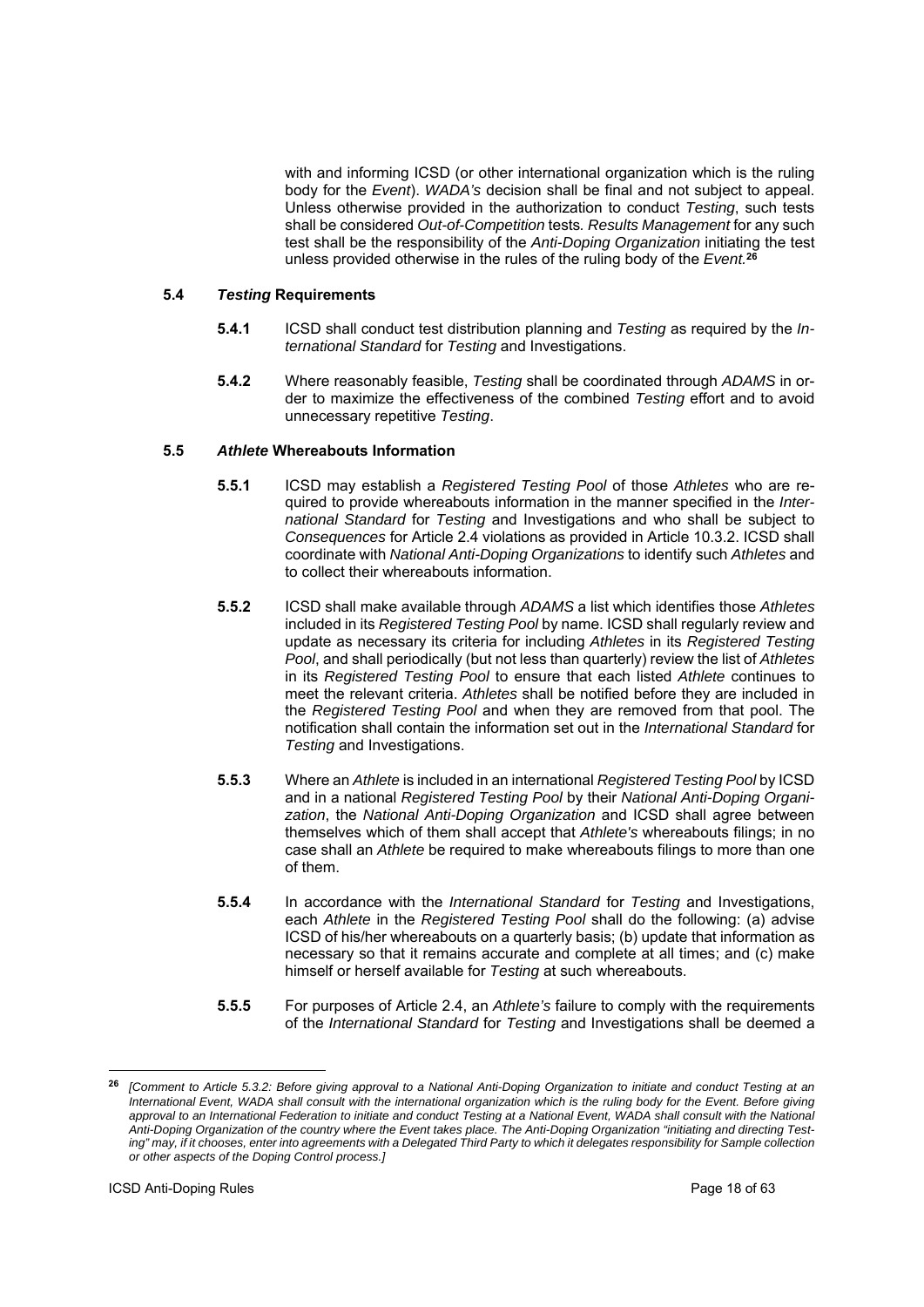filing failure or a missed test, as defined in Annex B of the *International Standard*  for *Results Management*, where the conditions set forth in Annex B are met.

- **5.5.6** An *Athlete* in ICSD's *Registered Testing Pool* shall continue to be subject to the obligation to comply with the whereabouts requirements set in the *International Standard* for *Testing* and Investigations unless and until (a) the *Athlete* gives written notice to ICSD that he or she has retired or (b) ICSD has informed him or her that he or she no longer satisfies the criteria for inclusion in ICSD's *Registered Testing Pool*.
- **5.5.7** Whereabouts information provided by an *Athlete* while in the *Registered Testing Pool* will be accessible through *ADAMS* to *WADA* and to other *Anti-Doping Organizations* having authority to test that *Athlete* as provided in Article 5.2. Whereabouts information shall be maintained in strict confidence at all times; it shall be used exclusively for purposes of planning, coordinating or conducting *Doping Control*, providing information relevant to the *Athlete Biological Passport* or other analytical results, to support an investigation into a potential anti-doping rule violation, or to support proceedings alleging an anti-doping rule violation; and shall be destroyed after it is no longer relevant for these purposes in accordance with the *International Standard* for the Protection of Privacy and Personal Information.
- **5.5.8** ICSD may, in accordance with the *International Standard* for *Testing* and Investigations, collect whereabouts information from *Athletes* who are not included within its *Registered Testing Pool*. If it chooses to do so, an *Athlete's* failure to provide requested whereabouts information on or before the date required by ICSD or the *Athlete's* failure to provide accurate whereabouts information shall result in ICSD elevating the *Athlete* to its *Registered Testing Pool*.
- **5.5.9** In accordance with the International Standard for Testing and Investigations, ICSD may establish a *Testing Pool*, which includes *Athletes* who are subject to less stringent whereabouts requirements than *Athletes* included in ICSD's *Registered Testing Pool*.
- **5.5.10** ICSD shall notify *Athletes* before they are included in the *Testing Pool* and when they are removed. Such notification shall include the whereabouts requirements and the consequences that apply in case of non-compliance, as indicated in Articles 5.5.11 and 5.5.12.
- **5.5.11** *Athletes* included in the *Testing Pool* shall provide ICSD with at least the following whereabouts information so that they may be located and subjected to *Testing*:
	- (a) An overnight address;
	- (b) Competition / Event schedule; and
	- (c) Regular training activities.

Such whereabouts information shall be filed in *ADAMS* to enable better *Testing* coordination with other *Anti-Doping Organizations*.

**5.5.12** An *Athlete*'s failure to provide whereabouts information on or before the date required by ICSD or the *Athlete*'s failure to provide accurate whereabouts information may result in ICSD elevating the *Athlete* to ICSD's *Registered Testing Pool* and additional appropriate and proportionate non-Code Article 2.4 consequences, established by ICSD if any.

## **5.6 Retired** *Athletes* **Returning to** *Competition*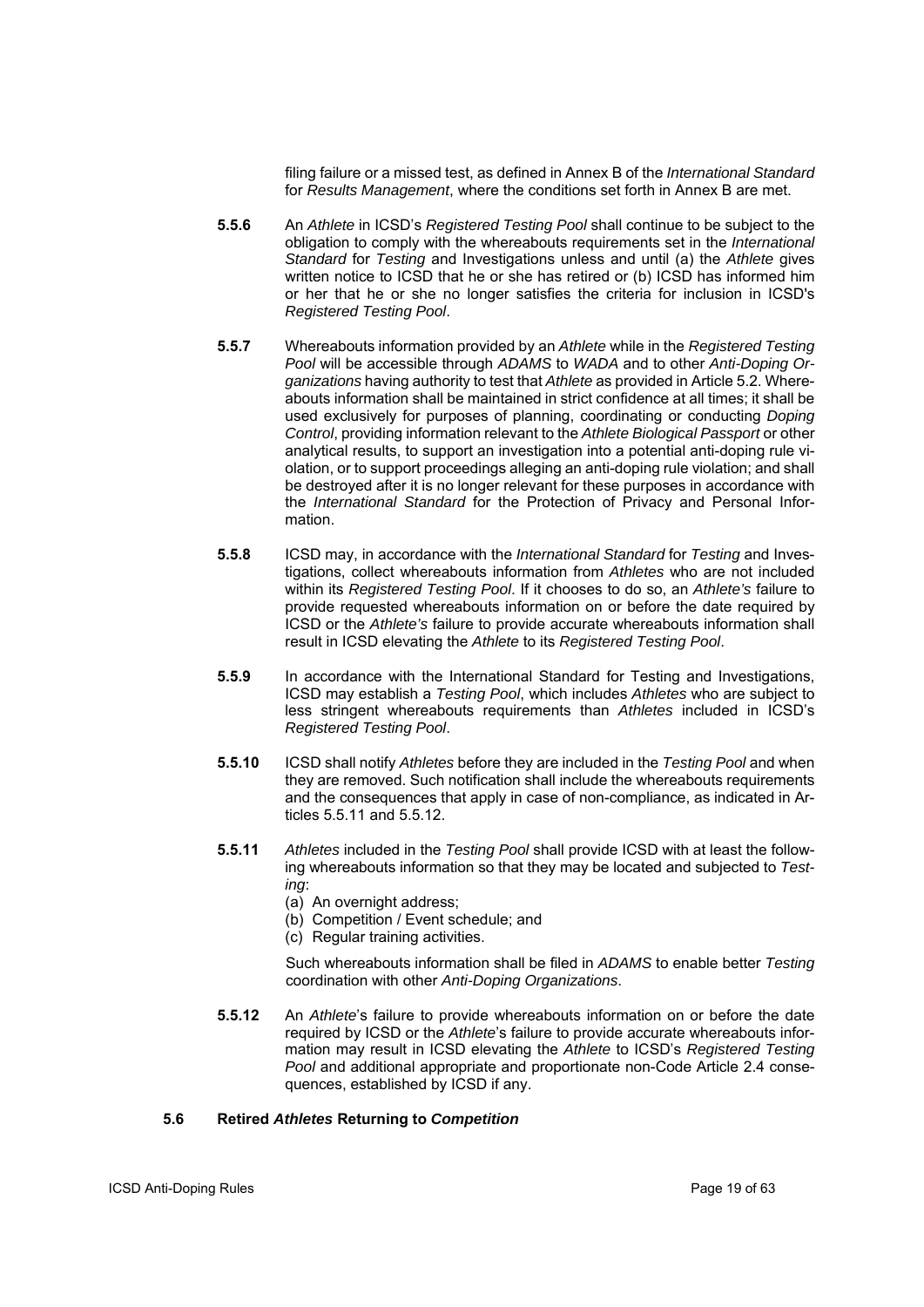**5.6.1** If an *International-Level Athlete or National-Level Athlete* in the ICSD's *Registered Testing Pool* retires and then wishes to return to active participation in sport, the *Athlete* shall not compete in *International Event*s or *National Event*s until the *Athlete* has made himself or herself available for *Testing*, by giving sixmonth prior written notice to ICSD and their *National Anti-Doping Organization*.

> *WADA*, in consultation with ICSD and the *Athlete's National Anti-Doping Organization*, may grant an exemption to the six-month written notice rule where the strict application of that rule would be unfair to the *Athlete*. This decision may be appealed under Article 13.**<sup>27</sup>**

> Any competitive results obtained in violation of this Article 5.6.1 shall be *Disqualified* unless the *Athlete* can establish that he or she could not have reasonably known that this was an *International Event* or a *National Event*.

**5.6.2** If an *Athlete* retires from sport while subject to a period of *Ineligibility*, the *Athlete*  must notify the *Anti-Doping Organization* that imposed the period of *Ineligibility* in writing of such retirement. If the *Athlete* then wishes to return to active competition in sport, the *Athlete* shall not compete in *International Events* or *National Events* until the *Athlete* has made himself or herself available for *Testing* by giving six-months prior written notice (or notice equivalent to the period of *Ineligibility* remaining as of the date the *Athlete* retired, if that period was longer than six (6) months) to ICSD and to their *National Anti-Doping Organization*.

# **5.7** *Independent Observer Program*

ICSD and the organizing committees for ICSD's *Events*, as well as the *National Deaf Sports Federations* and the organizing committees for *National Events,* shall authorize and facilitate the *Independent Observer Program* at *such Events*.

# **ARTICLE 6 ANALYSIS OF** *SAMPLES*

*Samples* shall be analyzed in accordance with the following principles:

## **6.1 Use of Accredited, Approved Laboratories and Other Laboratories**

- **6.1.1** For purposes of directly establishing an *Adverse Analytical Finding* under Article 2.1, *Samples* shall be analyzed only in *WADA*-accredited laboratories or laboratories otherwise approved by *WADA*. The choice of the *WADA*-accredited or *WADA*-approved laboratory used for the *Sample* analysis shall be determined exclusively by ICSD.**<sup>28</sup>**
- **6.1.2** As provided in Article 3.2, facts related to anti-doping rule violations may be established by any reliable means. This would include, for example, reliable laboratory or other forensic testing conducted outside of *WADA*-accredited or approved laboratories.

## **6.2 Purpose of Analysis of** *Samples* **and Data**

**<sup>27</sup>** *[Comment to Article 5.6.1: WADA has developed a protocol and exemption application form that Athletes must use to make such requests, and a decision template that the ICSD must use. Both documents are available on WADA's website at https://www.wadaama.org.]* 

**<sup>28</sup>** *[Comment to Article 6.1: Violations of Article 2.1 may be established only by Sample analysis performed by a WADA-accredited laboratory or another laboratory approved by WADA. Violations of other Articles may be established using analytical results from other laboratories so long as the results are reliable.]*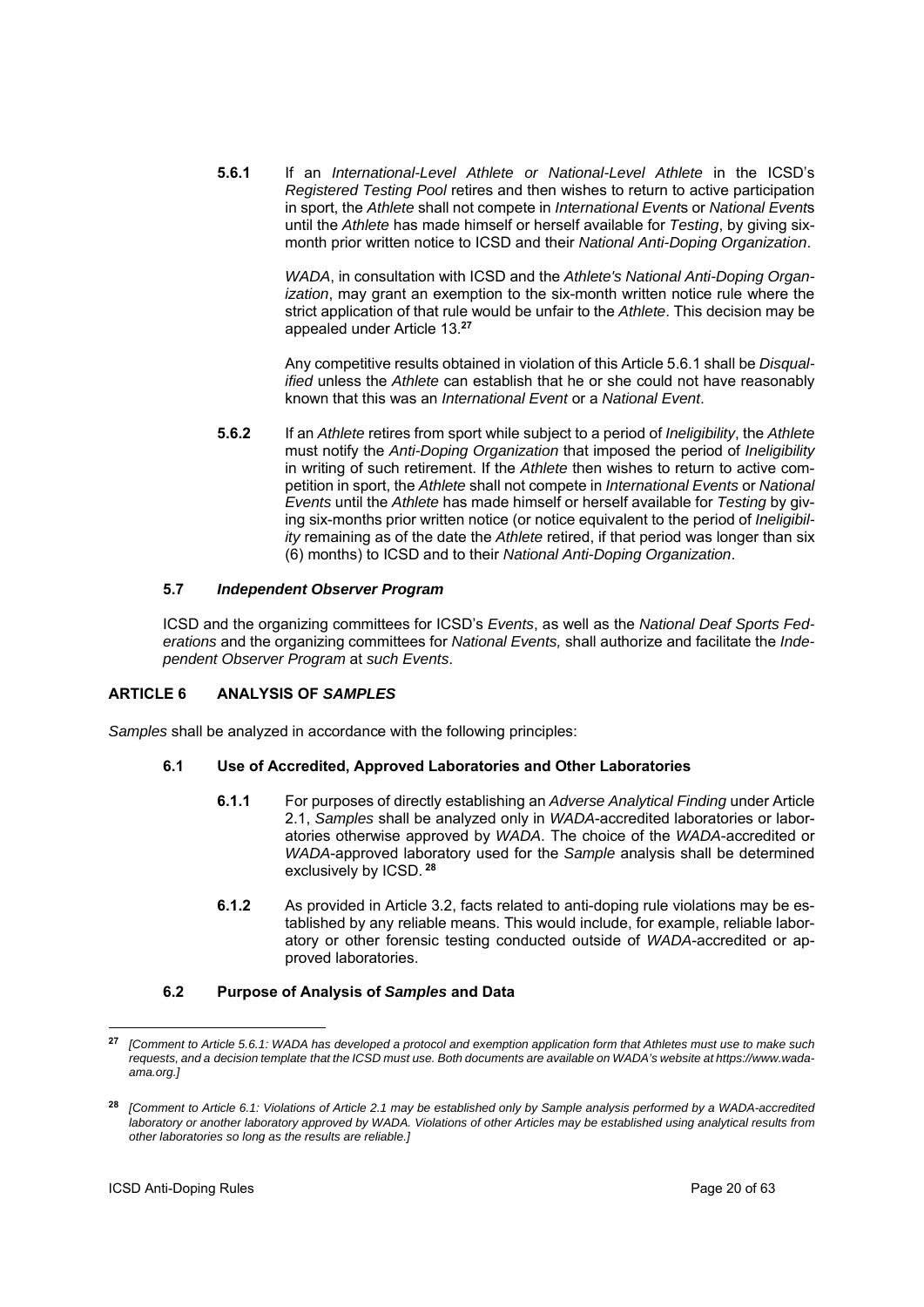*Samples* and related analytical data or *Doping Control* information shall be analyzed to detect *Prohibited Substances* and *Prohibited Methods* identified on the *Prohibited List* and other substances as may be directed by *WADA* pursuant to the monitoring program described in Article 4.5 of the *Code*, or to assist ICSD in profiling relevant parameters in an *Athlete's* urine, blood or other matrix, including for DNA or genomic profiling, or for any other legitimate anti-doping purpose.**<sup>29</sup>**

# **6.3 Research on** *Samples* **and Data**

*Samples*, related analytical data and *Doping Control* information may be used for anti-doping research purposes, although no *Sample* may be used for research without the *Athlete's* written consent. *Samples* and related analytical data or *Doping Control* information used for research purposes shall first be processed in such a manner as to prevent *Samples* and related analytical data or *Doping Control* information being traced back to a particular *Athlete*. Any research involving *Samples* and related analytical data or *Doping Control* information shall adhere to the principles set out in Article 19 of the *Code*. **30**

# **6.4 Standards for** *Sample* **Analysis and Reporting**

In accordance with Article 6.4 of the *Code*, ICSD shall ask laboratories to analyze *Samples* in conformity with the *International Standard* for Laboratories and Article 4.7 of the *International Standard* for *Testing* and Investigations.

Laboratories at their own initiative and expense may analyze *Samples* for *Prohibited Substances*  or *Prohibited Methods* not included on the standard *Sample* analysis menu, or as requested by ICSD. Results from any such analysis shall be reported to ICSD and have the same validity and *Consequences* as any other analytical result.**<sup>31</sup>**

# **6.5 Further Analysis of a** *Sample* **Prior to or During** *Results Management*

There shall be no limitation on the authority of a laboratory to conduct repeat or additional analysis on a *Sample* prior to the time ICSD notifies an *Athlete* that the *Sample* is the basis for an Article 2.1 anti-doping rule violation charge. If after such notification ICSD wishes to conduct additional analysis on that *Sample*, it may do so with the consent of the *Athlete* or approval from a hearing body.

# **6.6 Further Analysis of a** *Sample* **After it has been Reported as Negative or has Otherwise not Resulted in an Anti-Doping Rule Violation Charge**

After a laboratory has reported a *Sample* as negative, or the *Sample* has not otherwise resulted in an anti-doping rule violation charge, it may be stored and subjected to further analyses for the purpose of Article 6.2 at any time exclusively at the direction of either the *Anti-Doping Organization* that initiated and directed *Sample* collection or *WADA*. Any other *Anti-Doping Organization* with authority to test the *Athlete* that wishes to conduct further analysis on a stored *Sample* may do so

<sup>-</sup>**<sup>29</sup>** *[Comment to Article 6.2: For example, relevant Doping Control-related information could be used to direct Target Testing or to support an anti-doping rule violation proceeding under Article 2.2, or both.]* 

**<sup>30</sup>***[Comment to Article 6.3: As is the case in most medical or scientific contexts, use of Samples and related information for quality assurance, quality improvement, method improvement and development or to establish reference populations is not considered research. Samples and related information used for such permitted non-research purposes must also first be processed in such a manner as to prevent them from being traced back to the particular Athlete, having due regard to the principles set out in Article 19 of the Code, as well as the requirements of the International Standard for Laboratories and International Standard for the Protection of Privacy and Personal Information.]* 

**<sup>31</sup>***[Comment to Article 6.4: The objective of this Article is to extend the principle of "Intelligent Testing" to the Sample analysis menu so as to most effectively and efficiently detect doping. It is recognized that the resources available to fight doping are limited and*  that increasing the Sample analysis menu may, in some sports and countries, reduce the number of Samples, which can be *analyzed.]*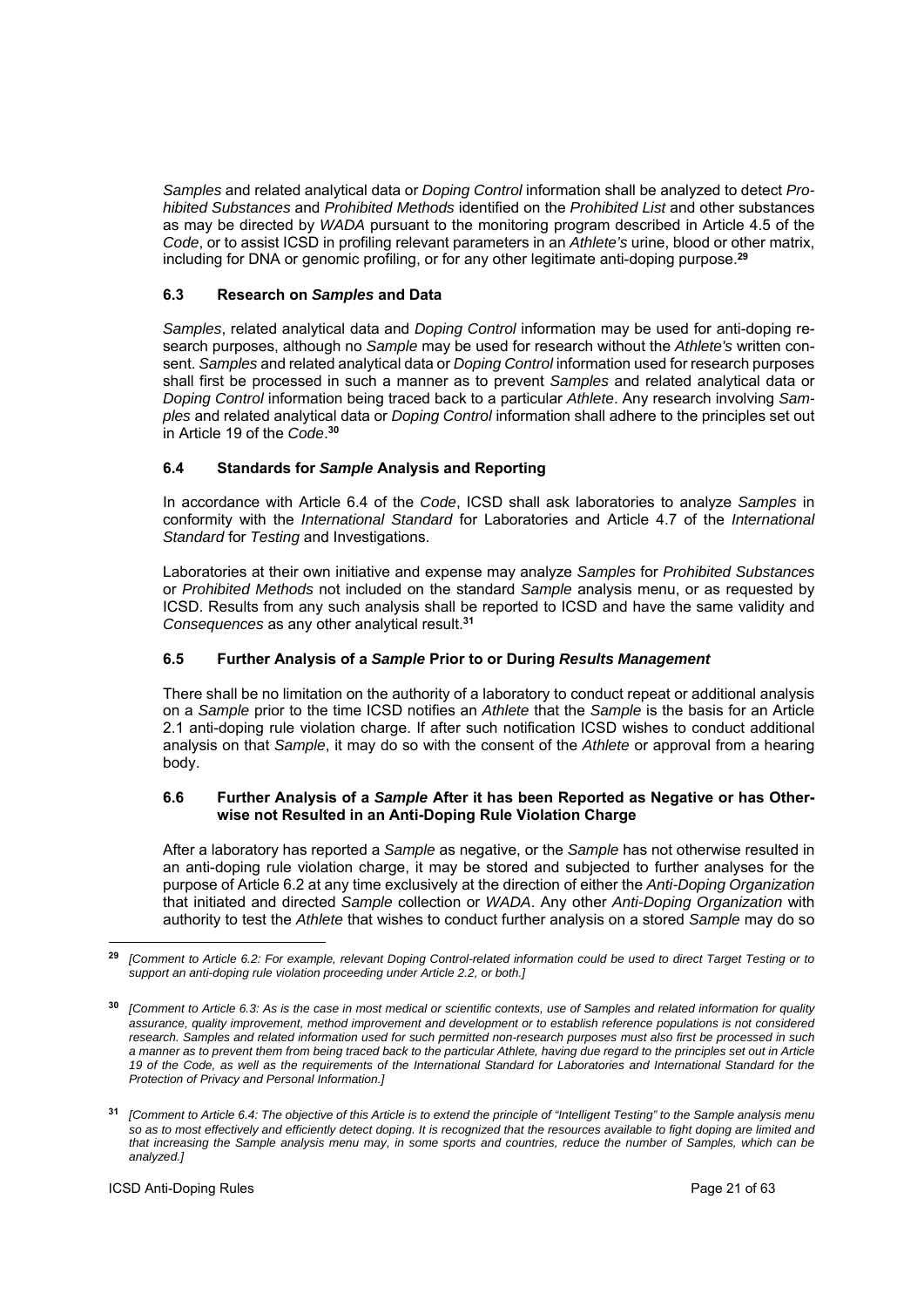with the permission of the *Anti-Doping Organization* that initiated and directed *Sample* collection or *WADA*, and shall be responsible for any follow-up *Results Management*. Any *Sample* storage or further analysis initiated by *WADA* or another *Anti-Doping Organization* shall be at *WADA*'s or that organization's expense. Further analysis of *Samples* shall conform with the requirements of the *International Standard* for Laboratories.

# **6.7 Split of A or B** *Sample*

Where *WADA*, an *Anti-Doping Organization* with *Results Management* authority, and/or a *WADA*accredited laboratory (with approval from *WADA* or the *Anti-Doping Organization* with *Results Management* authority) wishes to split an A or B *Sample* for the purpose of using the first part of the split *Sample* for an A *Sample* analysis and the second part of the split *Sample* for confirmation, then the procedures set forth in the *International Standard* for Laboratories shall be followed.

# **6.8** *WADA***'s Right to Take Possession of** *Samples* **and Data**

*WADA* may, in its sole discretion at any time, with or without prior notice, take physical possession of any *Sample* and related analytical data or information in the possession of a laboratory or Anti-Doping Organization. Upon request by WADA, the laboratory or Anti-Doping Organization in possession of the *Sample* or data shall immediately grant access to and enable WADA to take physical possession of the *Sample* or data. If WADA has not provided prior notice to the laboratory or Anti-Doping Organization before taking possession of a *Sample* or data, it shall provide such notice to the laboratory and each *Anti-Doping Organization* whose *Samples* have been taken by *WADA* within a reasonable time after taking possession. After analysis and any investigation of a seized *Sample* or data, *WADA* may direct another *Anti-Doping Organization* with authority to test the *Athlete* to assume *Results Management* responsibility for the *Sample* or data if a potential anti-doping rule violation is discovered.**<sup>32</sup>**

# **ARTICLE 7** *RESULTS MANAGEMENT***: RESPONSIBILITY, INITIAL REVIEW, NOTICE AND** *PRO-VISIONAL SUSPENSIONS*

*Results Management* under these Anti-Doping Rules establishes a process designed to resolve anti-doping rule violation matters in a fair, expeditious and efficient manner.

## **7.1 Responsibility for Conducting** *Results Management*

- **7.1.1** Except as otherwise provided in Articles 6.6, 6.8 and *Code* Article 7.1, *Results Management* shall be the responsibility of, and shall be governed by, the procedural rules of the *Anti-Doping Organization* that initiated and directed *Sample* collection (or, if no *Sample* collection is involved, the *Anti-Doping Organization*  which first provides notice to an *Athlete* or other Person of a potential anti-doping rule violation and then diligently pursues that anti-doping rule violation).
- **7.1.2** In circumstances where the rules of a *National Anti-Doping Organization* do not give the *National Anti-Doping Organization* authority over an *Athlete* or other *Person* who is not a national, resident, license holder, or member of a sport organization of that country, or the *National Anti-Doping Organization* declines to

**<sup>32</sup>** *[Comment to Article 6.8: Resistance or refusal to WADA taking physical possession of Samples or data could constitute Tampering, Complicity or an act of non-compliance as provided in the International Standard for Code Compliance by Signatories, and could also constitute a violation of the International Standard for Laboratories. Where necessary, the laboratory and/or the Anti-Doping Organization shall assist WADA in ensuring that the seized Sample or data are not delayed in exiting the applicable country.]* 

*<sup>[</sup>Comment to Article 6.8: WADA would not, of course, unilaterally take possession of Samples or analytical data without good cause related to a potential anti-doping rule violation, non-compliance by a Signatory or doping activities by another Person. However, the decision as to whether good cause exists is for WADA to make in its discretion and shall not be subject to challenge. In particular, whether there is good cause or not shall not be a defence against an anti-doping rule violation or its Consequences.]*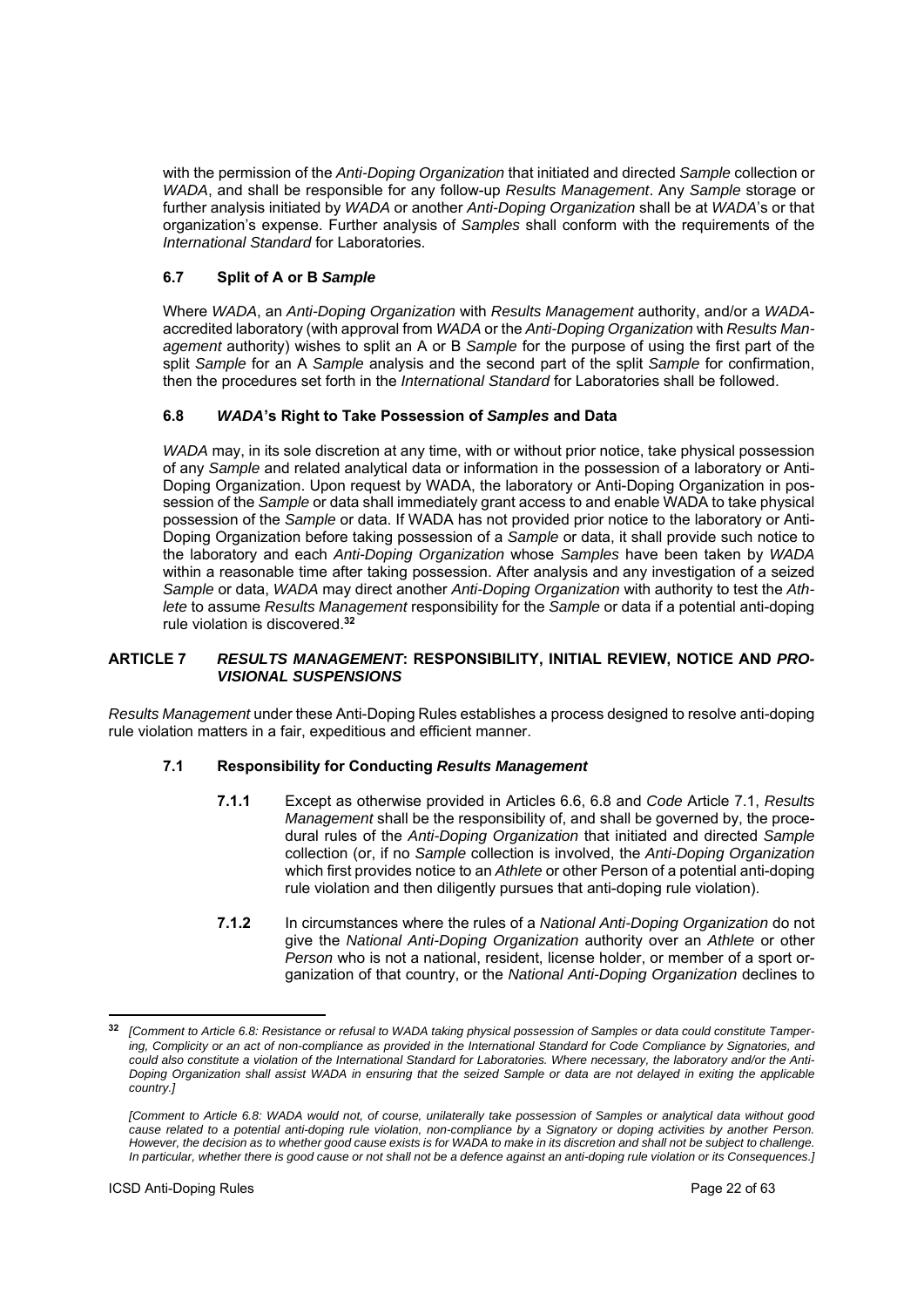exercise such authority, *Results Management* shall be conducted by the applicable International Federation or by a third party with authority over the *Athlete* or other *Person* as directed by the rules of the applicable International Federation.

- **7.1.3** In the event the *Major Event Organization* assumes only limited *Results Management* responsibility relating to a *Sample* initiated and taken during an *Event* conducted by a *Major Event Organization*, or an anti-doping rule violation occurring during such *Event*, the case shall be referred by the *Major Event Organization* to the applicable International Federation for completion of *Results Management*.
- **7.1.4** *Results Management* in relation to a potential whereabouts failure (a filing failure or a missed test) shall be administered by ICSD or the *National Anti-Doping Organization* with whom the *Athlete* in question files whereabouts information, as provided in the *International Standard* for *Results Management*. If ICSD determines a filing failure or a missed test, it shall submit that information to *WADA* through *ADAMS*, where it will be made available to other relevant *Anti-Doping Organizations*.
- **7.1.5** Other circumstances in which ICSD shall take responsibility for conducting *Results Management* in respect of anti-doping rule violations involving *Athletes* and other *Persons* under its authority shall be determined by reference to and in accordance with Article 7 of the *Code*.
- **7.1.6** *WADA* may direct ICSD to conduct *Results Management* in particular circumstances. If ICSD refuses to conduct *Results Management* within a reasonable deadline set by *WADA*, such refusal shall be considered an act of non-compliance, and *WADA* may direct another *Anti-Doping Organization* with authority over the *Athlete* or other *Person*, that is willing to do so, to take *Results Management* responsibility in place of ICSD or, if there is no such *Anti-Doping Organization*, any other *Anti-Doping Organization* that is willing to do so. In such case, ICSD shall reimburse the costs and attorney's fees of conducting *Results Management* to the other *Anti-Doping Organization* designated by *WADA,* and a failure to reimburse costs and attorney's fees shall be considered an act of noncompliance.

# **7.2 Review and Notification Regarding Potential Anti-Doping Rule Violations**

ICSD shall carry out the review and notification with respect to any potential anti-doping rule violation in accordance with the *International Standard* for *Results Management*.

# **7.3 Identification of Prior Anti-Doping Rule Violations**

Before giving an *Athlete* or other *Person* notice of a potential anti-doping rule violation as provided above, ICSD shall refer to *ADAMS* and contact *WADA* and other relevant *Anti-Doping Organizations* to determine whether any prior anti-doping rule violation exists.

# **7.4** *Provisional Suspensions* **<sup>33</sup>**

**7.4.1** Mandatory *Provisional Suspension* after an *Adverse Analytical Finding* or *Adverse Passport Finding*

**<sup>33</sup>** *[Comment to Article 7.4: Before a Provisional Suspension can be unilaterally imposed by ICSD, the internal review specified in these Anti-Doping Rules and the International Standard* for *Results Management must first be completed.]*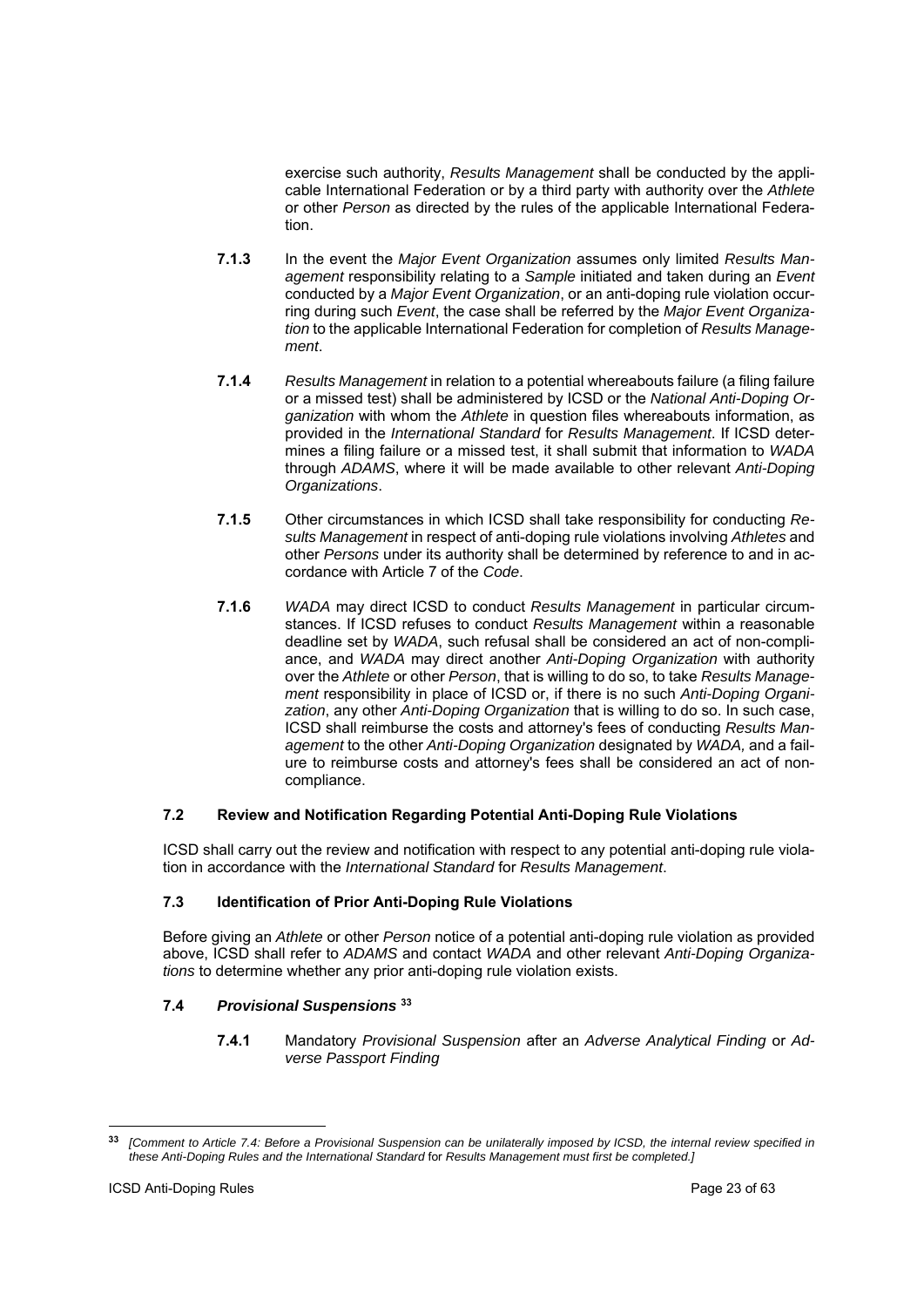If ICSD receives an *Adverse Analytical Finding* or an *Adverse Passport Finding*  (upon completion of the *Adverse Passport Finding* review process) for a *Prohibited Substance* or a *Prohibited Method* that is not a *Specified Substance* or a *Specified Method*, it shall impose a *Provisional Suspension* on the *Athlete* promptly upon or after the review and notification required by Article 7.2.

A mandatory *Provisional Suspension* may be eliminated if: (i) the *Athlete* demonstrates to ICSD's Hearing Panel that the violation is likely to have involved a *Contaminated Product,* or (ii) the violation involves a *Substance of Abuse* and the *Athlete* establishes entitlement to a reduced period of *Ineligibility* under Article 10.2.4.1.

The ICSD Hearing Panel's decision not to eliminate a mandatory *Provisional Suspension* on account of the *Athlete's* assertion regarding a *Contaminated Product* shall not be appealable.

**7.4.2** Optional *Provisional Suspension* Based on an *Adverse Analytical Finding* for *Specified Substances*, *Specified Methods, Contaminated Products*, or Other Anti-Doping Rule Violations

> ICSD may impose a *Provisional Suspension* for anti-doping rule violations not covered by Article 7.4.1 prior to the analysis of the *Athlete's* B *Sample* or final hearing as described in Article 8.

> An optional *Provisional Suspension* may be lifted at the discretion of ICSD at any time prior to the ICSD Hearing Panel's decision under Article 8, unless provided otherwise in the *International Standard* for *Results Management*.

### **7.4.3** Opportunity for Hearing or Appeal

Notwithstanding Articles 7.4.1 and 7.4.2, a *Provisional Suspension* may not be imposed unless the *Athlete* or other *Person* is given: (a) an opportunity for a *Provisional Hearing*, either before or on a timely basis after the imposition of the *Provisional Suspension*; or (b) an opportunity for an expedited hearing in accordance with Article 8 on a timely basis after the imposition of the *Provisional Suspension.*

The imposition of a *Provisional Suspension*, or the decision not to impose a *Provisional Suspension,* may be appealed in an expedited process in accordance with Article 13.2.

#### **7.4.4** Voluntary Acceptance of *Provisional Suspension*

*Athletes* on their own initiative may voluntarily accept a *Provisional Suspension* if done so prior to the later of: (i) the expiration of ten (10) days from the report of the B *Sample* (or waiver of the B *Sample*) or ten (10) days from the notice of any other anti-doping rule violation, or (ii) the date on which the *Athlete* first competes after such report or notice.

Other *Persons* on their own initiative may voluntarily accept a *Provisional Suspension* if done so within ten (10) days from the notice of the anti-doping rule violation.

Upon such voluntary acceptance, the *Provisional Suspension* shall have the full effect and be treated in the same manner as if the *Provisional Suspension* had been imposed under Article 7.4.1 or 7.4.2; provided, however, at any time after voluntarily accepting a *Provisional Suspension*, the *Athlete* or other *Person* may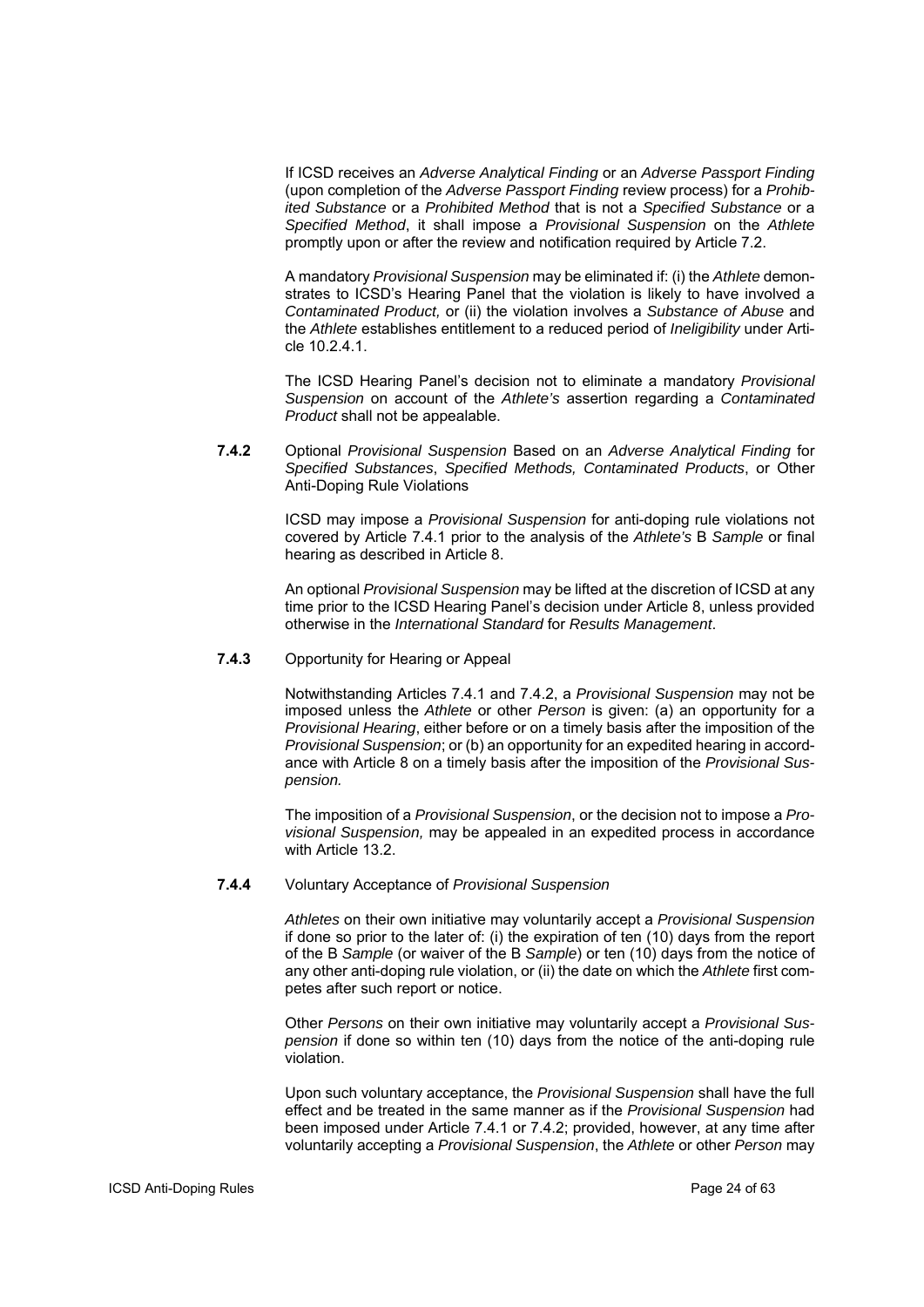withdraw such acceptance, in which event the *Athlete* or other *Person* shall not receive any credit for time previously served during the *Provisional Suspension*.

**7.4.5** If a *Provisional Suspension* is imposed based on an A *Sample Adverse Analytical Finding* and a subsequent B *Sample* analysis (if requested by the *Athlete* or ICSD) does not confirm the A *Sample* analysis, then the *Athlete* shall not be subject to any further *Provisional Suspension* on account of a violation of Article 2.1. In circumstances where the *Athlete* or the *Athlete's* team has been removed from an *Event* based on a violation of Article 2.1 and the subsequent B *Sample*  analysis does not confirm the A *Sample* finding, then, if it is still possible for the *Athlete* or team to be reinserted, without otherwise affecting the *Event*, the *Athlete* or team may continue to take part in the *Event*.

# **7.5** *Results Management* **Decisions**

*Results Management* decisions or adjudications by ICSD must not purport to be limited to a particular geographic area or ICSD's sports and shall address and determine without limitation the following issues: (i) whether an anti-doping rule violation was committed or a *Provisional Suspension* should be imposed, the factual basis for such determination, and the specific Articles that have been violated, and (ii) all *Consequences* flowing from the anti-doping rule violation(s), including applicable *Disqualifications* under Articles 9 and 10.10, any forfeiture of medals or prizes, any period of *Ineligibility* (and the date it begins to run) and any *Financial Consequences.***<sup>34</sup>**

# **7.6 Notification of** *Results Management* **Decisions**

ICSD shall notify *Athletes*, other *Persons*, *Signatories* and *WADA* of *Results Management* decisions as provided in Article 14 and in the *International Standard* for *Results Management*.

# **7.7 Retirement from Sport35**

If an *Athlete* or other *Person* retires while ICSD's *Results Management* process is underway, ICSD retains authority to complete its *Results Management* process. If an *Athlete* or other *Person* retires before any *Results Management* process has begun and ICSD would have had *Results Management* authority over the *Athlete* or other *Person* at the time the *Athlete* or other *Person* committed an anti-doping rule violation, ICSD has authority to conduct *Results Management*.

# **ARTICLE 8** *RESULTS MANAGEMENT***: RIGHT TO A FAIR HEARING AND NOTICE OF HEARING DECISION**

For any *Person* who is asserted to have committed an anti-doping rule violation, ICSD shall provide a fair hearing within a reasonable time by a fair, impartial and *Operationally Independent* hearing panel in compliance with the *Code* and the *International Standard* for *Results Management*.

<sup>-</sup>**<sup>34</sup>** *[Comment to Article 7.5: Results Management decisions include Provisional Suspensions.*

*Each decision by ICSD should address whether an anti-doping rule violation was committed and all Consequences flowing from the violation, including any Disqualifications other than Disqualification under Article 10.1 (which is left to the ruling body for an Event). Pursuant to Article 15, such decision and its imposition of Consequences shall have automatic effect in every sport in every country. For example, for a determination that an Athlete committed an anti-doping rule violation based on an Adverse Analytical Finding for a Sample taken In-Competition, the Athlete's results obtained in the Competition would be Disqualified under Article 9 and all other competitive results obtained by the Athlete from the date the Sample was collected through the duration of the period of Ineligibility are also Disqualified under Article 10.10; if the Adverse Analytical Finding resulted from Testing at an Event, it would be the Major Event Organization's responsibility to decide whether the Athlete's other individual results in the Event prior to Sample collection are also Disqualified under Article 10.1.]* 

**<sup>35</sup>** *[Comment to Article 7.7: Conduct by an Athlete or other Person before the Athlete or other Person was subject to the authority of any Anti-Doping Organization would not constitute an anti-doping rule violation but could be a legitimate basis for denying the Athlete or other Person membership in a sports organization.]*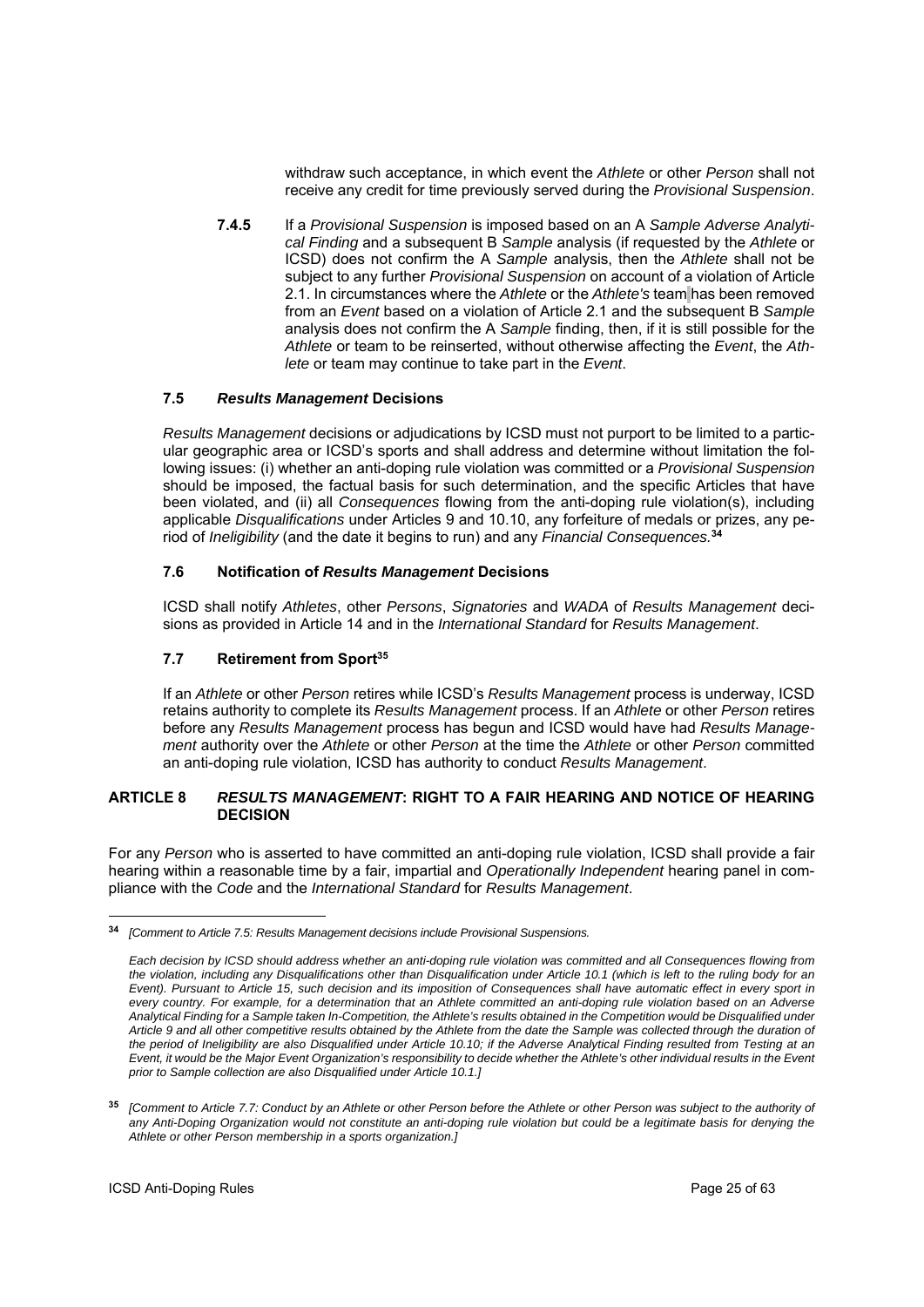ICSD may, at its sole discretion, delegate its Article 8 responsibilities (first instance hearings, waiver of hearings and decisions) to a *Delegated Third Party* or to the CAS Anti-Doping Division (CAS ADD). If the procedural rules of the *Delegated Third Party* or CAS ADD pertaining to the hearing of first instances differ from or supplement the below mentioned rules, the procedural rules of the *Delegated Third Party* or CAS ADD shall take precedence.**<sup>36</sup>** However, the *Delegated Third Party* or CAS ADD shall always ensure that the *Athlete* or other *Person* is provided with a fair hearing within a reasonable time by a fair, impartial and *Operationally Independent* hearing panel in compliance with the *Code* and the *International Standard* for *Results Management*.

# **8.1 Fair Hearings**

- **8.1.1** Fair, Impartial and *Operationally Independent* Hearing Panel
	- **8.1.1.1** ICSD shall establish a Hearing Panel which has jurisdiction to hear and determine whether an *Athlete* or other *Person*, subject to these Anti-Doping Rules, has committed an anti-doping rule violation and, if applicable, to impose relevant *Consequences*.
	- **8.1.1.2** ICSD shall ensure that the ICSD Hearing Panel is free of conflict of interest and that its composition, term of office, professional experience, *Operational Independence* and adequate financing comply with the requirements of the *International Standard* for *Results Management*.
	- **8.1.1.3** Board members, staff members, commission members, consultants and officials of ICSD or its affiliates (e.g. *National Deaf Sports Federations* or IFs), as well as any *Person* involved in the investigation and pre-adjudication of the matter, cannot be appointed as members and/or clerks (to the extent that such clerk is involved in the deliberation process and/or drafting of any decision) of the ICSD Hearing Panel. In particular, no member shall have previously considered any *TUE* application, *Results Management* decision, or appeals in the same given case.
	- **8.1.1.4** The ICSD's Hearing Panel shall consist of an independent Chair and two (2) other independent members.
	- **8.1.1.5** Each member shall be appointed by taking into consideration their requisite anti-doping experience including their legal, sports, medical and/or scientific expertise. Each member shall be appointed for a once renewable term of four (4) years.
	- **8.1.1.6** The ICSD Hearing Panel shall be in a position to conduct the hearing and decision-making process without interference from ICSD or any third party.
- **8.1.2** Hearing Process
	- **8.1.2.1** When ICSD sends a notice to an *Athlete* or other *Person* notifying them of a potential anti-doping rule violation, and the *Athlete* or other *Person* does not waive a hearing in accordance with Article 8.3.1 or

**<sup>36</sup>** *[Comment to Article 8: For example, if the ICSD delegates first instance hearings to the CAS Anti-Doping Division (CAS ADD) for adjudication, the CAS ADD procedural rules shall take precedence wherever they differ or supplement the procedural rules contained in Article 8 of these Anti-Doping Rules.]*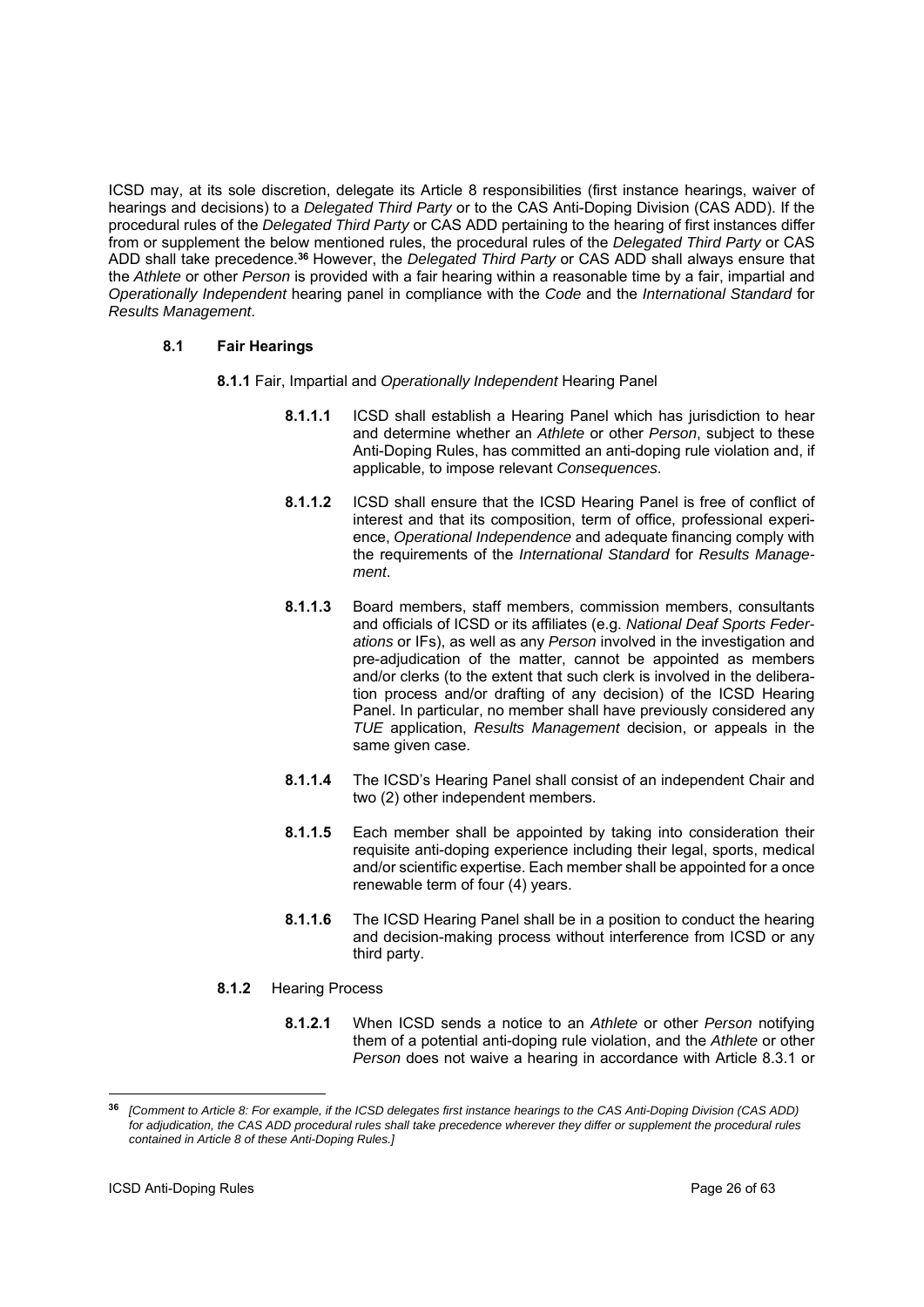Article 8.3.2, then the case shall be referred to the ICSD Hearing Panel for hearing and adjudication, which shall be conducted in accordance with the principles described in Articles 8 and 9 of the *International Standard* for *Results Management*.

- **8.1.2.2** The Chair shall appoint three (3) members (which may include the Chair) to hear that case. When hearing a case, one (1) panel member shall be a qualified lawyer, with no less than three (3) years of relevant legal experience, and one (1) panel member shall be a qualified medical practitioner, with no less than three (3) years of relevant medical experience.
- **8.1.2.3** Upon appointment by the Chair as a member of the ICSD Hearing Panel, each member must also sign a declaration that there are no facts or circumstances known to him or her which might call into question their impartiality in the eyes of any of the parties, other than those circumstances disclosed in the declaration.
- **8.1.2.4** Hearings held in connection with *Events* in respect to *Athletes* and other *Persons* who are subject to these Anti-Doping Rules may be conducted by an expedited process where permitted by the ICSD Hearing Panel.**<sup>37</sup>**
- **8.1.2.5** *WADA,* the *National Deaf Sports Federation* and the *National Anti-Doping Organization* of the *Athlete* or other *Person* may attend the hearing as observers. In any event, ICSD shall keep them fully apprised as to the status of pending cases and the result of all hearings.

# **8.2 Notice of Decisions**

- **8.2.1** At the end of the hearing, or promptly thereafter, the ICSD Hearing Panel shall issue a written decision that conforms with Article 9 of the *International Standard*  for *Results Management* and which includes the full reasons for the decision, the period of *Ineligibility* imposed, the *Disqualification* of results under Article 10.10 and, if applicable, a justification for why the greatest potential *Consequences* were not imposed.
- **8.2.2** ICSD shall notify that decision to the *Athlete* or other *Person* and to other *Anti-Doping Organizations* with a right to appeal under Article 13.2.3, and shall promptly report it into *ADAMS*. The decision may be appealed as provided in Article 13.

# **8.3 Waiver of Hearing**

- **8.3.1** An *Athlete* or other *Person* against whom an anti-doping rule violation is asserted may waive a hearing expressly and agree with the *Consequences* proposed by ICSD.
- **8.3.2** However, if the *Athlete* or other *Person* against whom an anti-doping rule violation is asserted fails to dispute that assertion within twenty (20) days or the deadline otherwise specified in the notice sent by ICSD asserting the violation, then they shall be deemed to have waived a hearing, to have admitted the violation, and to have accepted the proposed *Consequences*.

**<sup>37</sup>** *[Comment to Article 8.1.2.4: For example, a hearing could be expedited on the eve of a major Event where the resolution of the*  anti-doping rule violation is necessary to determine the Athlete's eligibility to participate in the Event, or during an Event where the *resolution of the case will affect the validity of the Athlete's results or continued participation in the Event.]*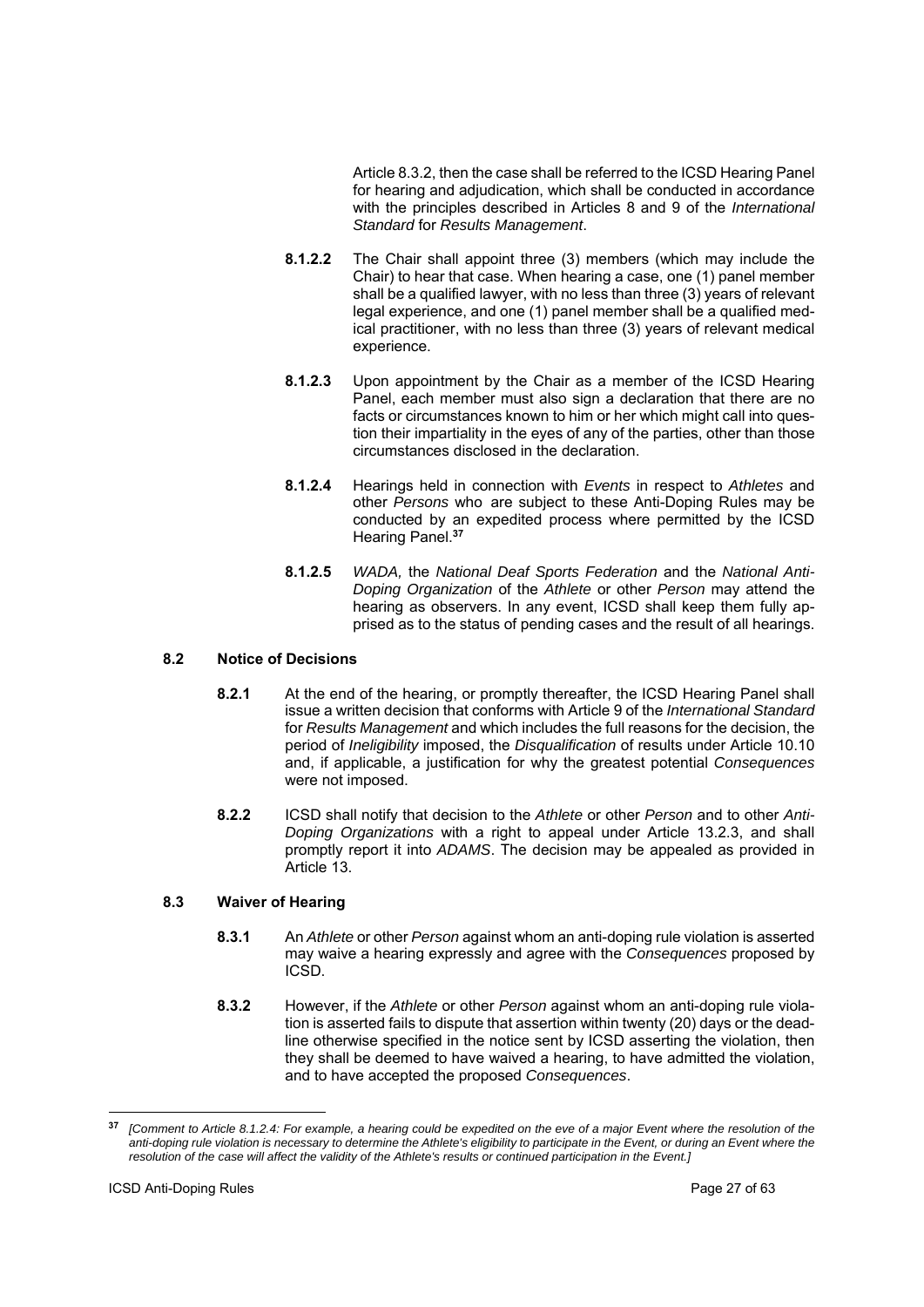- **8.3.3** In cases where Article 8.3.1 or 8.3.2 applies, a hearing before the ICSD Hearing Panel shall not be required. Instead ICSD shall promptly issue a written decision that conforms with Article 9 of the *International Standard* for *Results Management* and which includes the full reasons for the decision, the period of *Ineligibility* imposed, the *Disqualification* of results under Article 10.10 and, if applicable, a justification for why the greatest potential *Consequences* were not imposed.
- **8.3.4** ICSD shall notify that decision to the *Athlete* or other *Person* and to other *Anti-Doping Organizations* with a right to appeal under Article 13.2.3, and shall promptly report it into *ADAMS*. ICSD shall *Publicly Disclose* that decision in accordance with Article 14.3.2.

# **8.4 Single Hearing Before** *CAS*

Anti-doping rule violations asserted against *International-Level Athletes*, *National-Level Athletes* or other *Persons* may, with the consent of the *Athlete* or other *Person*, ICSD (where it has *Results Management* responsibility in accordance with Article 7) and *WADA*, be heard in a single hearing directly at *CAS*. **38**

# **ARTICLE 9 AUTOMATIC** *DISQUALIFICATION* **OF INDIVIDUAL RESULTS**

An anti-doping rule violation in *Individual Sports* in connection with an *In-Competition* test automatically leads to *Disqualification* of the result obtained in that *Competition* with all resulting *Consequences*, including forfeiture of any medals, points and prizes.**<sup>39</sup>**

# **ARTICLE 10 SANCTIONS ON INDIVIDUALS**

## **10.1** *Disqualification* **of Results in the** *Event* **during which an Anti-Doping Rule Violation Occurs**

**10.1.1** An anti-doping rule violation occurring during or in connection with an *Event* may, upon the decision of the ruling body of the *Event*, lead to *Disqualification* of all of the *Athlete's* individual results obtained in that *Event* with all *Consequences*, including forfeiture of all medals, points and prizes, except as provided in Article 10.1.2.

> Factors to be included in considering whether to *Disqualify* other results in an *Event* might include, for example, the seriousness of the *Athlete's* anti-doping

<sup>38</sup> **<sup>38</sup>***[Comment to Article 8.4: In some cases, the combined cost of holding a hearing in the first instance at the international or national level, then rehearing the case de novo before CAS can be very substantial. Where all of the parties identified in this Article are satisfied that their interests will be adequately protected in a single hearing, there is no need for the Athlete or Anti-Doping Organizations to incur the extra expense of two (2) hearings. An Anti-Doping Organization may participate in the CAS hearing as an observer. Nothing set out in Article 8.4 precludes the Athlete or other Person and ICSD (where it has Results Management responsibility) to waive their right to appeal by agreement. Such waiver, however, only binds the parties to such agreement and not any other entity with a right of appeal under the Code.]* 

**<sup>39</sup>** *[Comment to Article 9: For Team Sports, any awards received by individual players will be Disqualified. However, Disqualification of the team will be as provided in Article 11. In sports which are not Team Sports but where awards are given to teams, Disqualification or other disciplinary action against the team when one or more team members have committed an anti-doping rule violation shall be as provided in the applicable rules of the International Federation.]*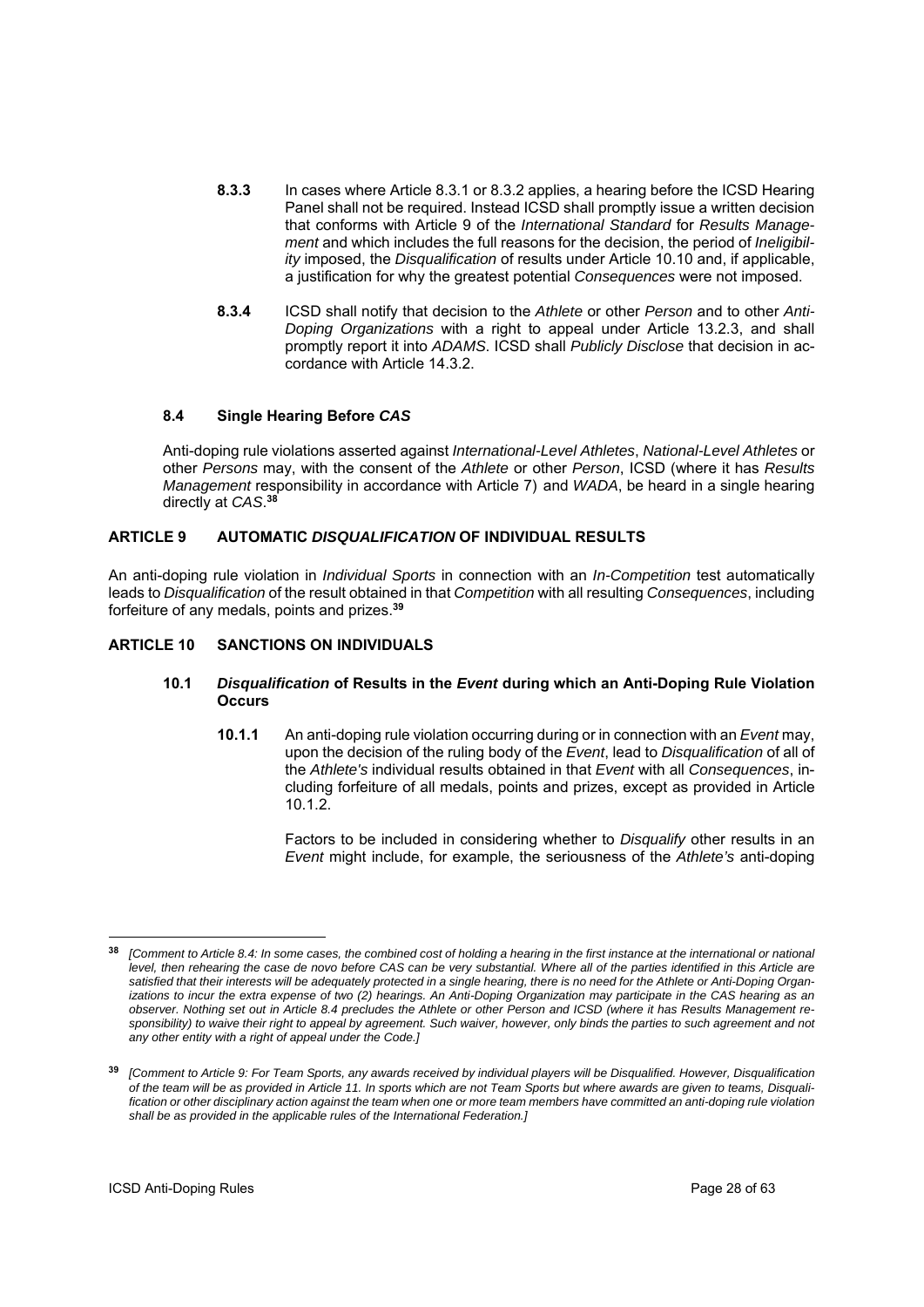rule violation and whether the *Athlete* tested negative in the other *Competitions*. **40**

**10.1.2** If the *Athlete* establishes that he or she bears *No Fault* or *Negligence* for the violation, the *Athlete's* individual results in the other *Competitions* shall not be *Disqualified*, unless the *Athlete's* results in *Competitions* other than the *Competition* in which the anti-doping rule violation occurred were likely to have been affected by the *Athlete's* anti-doping rule violation.

#### **10.2** *Ineligibility* **for Presence,** *Use* **or** *Attempted Use***, or** *Possession* **of a** *Prohibited Substance* **or** *Prohibited Method*

The period of *Ineligibility* for a violation of Article 2.1, 2.2 or 2.6 shall be as follows, subject to potential elimination, reduction or suspension pursuant to Article 10.5, 10.6 or 10.7:

- **10.2.1** The period of *Ineligibility*, subject to Article 10.2.4, shall be four (4) years where:
	- **10.2.1.1** The anti-doping rule violation does not involve a *Specified Substance*  or a *Specified Method*, unless the *Athlete* or other *Person* can establish that the anti-doping rule violation was not intentional.**<sup>41</sup>**
	- **10.2.1.2** The anti-doping rule violation involves a *Specified Substance* or a *Specified Method* and ICSD can establish that the anti-doping rule violation was intentional.
- **10.2.2** If Article 10.2.1 does not apply, subject to Article 10.2.4.1, the period of *Ineligibility* shall be two (2) years.
- **10.2.3** As used in Article 10.2, the term "intentional" is meant to identify those *Athletes* or other *Persons* who engage in conduct which they knew constituted an antidoping rule violation or knew that there was a significant risk that the conduct might constitute or result in an anti-doping rule violation and manifestly disregarded that risk. An anti-doping rule violation resulting from an *Adverse Analytical Finding* for a substance which is only prohibited *In-Competition* shall be rebuttably presumed to be not "intentional" if the substance is a *Specified Substance and* the *Athlete* can establish that the *Prohibited Substance* was *Used Out-of-Competition*. An anti-doping rule violation resulting from an *Adverse Analytical Finding* for a substance which is only prohibited *In-Competition* shall not be considered "intentional" if the substance is not a *Specified Substance* and the *Athlete* can establish that the *Prohibited Substance* was *Used Out-of-Competition* in a context unrelated to sport performance.**<sup>42</sup>**
- **10.2.4** Notwithstanding any other provision in Article 10.2, where the anti-doping rule violation involves a *Substance of Abuse*:

 $\overline{a}$ 

**<sup>40</sup>** *[Comment to Article 10.1.1: Whereas Article 9 Disqualifies the result in a single Competition in which the Athlete tested positive (e.g., the 100 meter backstroke), this Article may lead to Disqualification of all results in all races during the Event (e.g., the World Deaf Swimming Championships).]* 

**<sup>41</sup>** *[Comment to Article 10.2.1.1: While it is theoretically possible for an Athlete or other Person to establish that the anti-doping rule violation was not intentional without showing how the Prohibited Substance entered one's system, it is highly unlikely that in a doping case under Article 2.1 an Athlete will be successful in proving that the Athlete acted unintentionally without establishing the source of the Prohibited Substance.]*

**<sup>42</sup>** *[Comment to Article 10.2.3: Article 10.2.3 provides a special definition of "intentional" which is to be applied solely for purposes of Article 10.2.]*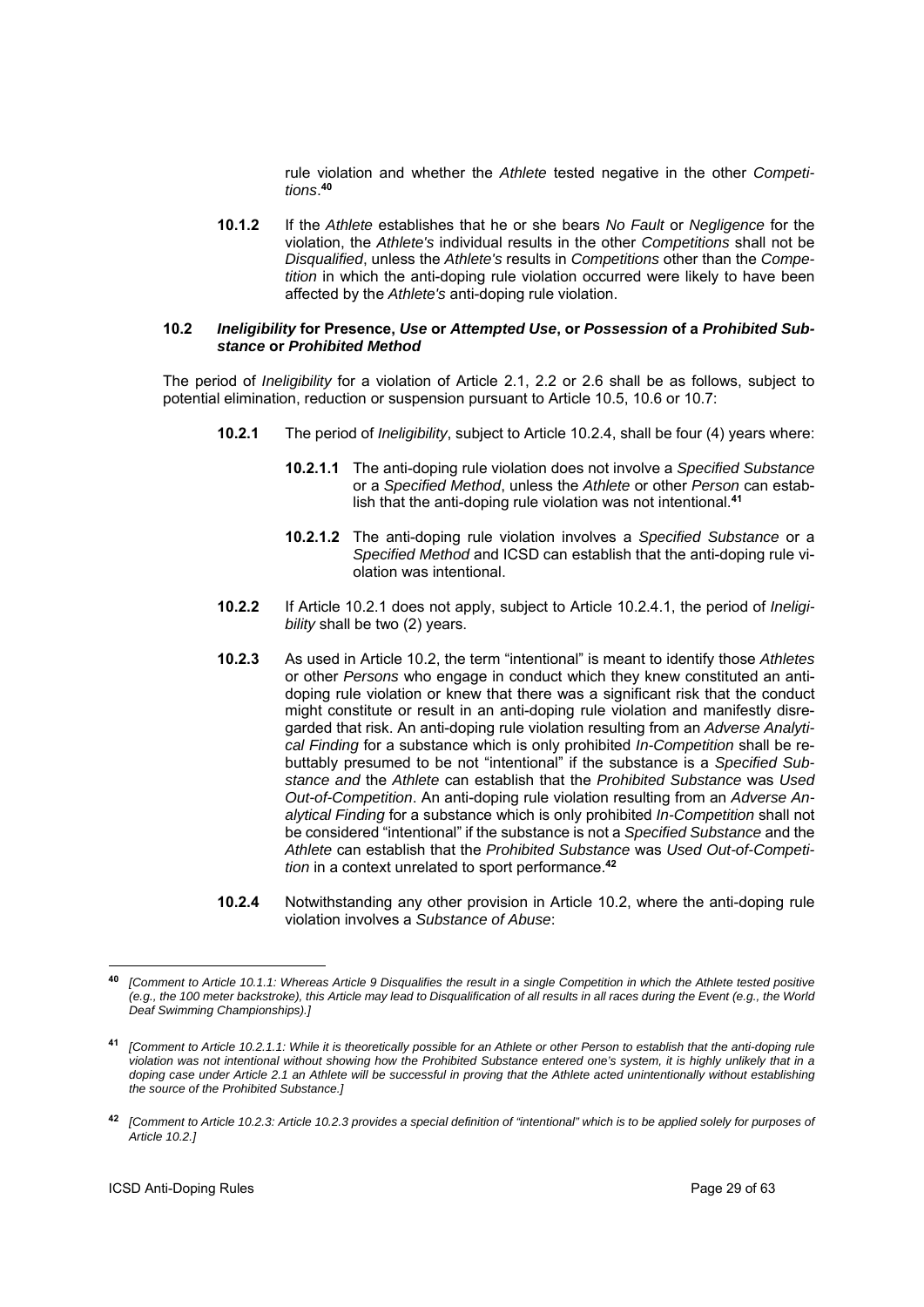**10.2.4.1** If the *Athlete* can establish that any ingestion or *Use* occurred *Out-of-Competition* and was unrelated to sport performance, then the period of *Ineligibility* shall be three (3) months *Ineligibility*.

> In addition, the period of *Ineligibility* calculated under this Article 10.2.4.1 may be reduced to one (1) month if the *Athlete* or other *Person* satisfactorily completes a *Substance of Abuse* treatment program approved by ICSD. The period of *Ineligibility* established in this Article 10.2.4.1 is not subject to any reduction based on any provision in Article 10.6.**<sup>43</sup>**

**10.2.4.2** If the ingestion, *Use* or *Possession* occurred *In-Competition*, and the *Athlete* can establish that the context of the ingestion, *Use* or *Possession* was unrelated to sport performance, then the ingestion, *Use* or *Possession* shall not be considered intentional for purposes of Article 10.2.1 and shall not provide a basis for a finding of *Aggravating Circumstances* under Article 10.4.

# **10.3** *Ineligibility* **for Other Anti-Doping Rule Violations**

The period of *Ineligibility* for anti-doping rule violations other than as provided in Article 10.2 shall be as follows, unless Article 10.6 or 10.7 are applicable:

- **10.3.1** For violations of Article 2.3 or 2.5, the period of *Ineligibility* shall be four (4) years except: (i) in the case of failing to submit to *Sample* collection, if the *Athlete* can establish that the commission of the anti-doping rule violation was not intentional, the period of *Ineligibility* shall be two (2) years; (ii) in all other cases, if the *Athlete* or other *Person* can establish exceptional circumstances that justify a reduction of the period of *Ineligibility*, the period of *Ineligibility* shall be in a range from two (2) years to four (4) years depending on the *Athlete* or other *Person*'s degree of *Fault*; or (iii) in a case involving a *Protected Person* or *Recreational Athlete*, the period of *Ineligibility* shall be in a range between a maximum of two (2) years and, at a minimum, a reprimand and no period of *Ineligibility*, depending on the *Protected Person* or *Recreational Athlete*'s degree of *Fault*.
- **10.3.2** For violations of Article 2.4, the period of *Ineligibility* shall be two (2) years, subject to reduction down to a minimum of one (1) year, depending on the *Athlete's* degree of *Fault*. The flexibility between two (2) years and one (1) year of *Ineligibility* in this Article is not available to *Athletes* where a pattern of last-minute whereabouts changes or other conduct raises a serious suspicion that the *Athlete* was trying to avoid being available for *Testing*.
- **10.3.3** For violations of Article 2.7 or 2.8, the period of *Ineligibility* shall be a minimum of four (4) years up to lifetime *Ineligibility*, depending on the seriousness of the violation. An Article 2.7 or Article 2.8 violation involving a *Protected Person* shall be considered a particularly serious violation and, if committed by *Athlete Support Personnel* for violations other than for *Specified Substances*, shall result in lifetime *Ineligibility* for *Athlete Support Personnel*. In addition, significant viola-

 $43$ **<sup>43</sup>** *[Comment to Article 10.2.4.1: The determinations as to whether the treatment program is approved and whether the Athlete or other Person has satisfactorily completed the program shall be made in the sole discretion o ICSD. This Article is intended to give ICSD the leeway to apply their own judgment to identify and approve legitimate and reputable, as opposed to "sham", treatment programs. It is anticipated, however, that the characteristics of legitimate treatment programs may vary widely and change over time such that it would not be practical for WADA to develop mandatory criteria for acceptable treatment programs.]*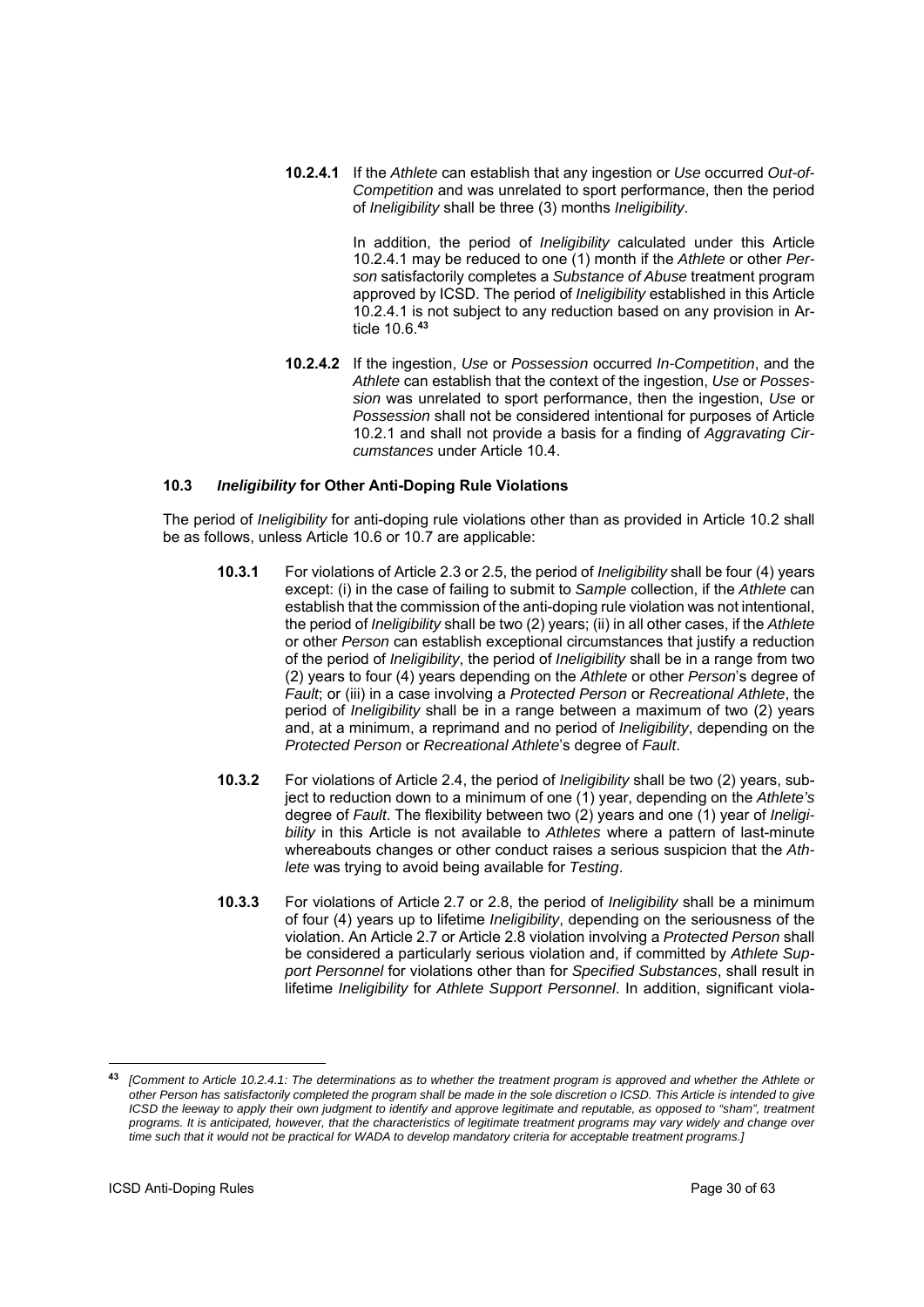tions of Article 2.7 or 2.8 which may also violate non-sporting laws and regulations, shall be reported to the competent administrative, professional or judicial authorities.**<sup>44</sup>**

- **10.3.4** For violations of Article 2.9, the period of *Ineligibility* imposed shall be a minimum of two (2) years, up to lifetime *Ineligibility*, depending on the seriousness of the violation.
- **10.3.5** For violations of Article 2.10, the period of *Ineligibility* shall be two (2) years, subject to reduction down to a minimum of one (1) year, depending on the *Athlete* or other *Person's* degree of *Fault* and other circumstances of the case.**<sup>45</sup>**
- **10.3.6** For violations of Article 2.11, the period of *Ineligibility* shall be a minimum of two (2) years, up to lifetime *Ineligibility*, depending on the seriousness of the violation by the *Athlete* or other *Person*. **46**

# **10.4** *Aggravating Circumstances* **which may Increase the Period of** *Ineligibility*

If ICSD establishes in an individual case involving an anti-doping rule violation other than violations under Article 2.7 (*Trafficking* or *Attempted Trafficking*), 2.8 (*Administration* or *Attempted Administration*), 2.9 (Complicity or *Attempted* Complicity) or 2.11 (Acts by an *Athlete* or Other *Person* to Discourage or Retaliate Against Reporting) that *Aggravating Circumstances* are present which justify the imposition of a period of *Ineligibility* greater than the standard sanction, then the period of *Ineligibility* otherwise applicable shall be increased by an additional period of *Ineligibility* of up to two (2) years depending on the seriousness of the violation and the nature of the *Aggravating Circumstances*, unless the *Athlete* or other *Person* can establish that he or she did not knowingly commit the anti-doping rule violation.**<sup>47</sup>**

## **10.5 Elimination of the Period of** *Ineligibility* **where there is** *No Fault* **or** *Negligence*

If an *Athlete* or other *Person* establishes in an individual case that he or she bears *No Fault* or *Negligence*, then the otherwise applicable period of *Ineligibility* shall be eliminated.**<sup>48</sup>**

 $\overline{a}$ 

**<sup>44</sup>** *[Comment to Article 10.3.3: Those who are involved in doping Athletes or covering up doping should be subject to sanctions which are more severe than the Athletes who test positive. Since the authority of sport organizations is generally limited to Ineligibility for accreditation, membership and other sport benefits, reporting Athlete Support Personnel to competent authorities is an important step in the deterrence of doping.]* 

**<sup>45</sup>** *[Comment to Article 10.3.5: Where the "other Person" referenced in Article 2.10 is an entity and not an individual, that entity may be disciplined as provided in Article 12.]* 

**<sup>46</sup>***[Comment to Article 10.3.6: Conduct that is found to violate both Article 2.5 (Tampering) and Article 2.11 (Acts by an Athlete or Other Person to Discourage or Retaliate Against Reporting to Authorities) shall be sanctioned based on the violation that carries the more severe sanction.]*

**<sup>47</sup>** *[Comment to Article 10.4: Violations under Articles 2.7 (Trafficking or Attempted Trafficking), 2.8 (Administration or Attempted Administration), 2.9 (Complicity or Attempted Complicity) and 2.11 (Acts by an Athlete or Other Person to Discourage or Retaliate Against Reporting to Authorities) are not included in the application of Article 10.4 because the sanctions for these violations already build in sufficient discretion up to a lifetime ban to allow consideration of any Aggravating Circumstance.]* 

**<sup>48</sup>** *[Comment to Article 10.5: This Article and Article 10.6.2 apply only to the imposition of sanctions; they are not applicable to the determination of whether an anti-doping rule violation has occurred. They will only apply in exceptional circumstances, for example, where an Athlete could prove that, despite all due care, he or she was sabotaged by a competitor. Conversely, No Fault or Negligence would not apply in the following circumstances: (a) a positive test resulting from a mislabeled or contaminated vitamin or nutritional supplement (Athletes are responsible for what they ingest (Article 2.1) and have been warned against the possibility of supplement contamination); (b) the Administration of a Prohibited Substance by the Athlete's personal physician or trainer*  without disclosure to the Athlete (Athletes are responsible for their choice of medical personnel and for advising medical personnel *that they cannot be given any Prohibited Substance); and (c) sabotage of the Athlete's food or drink by a spouse, coach or other Person within the Athlete's circle of associates (Athletes are responsible for what they ingest and for the conduct of those Persons*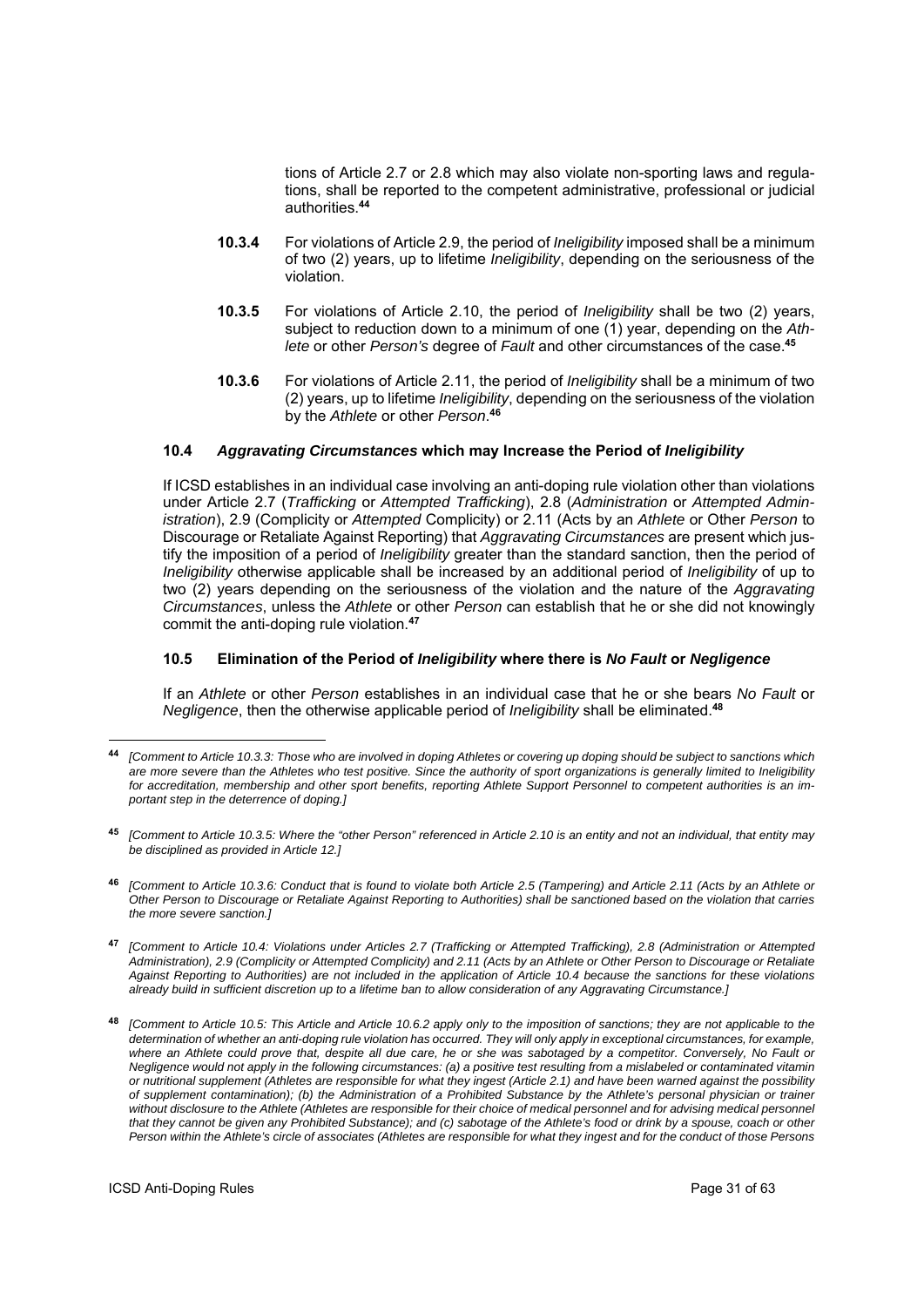#### **10.6 Reduction of the Period of** *Ineligibility* **based on** *No Significant Fault* **or** *Negligence*

**10.6.1** Reduction of Sanctions in Particular Circumstances for Violations of Article 2.1, 2.2 or 2.6.

All reductions under Article 10.6.1 are mutually exclusive and not cumulative.

**10.6.1.1** *Specified Substances* or *Specified Methods*

Where the anti-doping rule violation involves a *Specified Substance* (other than a *Substance of Abuse*) or *Specified Method*, and the *Athlete* or other *Person* can establish *No Significant Fault* or *Negligence*, then the period of *Ineligibility* shall be, at a minimum, a reprimand and no period of *Ineligibility*, and at a maximum, two (2) years of *Ineligibility*, depending on the *Athlete's* or other *Person's* degree of *Fault*.

**10.6.1.2** *Contaminated Products*

In cases where the *Athlete* or other *Person* can establish both *No Significant Fault* or *Negligence* and that the detected *Prohibited Substance* (other than a *Substance of Abuse*) came from a *Contaminated Product*, then the period of *Ineligibility* shall be, at a minimum, a reprimand and no period of *Ineligibility*, and at a maximum, two (2) years *Ineligibility*, depending on the *Athlete* or other *Person's* degree of *Fault*. **49**

**10.6.1.3** *Protected Persons* or *Recreational Athletes* 

Where the anti-doping rule violation not involving a *Substance of Abuse* is committed by a *Protected Person* or *Recreational Athlete*, and the *Protected Person* or *Recreational Athlete* can establish *No Significant Fault* or *Negligence*, then the period of *Ineligibility* shall be, at a minimum, a reprimand and no period of *Ineligibility*, and at a maximum, two (2) years *Ineligibility*, depending on the *Protected Person* or *Recreational Athlete*'s degree of *Fault*.

**10.6.2** Application of *No Significant Fault* or *Negligence* beyond the Application of Article 10.6.1

to whom they entrust access to their food and drink). However, depending on the unique facts of a particular case, any of the *referenced illustrations could result in a reduced sanction under Article 10.6 based on No Significant Fault or Negligence.]* 

**<sup>49</sup>** *[Comment to Article 10.6.1.2: In order to receive the benefit of this Article, the Athlete or other Person must establish not only that the detected Prohibited Substance came from a Contaminated Product, but must also separately establish No Significant Fault or Negligence. It should be further noted that Athletes are on notice that they take nutritional supplements at their own risk. The sanction reduction based on No Significant Fault or Negligence has rarely been applied in Contaminated Product cases unless the Athlete has exercised a high level of caution before taking the Contaminated Product. In assessing whether the Athlete can*  establish the source of the Prohibited Substance, it would, for example, be significant for purposes of establishing whether the *Athlete actually Used the Contaminated Product, whether the Athlete had declared the product which was subsequently determined to be contaminated on the Doping Control form.* 

*This Article should not be extended beyond products that have gone through some process of manufacturing. Where an Adverse Analytical Finding results from environment contamination of a "non-product" such as tap water or lake water in circumstances where no reasonable person would expect any risk of an anti-doping rule violation, typically there would be No Fault or Negligence under Article 10.5.]*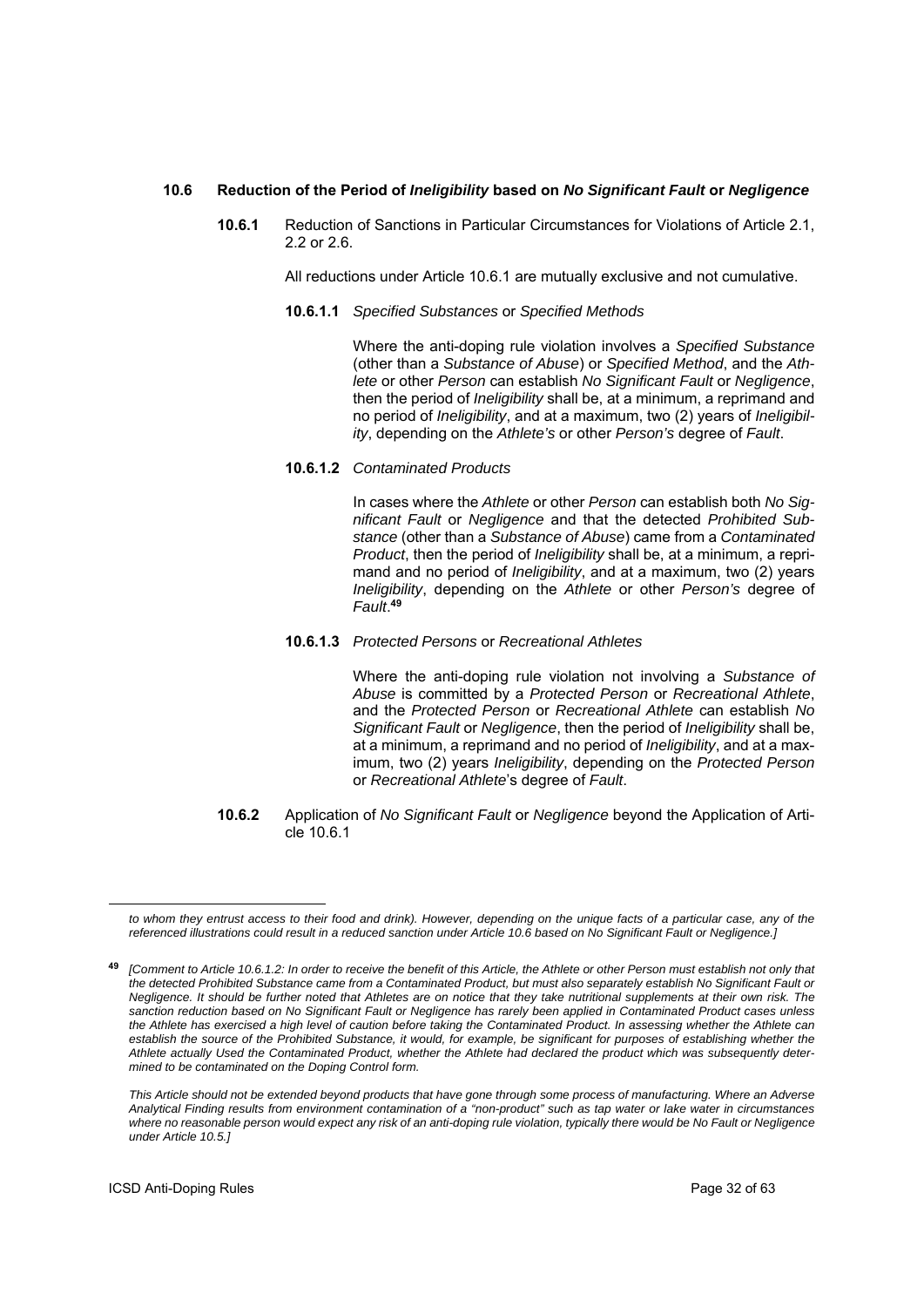If an *Athlete* or other *Person* establishes in an individual case where Article 10.6.1 is not applicable that he or she bears *No Significant Fault* or *Negligence*, then, subject to further reduction or elimination as provided in Article 10.7, the otherwise applicable period of *Ineligibility* may be reduced based on the *Athlete* or other *Person's* degree of *Fault*, but the reduced period of *Ineligibility* may not be less than one-half of the period of *Ineligibility* otherwise applicable. If the otherwise applicable period of *Ineligibility* is a lifetime, the reduced period under this Article may be no less than eight (8) years.**<sup>50</sup>**

#### **10.7 Elimination, Reduction, or Suspension of Period of** *Ineligibility* **or Other** *Consequences* **for Reasons Other than** *Fault*

- **10.7.1** *Substantial Assistance* in Discovering or Establishing *Code* Violations**<sup>51</sup>**
	- **10.7.1.1** ICSD may, prior to an appellate decision under Article 13 or the expiration of the time to appeal, suspend a part of the *Consequences* (other than *Disqualification* and mandatory *Public Disclosure*) imposed in an individual case where the *Athlete* or other *Person* has provided *Substantial Assistance* to an *Anti-Doping Organization*, criminal authority or professional disciplinary body which results in: (i) the *Anti-Doping Organization* discovering or bringing forward an anti-doping rule violation by another *Person*; or (ii) which results in a criminal or disciplinary body discovering or bringing forward a criminal offence or the breach of professional rules committed by another *Person* and the information provided by the *Person* providing *Substantial Assistance* is made available to ICSD or other *Anti-Doping Organization*  with *Results Management* responsibility; or (iii) which results in *WADA* initiating a proceeding against a *Signatory*, *WADA*-accredited laboratory, or *Athlete* passport management unit (as defined in the *International Standard* for Laboratories) for non-compliance with the *Code*, *International Standard* or *Technical Document*; or (iv) with the approval by *WADA*, which results in a criminal or disciplinary body bringing forward a criminal offence or the breach of professional or sport rules arising out of a sport integrity violation other than doping. After an appellate decision under Article 13 or the expiration of time to appeal, ICSD may only suspend a part of the otherwise applicable *Consequences* with the approval of *WADA*.

The extent to which the otherwise applicable period of *Ineligibility* may be suspended shall be based on the seriousness of the anti-doping rule violation committed by the *Athlete* or other *Person* and the significance of the *Substantial Assistance* provided by the *Athlete* or other *Person* to the effort to eliminate doping in sport, non-compliance with the *Code* and/or sport integrity violations. No more than three-quarters of the otherwise applicable period of *Ineligibility* may be suspended. If the otherwise applicable period of *Ineligibility* is a lifetime, the nonsuspended period under this Article must be no less than eight (8) years. For purposes of this paragraph, the otherwise applicable period of *Ineligibility* shall not include any period of *Ineligibility* that could be added under Article 10.9.3.2 of these Anti-Doping Rules.

**<sup>50</sup>** *[Comment to Article 10.6.2: Article 10.6.2 may be applied to any anti-doping rule violation except those Articles where intent is an element of the anti-doping rule violation (e.g., Article 2.5, 2.7, 2.8, 2.9 or 2.11) or an element of a particular sanction (e.g., Article 10.2.1) or a range of Ineligibility is already provided in an Article based on the Athlete or other Person's degree of Fault.]* 

**<sup>51</sup>** *[Comment to Article 10.7.1: The cooperation of Athletes, Athlete Support Personnel and other Persons who acknowledge their mistakes and are willing to bring other anti-doping rule violations to light is important to clean sport.]*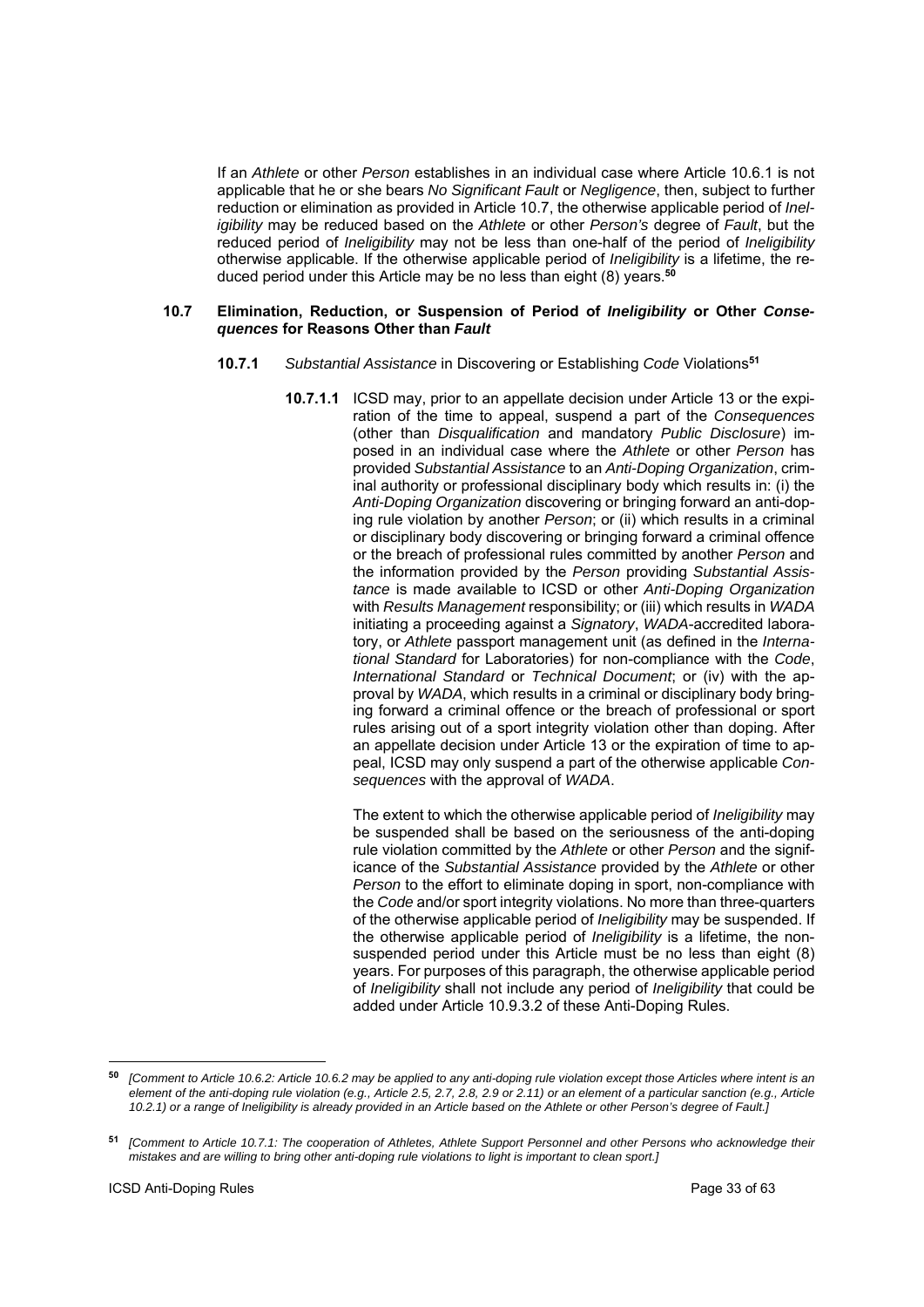If so requested by an *Athlete* or other *Person* who seeks to provide *Substantial Assistance*, ICSD shall allow the *Athlete* or other *Person* to provide the information to it subject to a *Without Prejudice Agreement*.

If the *Athlete* or other *Person* fails to continue to cooperate and to provide the complete and credible *Substantial Assistance* upon which a suspension of *Consequences* was based, ICSD shall reinstate the original *Consequences*. If ICSD decides to reinstate suspended *Consequences* or decides not to reinstate suspended *Consequences*, that decision may be appealed by any *Person* entitled to appeal under Article 13.

- **10.7.1.2** To further encourage *Athletes* and other *Persons* to provide *Substantial Assistance* to *Anti-Doping Organizations*, at the request of ICSD or at the request of the *Athlete* or other *Person* who has, or has been asserted to have, committed an anti-doping rule violation, or other violation of the *Code*, *WADA* may agree at any stage of the *Results Management* process, including after an appellate decision under Article 13, to what it considers to be an appropriate suspension of the otherwise-applicable period of *Ineligibility* and other *Consequences*. In exceptional circumstances, *WADA* may agree to suspensions of the period of *Ineligibility* and other *Consequences* for *Substantial Assistance* greater than those otherwise provided in this Article, or even no period of *Ineligibility*, no mandatory *Public Disclosure* and/or no return of prize money or payment of fines or costs. *WADA's* approval shall be subject to reinstatement of *Consequences*, as otherwise provided in this Article. Notwithstanding Article 13, *WADA's* decisions in the context of this Article 10.7.1.2 may not be appealed.
- **10.7.1.3** If ICSD suspends any part of an otherwise applicable sanction because of *Substantial Assistance*, then notice providing justification for the decision shall be provided to the other *Anti-Doping Organizations* with a right to appeal under Article 13.2.3 as provided in Article 14.2. In unique circumstances where *WADA* determines that it would be in the best interest of anti-doping, *WADA* may authorize ICSD to enter into appropriate confidentiality agreements limiting or delaying the disclosure of the *Substantial Assistance* agreement or the nature of *Substantial Assistance* being provided.
- **10.7.2** Admission of an Anti-Doping Rule Violation in the Absence of Other Evidence

Where an *Athlete* or other *Person* voluntarily admits the commission of an anti-doping rule violation before having received notice of a *Sample* collection which could establish an anti-doping rule violation (or, in the case of an anti-doping rule violation other than Article 2.1, before receiving first notice of the admitted violation pursuant to Article 7) and that admission is the only reliable evidence of the violation at the time of admission, then the period of *Ineligibility* may be reduced, but not below one-half of the period of *Ineligibility* otherwise applicable.**<sup>52</sup>**

**10.7.3** Application of Multiple Grounds for Reduction of a Sanction

 $\overline{a}$ 

**<sup>52</sup>** *[Comment to Article 10.7.2: This Article is intended to apply when an Athlete or other Person comes forward and admits to an anti-doping rule violation in circumstances where no Anti-Doping Organization is aware that an anti-doping rule violation might have been committed. It is not intended to apply to circumstances where the admission occurs after the Athlete or other Person*  believes he or she is about to be caught. The amount by which Ineligibility is reduced should be based on the likelihood that the *Athlete or other Person would have been caught had he or she not come forward voluntarily.]*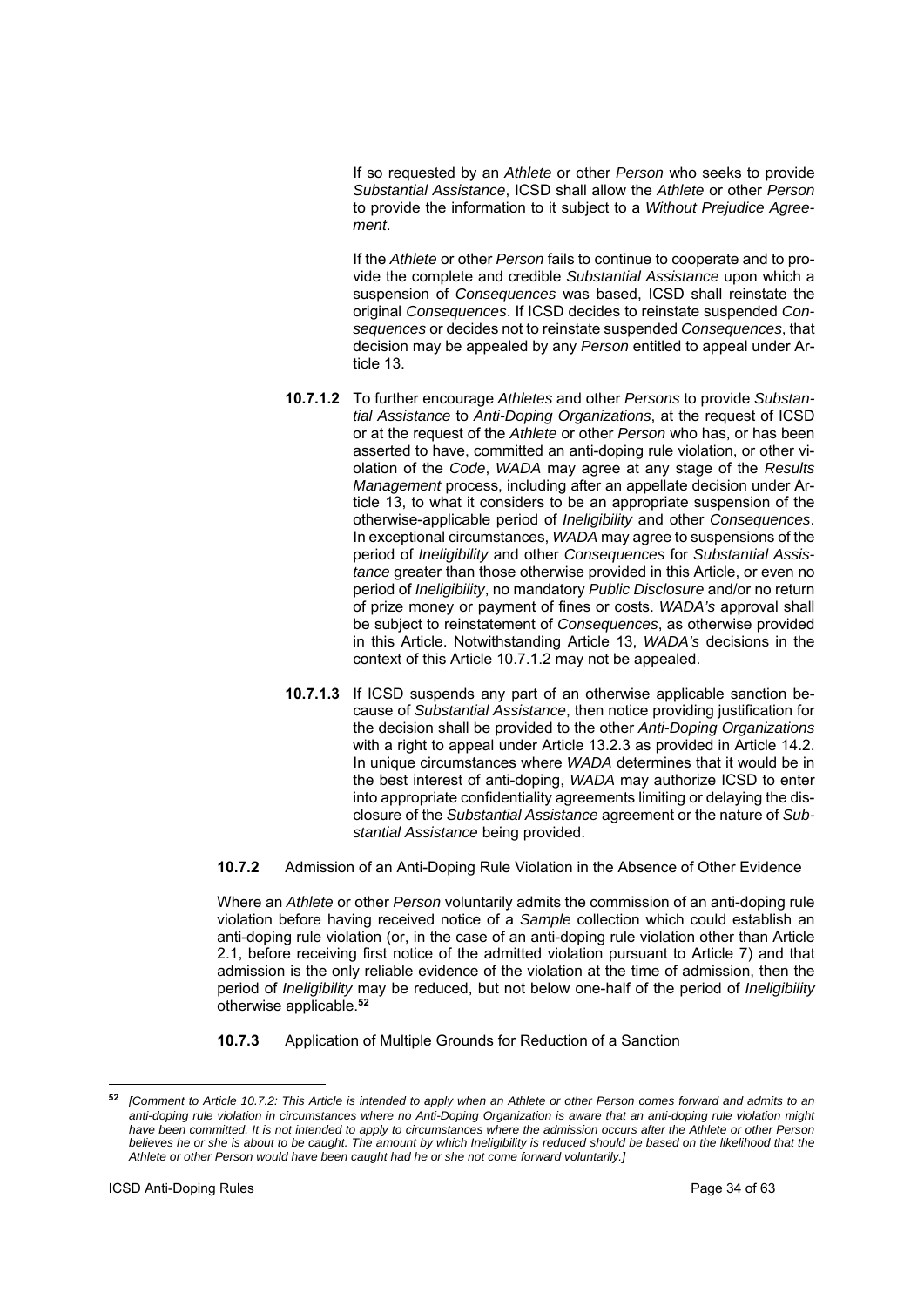Where an *Athlete* or other *Person* establishes entitlement to reduction in sanction under more than one provision of Article 10.5, 10.6 or 10.7, before applying any reduction or suspension under Article 10.7, the otherwise applicable period of *Ineligibility* shall be determined in accordance with Articles 10.2, 10.3, 10.5, and 10.6. If the *Athlete* or other *Person* establishes entitlement to a reduction or suspension of the period of *Ineligibility* under Article 10.7, then the period of *Ineligibility* may be reduced or suspended, but not below one-fourth of the otherwise applicable period of *Ineligibility*.

#### **10.8** *Results Management* **Agreements**

**10.8.1** One-Year Reduction for Certain Anti-Doping Rule Violations Based on Early Admission and Acceptance of Sanction

Where an *Athlete* or other *Person*, after being notified by ICSD of a potential anti-doping rule violation that carries an asserted period of *Ineligibility* of four (4) or more years (including any period of *Ineligibility* asserted under Article 10.4), admits the violation and accepts the asserted period of *Ineligibility* no later than twenty (20) days after receiving notice of an anti-doping rule violation charge, the *Athlete* or other *Person* may receive a one-year reduction in the period of *Ineligibility* asserted by ICSD. Where the *Athlete* or other *Person* receives the one-year reduction in the asserted period of *Ineligibility* under this Article 10.8.1, no further reduction in the asserted period of *Ineligibility* shall be allowed under any other Article.**<sup>53</sup>**

#### **10.8.2** Case Resolution Agreement

Where the *Athlete* or other *Person* admits an anti-doping rule violation after being confronted with the anti-doping rule violation by ICSD and agrees to *Consequences* acceptable to ICSD and *WADA*, at their sole discretion, then: (a) the *Athlete* or other *Person* may receive a reduction in the period of *Ineligibility* based on an assessment by ICSD and *WADA* of the application of Articles 10.1 through 10.7 to the asserted anti-doping rule violation, the seriousness of the violation, the *Athlete* or other *Person*'s degree of *Fault* and how promptly the *Athlete* or other *Person* admitted the violation; and (b) the period of *Ineligibility* may start as early as the date of *Sample* collection or the date on which another anti-doping rule violation last occurred. In each case, however, where this Article is applied, the *Athlete* or other *Person* shall serve at least one-half of the agreed-upon period of *Ineligibility* going forward from the earlier of the date the *Athlete* or other *Person* accepted the imposition of a sanction or a *Provisional Suspension* which was subsequently respected by the *Athlete* or other *Person*. The decision by *WADA* and ICSD to enter or not enter into a case resolution agreement, and the amount of the reduction to, and the starting date of, the period of *Ineligibility* are not matters for determination or review by a hearing body and are not subject to appeal under Article 13.

If so requested by an *Athlete* or other *Person* who seeks to enter into a case resolution agreement under this Article, ICSD shall allow the *Athlete* or other *Person* to discuss an admission of the anti-doping rule violation with it subject to a *Without Prejudice Agreement*. **54**

## **10.9 Multiple Violations**

**10.9.1** Second or Third Anti-Doping Rule Violation

**<sup>53</sup>** *[Comment to Article 10.8.1: For example, if ICSD alleges that an Athlete has violated Article 2.1 for Use of an anabolic steroid and asserts the applicable period of Ineligibility is four (4) years, then the Athlete may unilaterally reduce the period of Ineligibility to three (3) years by admitting the violation and accepting the three-year period of Ineligibility within the time specified in this Article, with no further reduction allowed. This resolves the case without any need for a hearing.]* 

**<sup>54</sup>** *[Comment to Article 10.8: Any mitigating or aggravating factors set forth in this Article 10 shall be considered in arriving at the Consequences set forth in the case resolution agreement, and shall not be applicable beyond the terms of that agreement.]*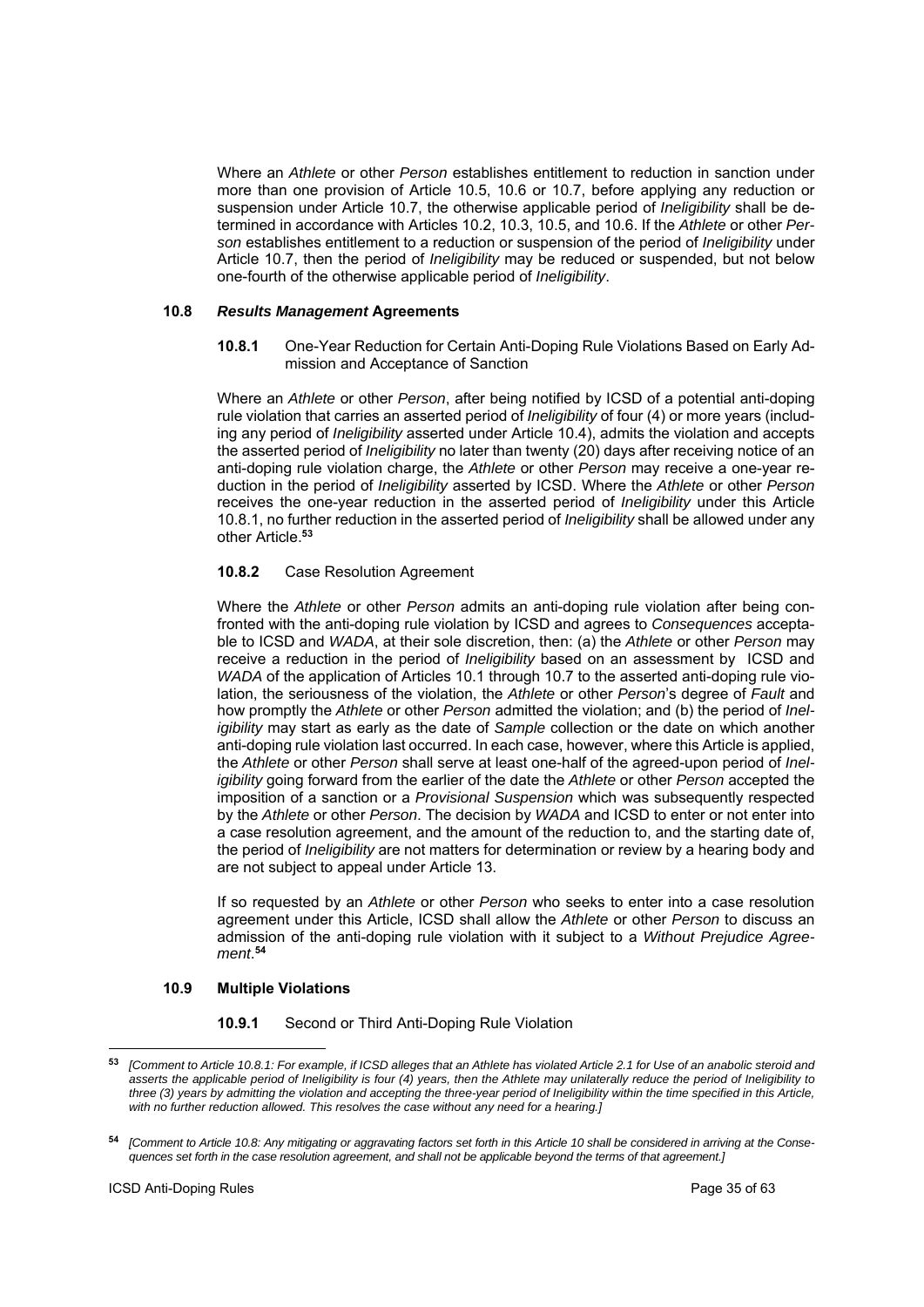- **10.9.1.1** For an *Athlete* or other *Person's* second anti-doping rule violation, the period of *Ineligibility* shall be the greater of:
	- (a) A six-month period of *Ineligibility*; or
	- (b) A period of Ineligibility in the range between:
		- (i) the sum of the period of *Ineligibility* imposed for the first antidoping rule violation plus the period of *Ineligibility* otherwise applicable to the second anti-doping rule violation treated as if it were a first violation, and
		- (ii) twice the period of *Ineligibility* otherwise applicable to the second anti-doping rule violation treated as if it were a first violation.

The period of *Ineligibility* within this range shall be determined based on the entirety of the circumstances and the *Athlete* or other *Person*'s degree of *Fault* with respect to the second violation.

- **10.9.1.2** A third anti-doping rule violation will always result in a lifetime period of *Ineligibility*, except if the third violation fulfils the condition for elimination or reduction of the period of *Ineligibility* under Article 10.5 or 10.6, or involves a violation of Article 2.4. In these particular cases, the period of *Ineligibility* shall be from eight (8) years to lifetime *Ineligibility*.
- **10.9.1.3** The period of *Ineligibility* established in Articles 10.9.1.1 and 10.9.1.2 may then be further reduced by the application of Article 10.7.
- **10.9.2** An anti-doping rule violation for which an *Athlete* or other *Person* has established *No Fault* or *Negligence* shall not be considered a violation for purposes of this Article 10.9. In addition, an anti-doping rule violation sanctioned under Article 10.2.4.1 shall not be considered a violation for purposes of Article 10.9.
- **10.9.3** Additional Rules for Certain Potential Multiple Violations
	- **10.9.3.1** For purposes of imposing sanctions under Article 10.9, except as provided in Articles 10.9.3.2 and 10.9.3.3, an anti-doping rule violation will only be considered a second violation if ICSD can establish that the *Athlete* or other *Person* committed the additional anti-doping rule violation after the *Athlete* or other *Person* received notice pursuant to Article 7, or after ICSD made reasonable efforts to give notice of the first anti-doping rule violation. ICSD cannot establish this, the violations shall be considered together as one single first violation, and the sanction imposed shall be based on the violation that carries the more severe sanction, including the application of *Aggravating Circumstances*. Results in all *Competitions* dating back to the earlier anti-doping rule violation will be *Disqualified* as provided in Article 10.10.**<sup>55</sup>**

 $\overline{a}$ 

**<sup>55</sup>** *[Comment to Article 10.9.3.1: The same rule applies where, after the imposition of a sanction, ICSD discovers facts involving an anti-doping rule violation that occurred prior to notification for a first anti-doping rule violation – e.g., ICSD shall impose a sanction based on the sanction that could have been imposed if the two (2) violations had been adjudicated at the same time, including the application of Aggravating Circumstances.]*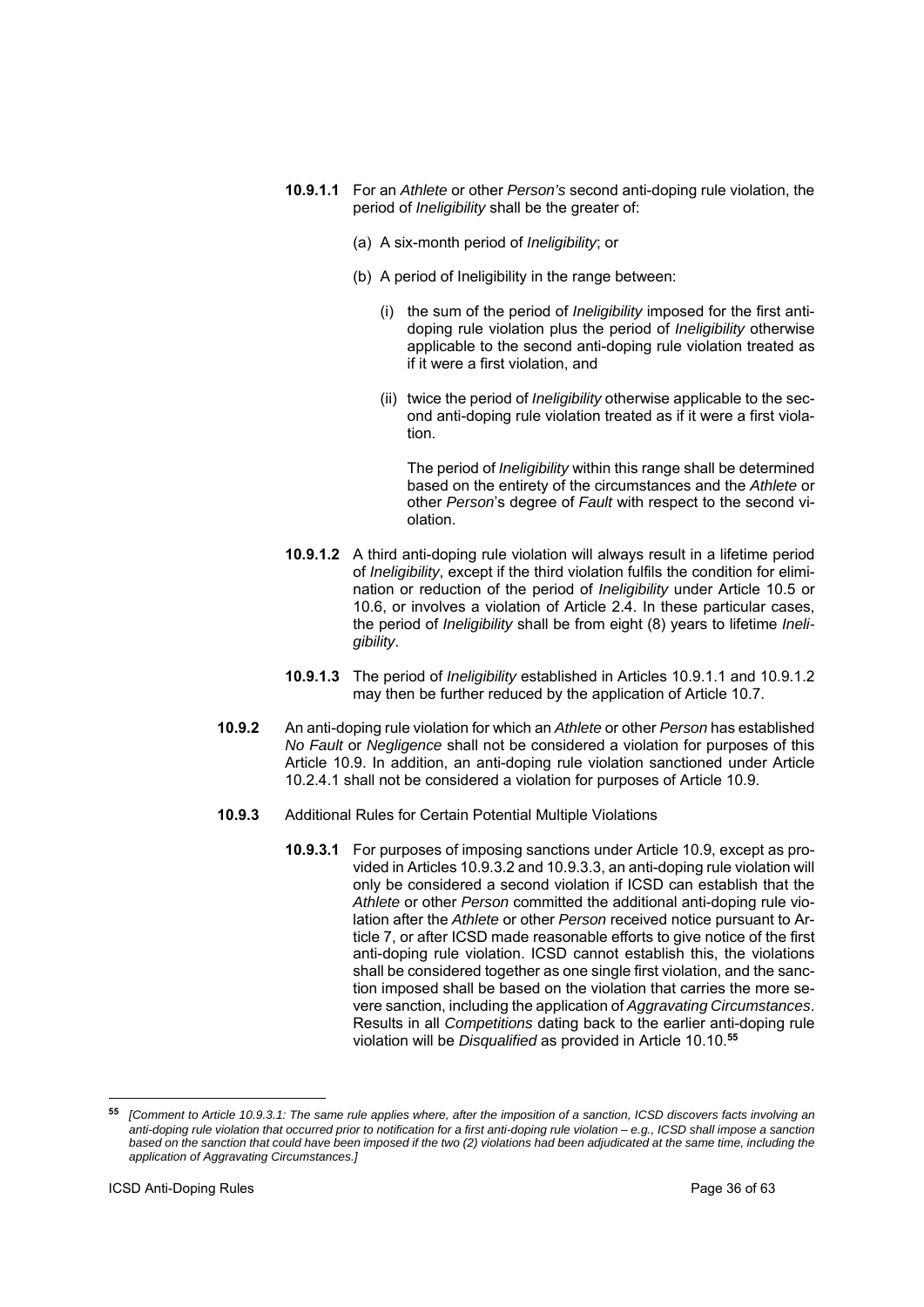- **10.9.3.2** If ICSD establishes that an *Athlete* or other *Person* committed an additional anti-doping rule violation prior to notification, and that the additional violation occurred twelve (12) months or more before or after the first-noticed violation, then the period of Ineligibility for the additional violation shall be calculated as if the additional violation were a stand-alone first violation and this period of *Ineligibility* is served consecutively, rather than concurrently, with the period of *Ineligibility* imposed for the earlier-noticed violation. Where this Article 10.9.3.2 applies, the violations taken together shall constitute a single violation for purposes of Article 10.9.1.
- **10.9.3.3** If ICSD establishes that an *Athlete* or other *Person* committed a violation of Article 2.5 in connection with the *Doping Control* process for an underlying asserted anti-doping rule violation, the violation of Article 2.5 shall be treated as a stand-alone first violation and the period of Ineligibility for such violation shall be served consecutively, rather than concurrently, with the period of *Ineligibility*, if any, imposed for the underlying anti-doping rule violation. Where this Article 10.9.3.3 is applied, the violations taken together shall constitute a single violation for purposes of Article 10.9.1.
- **10.9.3.4** If ICSD establishes that an *Athlete* or other *Person* has committed a second or third anti-doping rule violation during a period of *Ineligibility*, the periods of *Ineligibility* for the multiple violations shall run consecutively, rather than concurrently.
- **10.9.4** Multiple Anti-Doping Rule Violations during Ten-Year Period

For purposes of Article 10.9, each anti-doping rule violation must take place within the same ten-year period in order to be considered multiple violations.

## **10.10** *Disqualification* **of Results in** *Competitions* **Subsequent to** *Sample* **Collection or Commission of an Anti-Doping Rule Violation**

In addition to the automatic *Disqualification* of the results in the *Competition* which produced the positive *Sample* under Article 9, all other competitive results of the *Athlete* obtained from the date a positive *Sample* was collected (whether *In-Competition* or *Out-of-Competition*), or other anti-doping rule violation occurred, through the commencement of any *Provisional Suspension* or *Ineligibility* period, shall, unless fairness requires otherwise, be *Disqualified* with all of the resulting *Consequences* including forfeiture of any medals, points and prizes.**<sup>56</sup>**

# **10.11 Forfeited Prize Money**

If ICSD recovers prize money forfeited as a result of an anti-doping rule violation, it shall take reasonable measures to allocate and distribute this prize money to the *Athletes* who would have been entitled to it had the forfeiting *Athlete* not competed.**<sup>57</sup>**

## **10.12** *Financial Consequences*

**<sup>56</sup>***[Comment to Article 10.10: Nothing in these Anti-Doping Rules precludes clean Athletes or other Persons who have been damaged by the actions of a Person who has committed an anti-doping rule violation from pursuing any right which they would otherwise have to seek damages from such Person.]* 

**<sup>57</sup>** *[Comment to Article 10.11: This Article is not intended to impose an affirmative duty on ICSD to take any action to collect forfeited prize money. If ICSD elects not to take any action to collect forfeited prize money, it may assign its right to recover such money to the Athlete(s) who should have otherwise received the money. "Reasonable measures to allocate and distribute this prize money" could include using collected forfeited prize money as agreed upon by ICSD and its Athletes.]*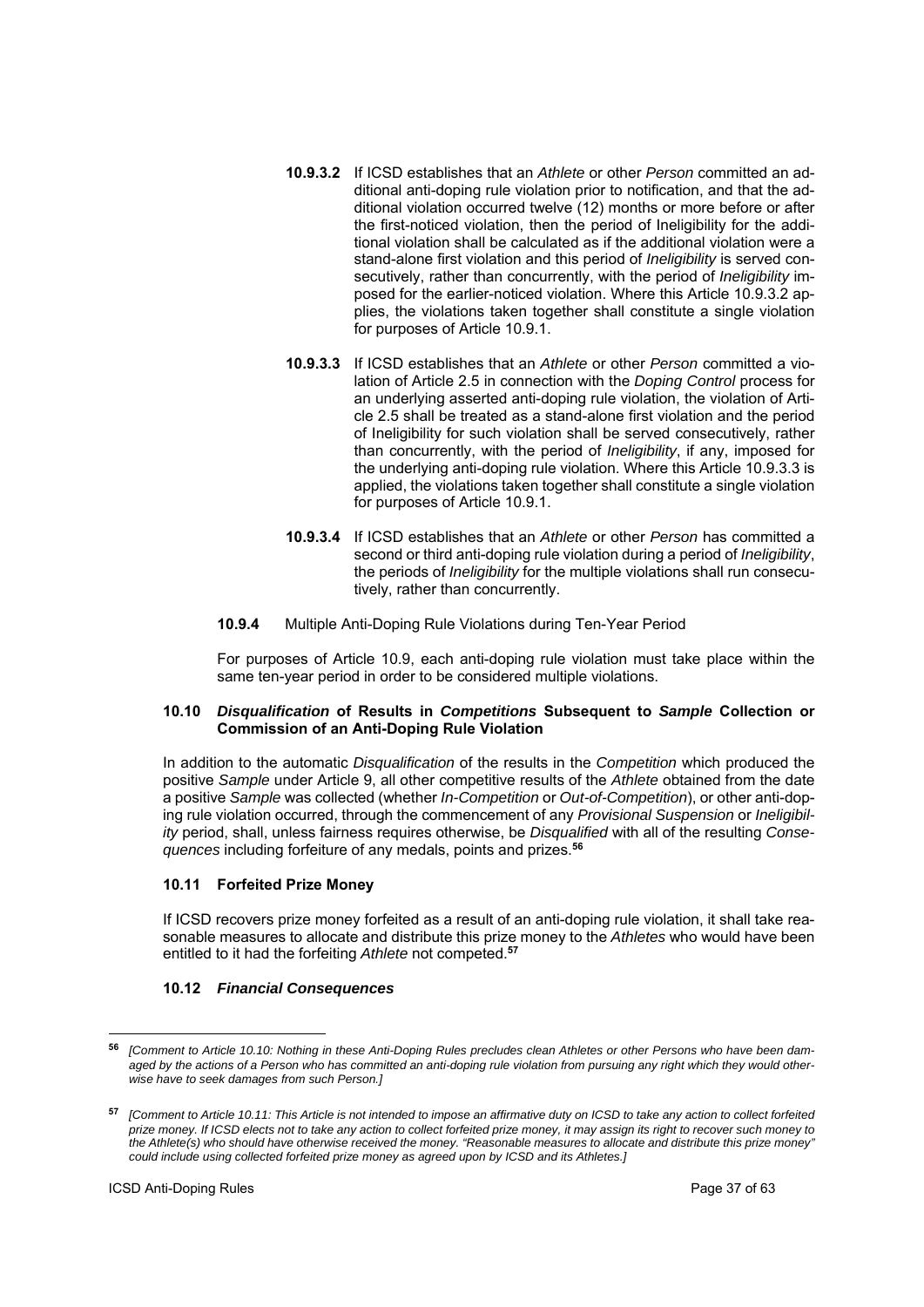- **10.12.1** Where an *Athlete* or other *Person* commits an anti-doping rule violation, ICSD may, in its discretion and subject to the principle of proportionality, elect to (a) recover from the *Athlete* or other *Person* costs associated with the anti-doping rule violation, regardless of the period of *Ineligibility* imposed and/or (b) fine the *Athlete* or other *Person* in an amount up to 2 500.00 U.S. only in cases where the maximum period of *Ineligibility* otherwise applicable has already been imposed.
- **10.12.2** The imposition of a financial sanction or ICSD's recovery of costs shall not be considered a basis for reducing the *Ineligibility* or other sanction which would otherwise be applicable under these Anti-Doping Rules.

## **10.13 Commencement of** *Ineligibility* **Period**

Where an *Athlete* is already serving a period of *Ineligibility* for an anti-doping rule violation, any new period of *Ineligibility* shall commence on the first day after the current period of *Ineligibility* has been served. Otherwise, except as provided below, the period of *Ineligibility* shall start on the date of the final hearing decision providing for *Ineligibility* or, if the hearing is waived or there is no hearing, on the date *Ineligibility* is accepted or otherwise imposed.

#### **10.13.1** Delays Not Attributable to the *Athlete* or other *Person*

Where there have been substantial delays in the hearing process or other aspects of *Doping Control*, and the *Athlete* or other *Person* can establish that such delays are not attributable to the *Athlete* or other *Person*, ICSD or the ICSD Hearing Panel, if applicable, may start the period of *Ineligibility* at an earlier date commencing as early as the date of *Sample*  collection or the date on which another anti-doping rule violation last occurred. All competitive results achieved during the period of *Ineligibility*, including retroactive *Ineligibility*, shall be *Disqualified*. **58**

## **10.13.2** Credit for *Provisional Suspension* or Period of *Ineligibility* Served

- **10.13.2.1** If a *Provisional Suspension* is respected by the *Athlete* or other *Person*, then the *Athlete* or other *Person* shall receive a credit for such period of *Provisional Suspension* against any period of *Ineligibility* which may ultimately be imposed. If the *Athlete* or other *Person* does not respect a *Provisional Suspension*, then the *Athlete* or other *Person* shall receive no credit for any period of *Provisional Suspension* served. If a period of *Ineligibility* is served pursuant to a decision that is subsequently appealed, then the *Athlete* or other *Person* shall receive a credit for such period of *Ineligibility* served against any period of *Ineligibility* which may ultimately be imposed on appeal.
- **10.13.2.2** If an *Athlete* or other *Person* voluntarily accepts a *Provisional Suspension* in writing from ICSD and thereafter respects the *Provisional Suspension*, the *Athlete* or other *Person* shall receive a credit for such period of voluntary *Provisional Suspension* against any period of *Ineligibility* which may ultimately be imposed. A copy of the *Ath-*

**<sup>58</sup>** *[Comment to Article 10.13.1: In cases of anti-doping rule violations other than under Article 2.1, the time required for an Anti-Doping Organization to discover and develop facts sufficient to establish an anti-doping rule violation may be lengthy, particularly where the Athlete or other Person has taken affirmative action to avoid detection. In these circumstances, the flexibility provided in this Article to start the sanction at an earlier date should not be used.]*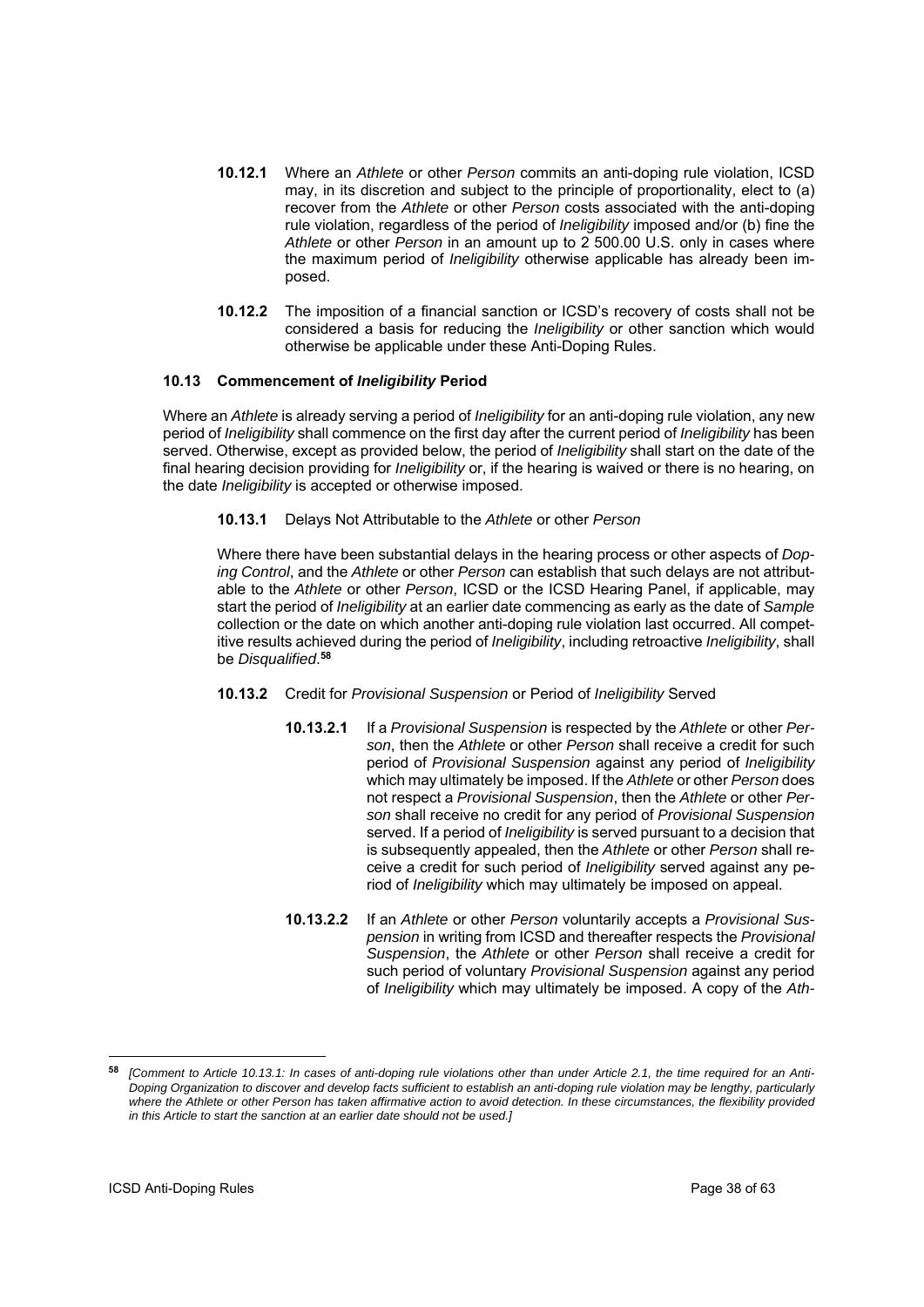*lete* or other *Person's* voluntary acceptance of a *Provisional Suspension* shall be provided promptly to each party entitled to receive notice of an asserted anti-doping rule violation under Article 14.1.**<sup>59</sup>**

- **10.13.2.3** No credit against a period of *Ineligibility* shall be given for any time period before the effective date of the *Provisional Suspension* or voluntary *Provisional Suspension* regardless of whether the *Athlete* elected not to compete or was suspended by a team.
- **10.13.2.4** In Team Sports, where a period of Ineligibility is imposed upon a team, unless fairness requires otherwise, the period of Ineligibility shall start on the date of the final hearing decision providing for Ineligibility or, if the hearing is waived, on the date Ineligibility is accepted or otherwise imposed. Any period of team Provisional Suspension (whether imposed or voluntarily accepted) shall be credited against the total period of Ineligibility to be served.

#### **10.14 Status During** *Ineligibility* **or** *Provisional Suspension*

#### **10.14.1** Prohibition Against Participation During *Ineligibility* or *Provisional Suspension*

No *Athlete* or other *Person* who has been declared *Ineligible* or is subject to a *Provisional Suspension* may, during a period of *Ineligibility* or *Provisional Suspension*, participate in any capacity in a *Competition* or activity (other than authorized anti-doping *Education* or rehabilitation programs) authorized or organized by ICSD, ICSD's member or a club or other member organization of an ICSD's member, or in *Competitions* authorized or organized by any professional league or any international or national level *Event* organization or any elite or national level sporting activity funded by a governmental agency.

An *Athlete* or other *Person* subject to a period of *Ineligibility* longer than four (4) years may, after completing four (4) years of the period of *Ineligibility*, participate as an *Athlete* in local sport events not sanctioned or otherwise under the authority of a *Code Signatory* or member of a *Code Signatory*, but only so long as the local sport event is not at a level that could otherwise qualify such *Athlete* or other *Person* directly or indirectly to compete in (or accumulate points toward) a national championship or *International Event*, and does not involve the *Athlete* or other *Person* working in any capacity with *Protected Persons*.

An *Athlete* or other *Person* subject to a period of *Ineligibility* shall remain subject to *Testing* and any requirement by ICSD to provide whereabouts information.**<sup>60</sup>**

**<sup>59</sup>** *[Comment to Article 10.13.2.2: An Athlete's voluntary acceptance of a Provisional Suspension is not an admission by the Athlete and shall not be used in any way to draw an adverse inference against the Athlete.]* 

**<sup>60</sup>** *[Comment to Article 10.14.1: For example, subject to Article 10.14.2 below, Ineligible Athletes cannot participate in a training camp, exhibition or practice organized by their National Deaf Sports Federation or a club which is a member of that National Deaf Sports Federation or which is funded by a governmental agency. Further, an Ineligible Athlete may not compete in a non-Signatory professional league (e.g., the National Deaf Hockey League, the National Deaf Basketball Association, etc.), Events organized by a non-Signatory International Event organization or a non-Signatory national-level Event organization without triggering the Consequences set forth in Article 10.14.3. The term "activity" also includes, for example, administrative activities, such as serving as an official, director, officer, employee, or volunteer of the organization described in this Article. Ineligibility imposed in one sport shall also be recognized by other sports (see Article 15.1, Automatic Binding Effect of Decisions). An Athlete or other Person serving a period of Ineligibility is prohibited from coaching or serving as an Athlete Support Person in any other capacity at any time during the period of Ineligibility, and doing so could also result in a violation of Article 2.10 by another Athlete. Any performance standard accomplished during a period of Ineligibility shall not be recognized by ICSD or its National Deaf Sports Federation for any purpose.]*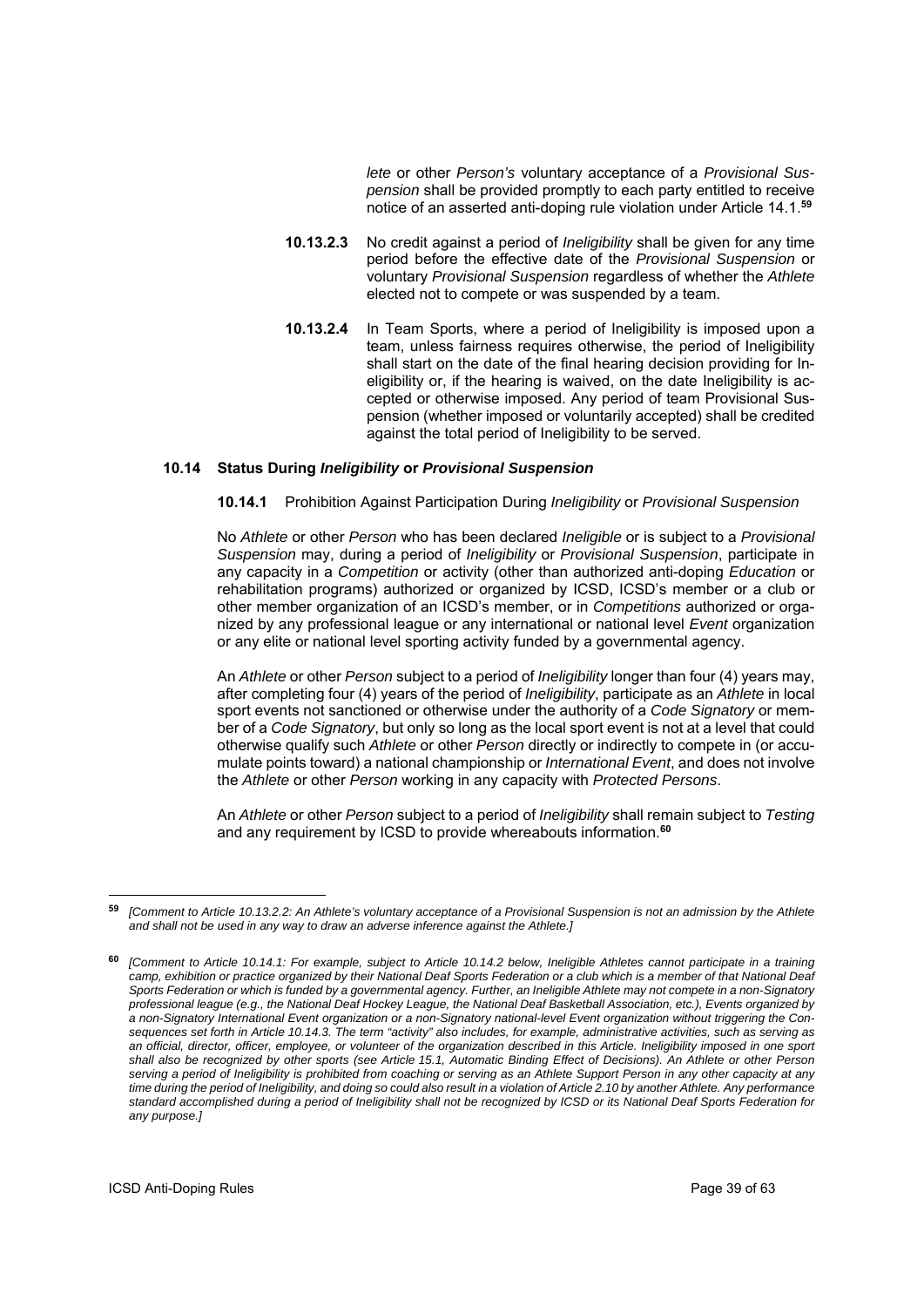# **10.14.2** Return to Training

As an exception to Article 10.14.1, an *Athlete* may return to train with a team or to use the facilities of a club or other member organization of ICSD's or other ICSD's members during the shorter of: (1) the last two months of the *Athlete's* period of *Ineligibility*, or (2) the last one-quarter of the period of *Ineligibility* imposed.**<sup>61</sup>**

**10.14.3** Violation of the Prohibition of Participation During *Ineligibility* or *Provisional Suspension*

> Where an *Athlete* or other *Person* who has been declared *Ineligible* violates the prohibition against participation during *Ineligibility* described in Article 10.14.1, the results of such participation shall be *Disqualified* and a new period of *Ineligibility*  equal in length to the original period of *Ineligibility* shall be added to the end of the original period of *Ineligibility*. The new period of *Ineligibility*, including a reprimand and no period of *Ineligibility*, may be adjusted based on the *Athlete* or other *Person's* degree of *Fault* and other circumstances of the case. The determination of whether an *Athlete* or other *Person* has violated the prohibition against participation, and whether an adjustment is appropriate, shall be made by the *Anti-Doping Organization* whose *Results Management* led to the imposition of the initial period of *Ineligibility*. This decision may be appealed under Article 13.

An *Athlete* or other *Person* who violates the prohibition against participation during a *Provisional Suspension* described in Article 10.14.1 shall receive no credit for any period of *Provisional Suspension* served and the results of such participation shall be *Disqualified*.

Where an *Athlete Support Person* or other *Person* assists a *Person* in violating the prohibition against participation during *Ineligibility* or a *Provisional Suspension*, ICSD shall impose sanctions for a violation of Article 2.9 for such assistance.

## **10.14.4** Withholding of Financial Support during *Ineligibility*

In addition, for any anti-doping rule violation not involving a reduced sanction as described in Article 10.5 or 10.6, some or all sport-related financial support or other sport-related benefits received by such *Person* will be withheld by ICSD and its *National Deaf Sports Federations*.

## **10.15 Automatic Publication of Sanction**

A mandatory part of each sanction shall include automatic publication, as provided in Article 14.3.

# **ARTICLE 11** *CONSEQUENCES* **TO TEAMS**

## **11.1** *Testing* **of** *Team Sport***s**

Where more than one (1) member of a team in a *Team Sport* has been notified of an anti-doping rule violation under Article 7 in connection with an *Event*, the ruling body for the *Event* shall conduct appropriate *Target Testing* of the team during the *Event Period*.

# **11.2** *Consequences* **for** *Team Sport***s**

 $\overline{a}$ 

**<sup>61</sup>** *[Comment to Article 10.14.2: In many Team Sports and some individual sports (e.g., ski jumping and gymnastics), Athletes cannot effectively train on their own so as to be ready to compete at the end of the Athlete's period of Ineligibility. During the training period described in this Article, an Ineligible Athlete may not compete or engage in any activity described in Article 10.14.1 other than training.]*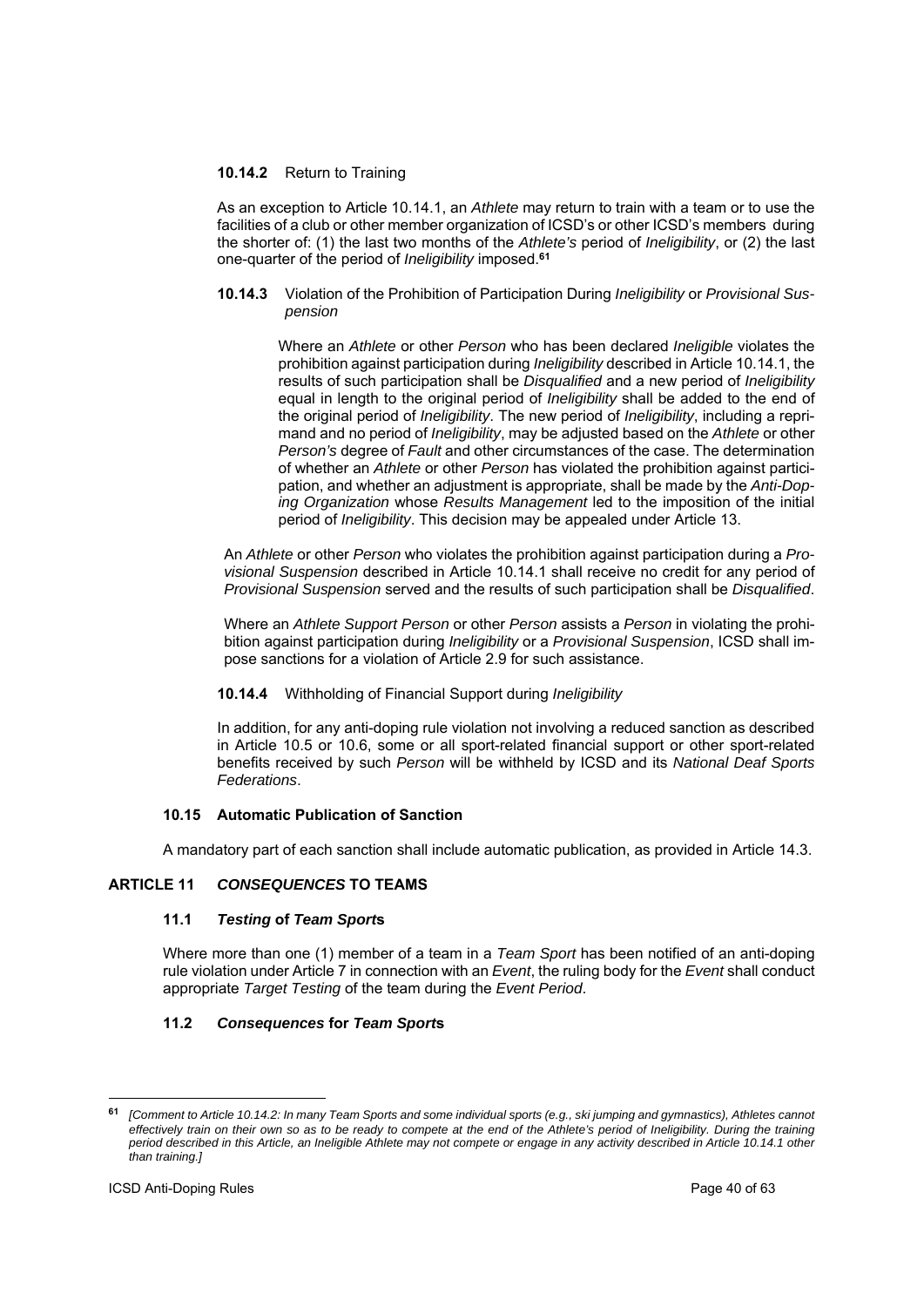If more than two (2) members of a team in a *Team Sport* are found to have committed an antidoping rule violation during an *Event Period*, the ruling body of the *Event* shall impose an appropriate sanction on the team (e.g., loss of points, *Disqualification* from a *Competition* or *Event*, or other sanction) in addition to any *Consequences* imposed upon the individual *Athletes* committing the anti-doping rule violation.

# **ARTICLE 12 SANCTIONS BY ICSD AGAINST OTHER SPORTING BODIES**

When ICSD becomes aware that a *National Deaf Sports Federation* or any other sporting body over which it has authority has failed to comply with, implement, uphold and enforce these Anti-Doping Rules within that organization's or body's area of competence, ICSD has the authority and may take the following additional disciplinary actions:

Exclude all, or some group of, members of that organization or body from specified future *Events* or all *Events* conducted within a specified period of time.

# **ARTICLE 13** *RESULTS MANAGEMENT***: APPEALS 62**

## **13.1 Decisions Subject to Appeal**

Decisions made under the *Code* or these Anti-Doping Rules may be appealed as set forth below in Articles 13.2 through 13.7 or as otherwise provided in these Anti-Doping Rules, the *Code* or the *International Standards*. Such decisions shall remain in effect while under appeal unless the appellate body orders otherwise.

## **13.1.1** Scope of Review Not Limited

The scope of review on appeal includes all issues relevant to the matter and is expressly not limited to the issues or scope of review before the initial decision maker. Any party to the appeal may submit evidence, legal arguments and claims that were not raised in the first instance hearing so long as they arise from the same cause of action or same general facts or circumstances raised or addressed in the first instance hearing.**<sup>63</sup>**

## **13.1.2** *CAS* Shall Not Defer to the Findings Being Appealed

In making its decision, *CAS* shall not give deference to the discretion exercised by the body whose decision is being appealed.**<sup>64</sup>**

**13.1.3** *WADA* Not Required to Exhaust Internal Remedies

<sup>-</sup>**<sup>62</sup>** *[Comment to Article 13: The object of the Code is to have anti-doping matters resolved through fair and transparent internal processes with a final appeal. Anti-doping decisions by Anti-Doping Organization are made transparent in Article 14. Specified Persons and organizations, including WADA, are then given the opportunity to appeal those decisions. Note that the definition of interested Persons and organizations with a right to appeal under Article 13 does not include Athletes, or their National Federations, who might benefit from having another competitor Disqualified.]*

**<sup>63</sup>** *[Comment to Article 13.1.1: The revised language is not intended to make a substantive change to the 2015 Code, but rather for clarification. For example, where an Athlete was charged in the first instance hearing only with Tampering but the same conduct could also constitute Complicity, an appealing party could pursue both Tampering and Complicity charges against the Athlete in the appeal.]* 

**<sup>64</sup>** *[Comment to Article 13.1.2: CAS proceedings are de novo. Prior proceedings do not limit the evidence or carry weight in the hearing before CAS.]*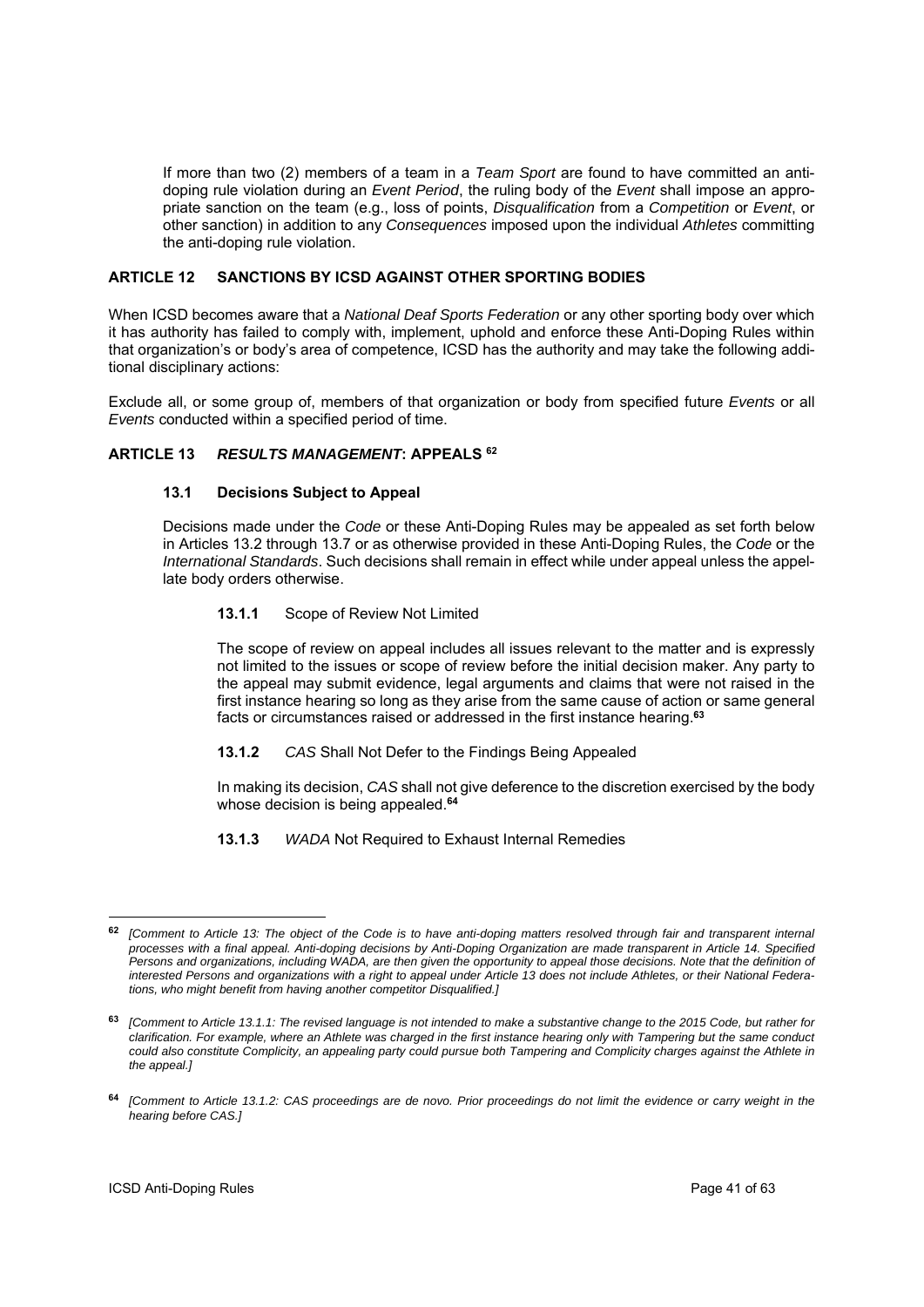Where *WADA* has a right to appeal under Article 13 and no other party has appealed a final decision within ICSD's process, *WADA* may appeal such decision directly to *CAS* without having to exhaust other remedies in ICSD's process.**<sup>65</sup>**

#### **13.2 Appeals from Decisions Regarding Anti-Doping Rule Violations,** *Consequences***,**  *Provisional Suspensions,* **Implementation of Decisions and Authority**

A decision that an anti-doping rule violation was committed, a decision imposing *Consequences* or not imposing *Consequences* for an anti-doping rule violation, or a decision that no anti-doping rule violation was committed; a decision that an anti-doping rule violation proceeding cannot go forward for procedural reasons (including, for example, prescription); a decision by *WADA* not to grant an exception to the six-months notice requirement for a retired *Athlete* to return to competition under Article 5.6.1; a decision by *WADA* assigning *Results Management* under Article 7.1 of the *Code*; a decision by ICSD not to bring forward an *Adverse Analytical Finding* or an *Atypical Finding* as an anti-doping rule violation, or a decision not to go forward with an anti-doping rule violation after an investigation in accordance with the *International Standard* for *Results Management*; a decision to impose, or lift, a *Provisional Suspension* as a result of a *Provisional Hearing*; ICSD's failure to comply with Article 7.4; a decision that ICSD lacks authority to rule on an alleged anti-doping rule violation or its *Consequences*; a decision to suspend, or not suspend, *Consequences* or to reinstate, or not reinstate, *Consequences* under Article 10.7.1; failure to comply with Articles 7.1.4 and 7.1.5 of the *Code*; failure to comply with Article 10.8.1; a decision under Article 10.14.3; a decision by ICSD not to implement another *Anti-Doping Organization's* decision under Article 15; and a decision under Article 27.3 of the *Code* may be appealed exclusively as provided in this Article 13.2.

## **13.2.1** Appeals Involving *International-Level Athletes* or *International Events*

In cases arising from participation in an *International Event* or in cases involving *International-Level Athletes*, the decision may be appealed exclusively to *CAS*. **66**

## **13.2.2** Appeals Involving Other *Athletes* or Other *Persons*

In cases where Article 13.2.1 is not applicable, the decision may be appealed to an appellate body, in accordance with rules adopted by the *National Anti-Doping Organization* having authority over the *Athlete* or other *Person*.

The rules for such appeal shall respect the following principles: a timely hearing; a fair, impartial, *Operationally Independent* and *Institutionally Independent* hearing panel; the right to be represented by counsel at the *Person's* own expense; and a timely, written, reasoned decision.

If no such body as described above is in place and available at the time of the appeal, the decision may be appealed to *CAS* in accordance with the applicable procedural rules.

## **13.2.3** *Persons* Entitled to Appeal

**13.2.3.1** Appeals Involving *International-Level Athletes* or *International Events*

In cases under Article 13.2.1, the following parties shall have the right to appeal to *CAS*: (a) the *Athlete* or other *Person* who is the subject of the decision being appealed; (b) the other party to the case in which the decision was rendered; (c)

<sup>65</sup> **<sup>65</sup>** *[Comment to Article 13.1.3: Where a decision has been rendered before the final stage of ICSD's process (for example, a first hearing) and no party elects to appeal that decision to the next level of ICSD's process (e.g., the Managing Board), then WADA may bypass the remaining steps in ICSD's internal process and appeal directly to CAS.]* 

**<sup>66</sup>** *[Comment to Article 13.2.1: CAS decisions are final and binding except for any review required by law applicable to the annulment or enforcement of arbitral awards.]*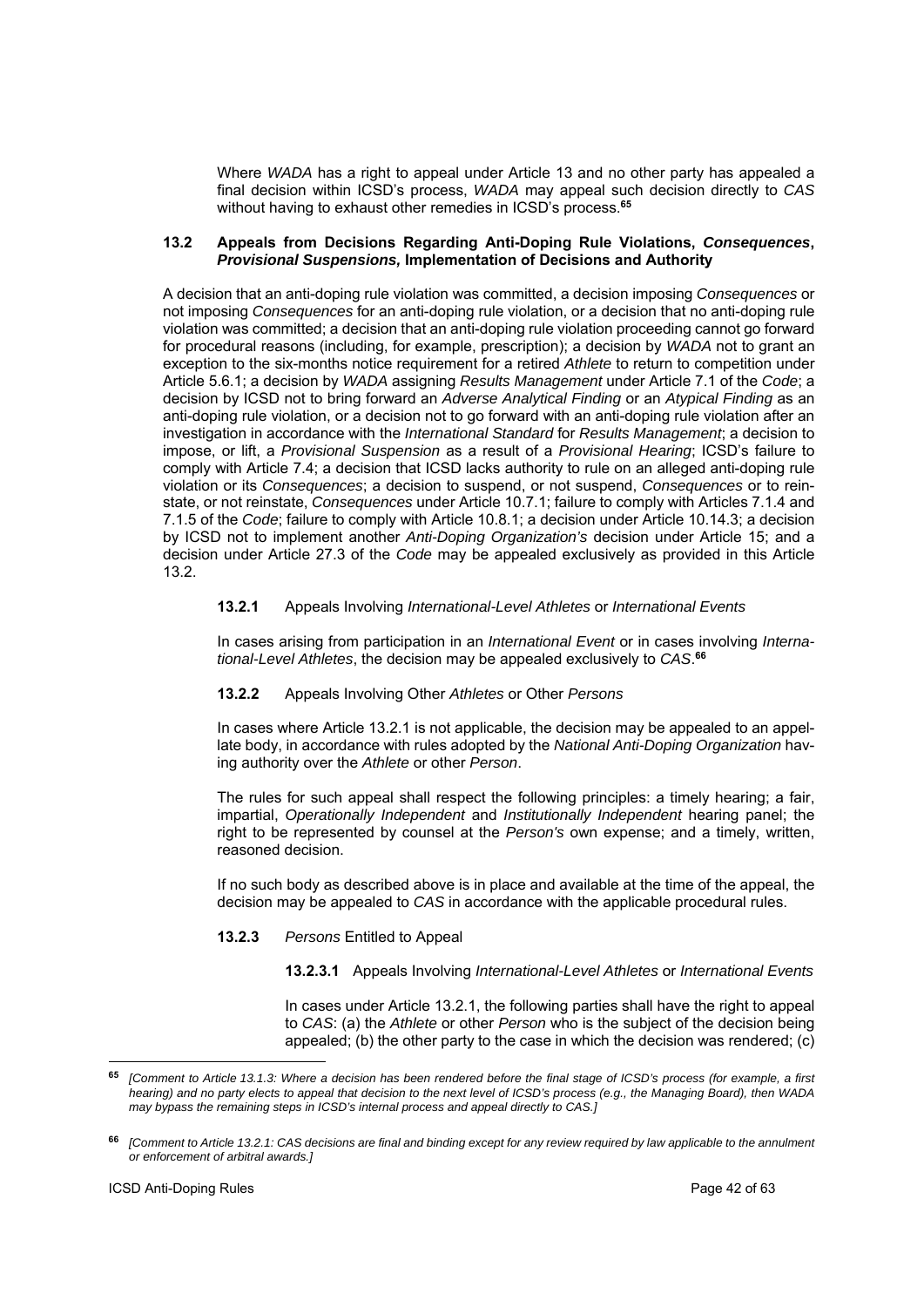ICSD; (d) the *National Anti-Doping Organization* of the *Person's* country of residence or countries where the *Person* is a national or license holder; (e) the International Olympic Committee or International Committee of Sports for the Deaf, as applicable, where the decision may have an effect in relation to *Events*, including decisions affecting eligibility for ICSD Events; and (f) *WADA*.

**13.2.3.2** Appeals Involving Other *Athletes* or Other *Persons*

In cases under Article 13.2.2, the parties having the right to appeal to the national-level appeal body shall be as provided in the *National Anti-Doping Organization's* rules but, at a minimum, shall include the following parties: (a) the *Athlete* or other *Person* who is the subject of the decision being appealed; (b) the other party to the case in which the decision was rendered; (c) ICSD; (d) the *National Anti-Doping Organization* of the *Person's* country of residence or countries where the *Person* is a national or license holder; (e) the International Olympic Committee or International Committee of Sports for Deaf, as applicable, where the decision may have an effect in relation to *Events*, including decisions affecting eligibility for *Events*; and (f) *WADA*.

For cases under Article 13.2.2, *WADA*, the International Olympic Committee and the International Committee of Sports for the Deaf shall also have the right to appeal to *CAS* with respect to the decision of the national-level appeal body.

Any party filing an appeal shall be entitled to assistance from *CAS* to obtain all relevant information from the *Anti-Doping Organization* whose decision is being appealed and the information shall be provided if *CAS* so directs.

**13.2.3.3** Duty to Notify

All parties to any *CAS* appeal must ensure that *WADA* and all other parties with a right to appeal have been given timely notice of the appeal.

**13.2.3.4** Appeal from Imposition of *Provisional Suspension*

Notwithstanding any other provision herein, the only *Person* who may appeal from the imposition of a *Provisional Suspension* is the *Athlete* or other *Person* upon whom the *Provisional Suspension* is imposed.

**13.2.3.5** Appeal from Decisions under Article 12

Decisions by ICSD pursuant to Article 12 may be appealed exclusively to *CAS* by the *National Deaf Sports Federation* or other body.

**13.2.4** Cross Appeals and other Subsequent Appeals Allowed

Cross appeals and other subsequent appeals by any respondent named in cases brought to *CAS* under the *Code* are specifically permitted. Any party with a right to appeal under this Article 13 must file a cross appeal or subsequent appeal at the latest with the party's answer.**<sup>67</sup>**

## **13.3 Failure to Render a Timely Decision by ICSD**

**<sup>67</sup>** *[Comment to Article 13.2.4: This provision is necessary because since 2011, CAS rules no longer permit an Athlete the right to cross appeal when an Anti-Doping Organization appeals a decision after the Athlete's time for appeal has expired. This provision permits a full hearing for all parties.]*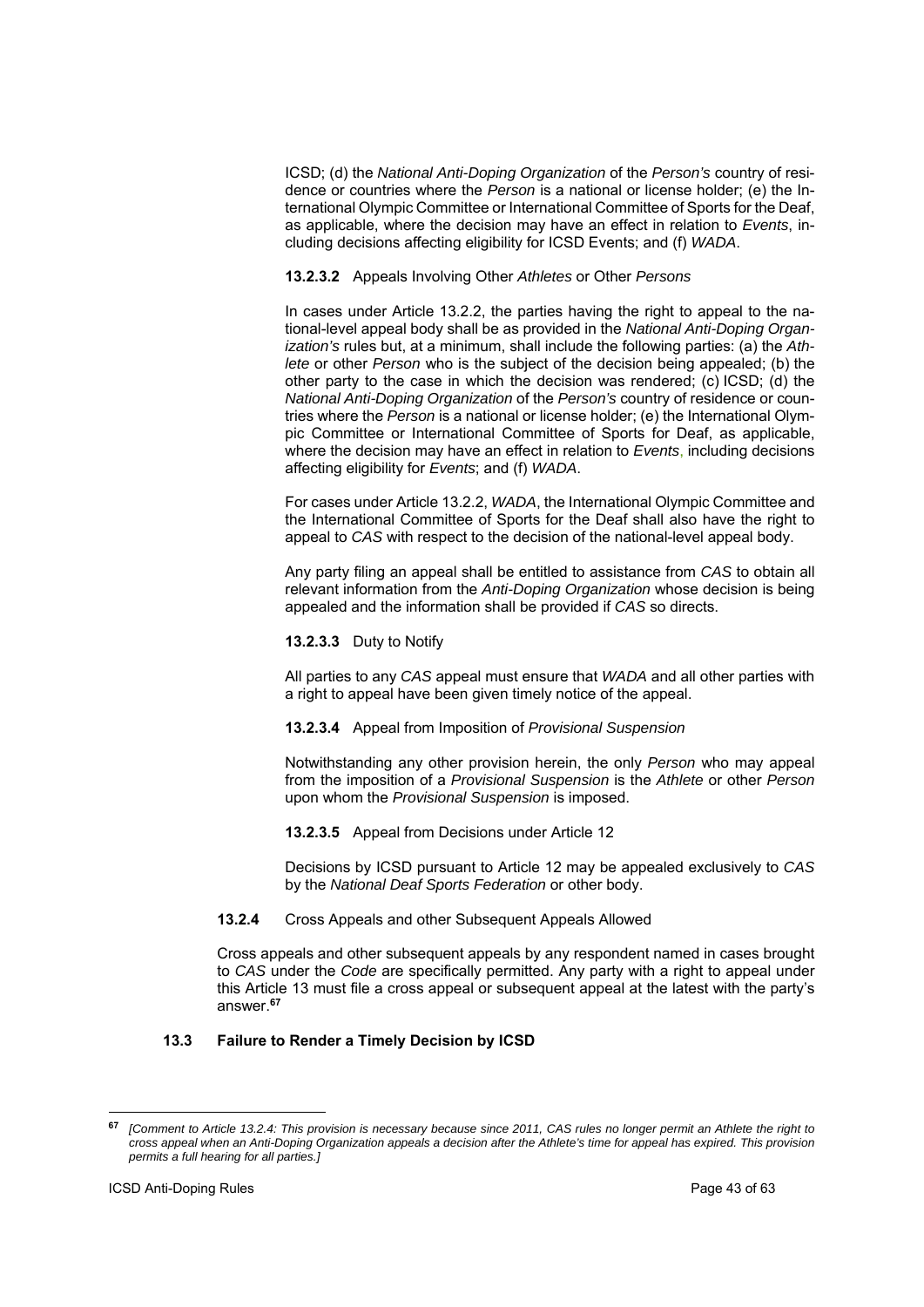Where, in a particular case, ICSD fails to render a decision with respect to whether an anti-doping rule violation was committed within a reasonable deadline set by *WADA*, *WADA* may elect to appeal directly to *CAS* as if ICSD had rendered a decision finding no anti-doping rule violation. If the *CAS* hearing panel determines that an anti-doping rule violation was committed and that *WADA* acted reasonably in electing to appeal directly to *CAS*, then *WADA's* costs and attorney fees in prosecuting the appeal shall be reimbursed to *WADA* by ICSD.**<sup>68</sup>**

# **13.4 Appeals Relating to** *TUEs*

*TUE* decisions may be appealed exclusively as provided in Article 4.4.

## **13.5 Notification of Appeal Decisions**

ICSD shall promptly provide the appeal decision to the *Athlete* or other *Person* and to the other *Anti-Doping Organizations* that would have been entitled to appeal under Article 13.2.3 as provided under Article 14.

## 13.6 Time for Filing Appeals<sup>69</sup>

## **13.6.1** Appeals to *CAS*

The time to file an appeal to *CAS* shall be twenty-one (21) days from the date of receipt of the decision by the appealing party. The above notwithstanding, the following shall apply in connection with appeals filed by a party entitled to appeal but which was not a party to the proceedings that led to the decision being appealed:

- (a) Within fifteen (15) days from the notice of the decision, such party/ies shall have the right to request a copy of the full case file pertaining to the decision from the *Anti-Doping Organization* that had *Results Management* authority;
- (b) If such a request is made within the fifteen (15) day period, then the party making such request shall have twenty-one (21) days from receipt of the file to file an appeal to *CAS*.

The above notwithstanding, the filing deadline for an appeal filed by *WADA* shall be the later of:

- (a) Twenty-one (21) days after the last day on which any other party having a right to appeal could have appealed, or
- (b) Twenty-one (21) days after *WADA's* receipt of the complete file relating to the decision.

**13.6.2** Appeals Under Article 13.2.2

The time to file an appeal to an independent and impartial body in accordance with rules established by the *National Anti-Doping Organization* shall be indicated by the same rules of the *National Anti-Doping Organization*.

The above notwithstanding, the filing deadline for an appeal filed by *WADA* shall be the later of:

**<sup>68</sup>** *[Comment to Article 13.3: Given the different circumstances of each anti-doping rule violation investigation and Results Management process, it is not feasible to establish a fixed time period for CSD to render a decision before WADA may intervene by appealing directly to CAS. Before taking such action, however, WADA will consult with ICSD and give ICSD an opportunity to explain why it has not yet rendered a decision.]* 

**<sup>69</sup>** *[Comment to Article 13.6: Whether governed by CAS rules or these Anti-Doping Rules, a party's deadline to appeal does not begin running until receipt of the decision. For that reason, there can be no expiration of a party's right to appeal if the party has not received the decision.]*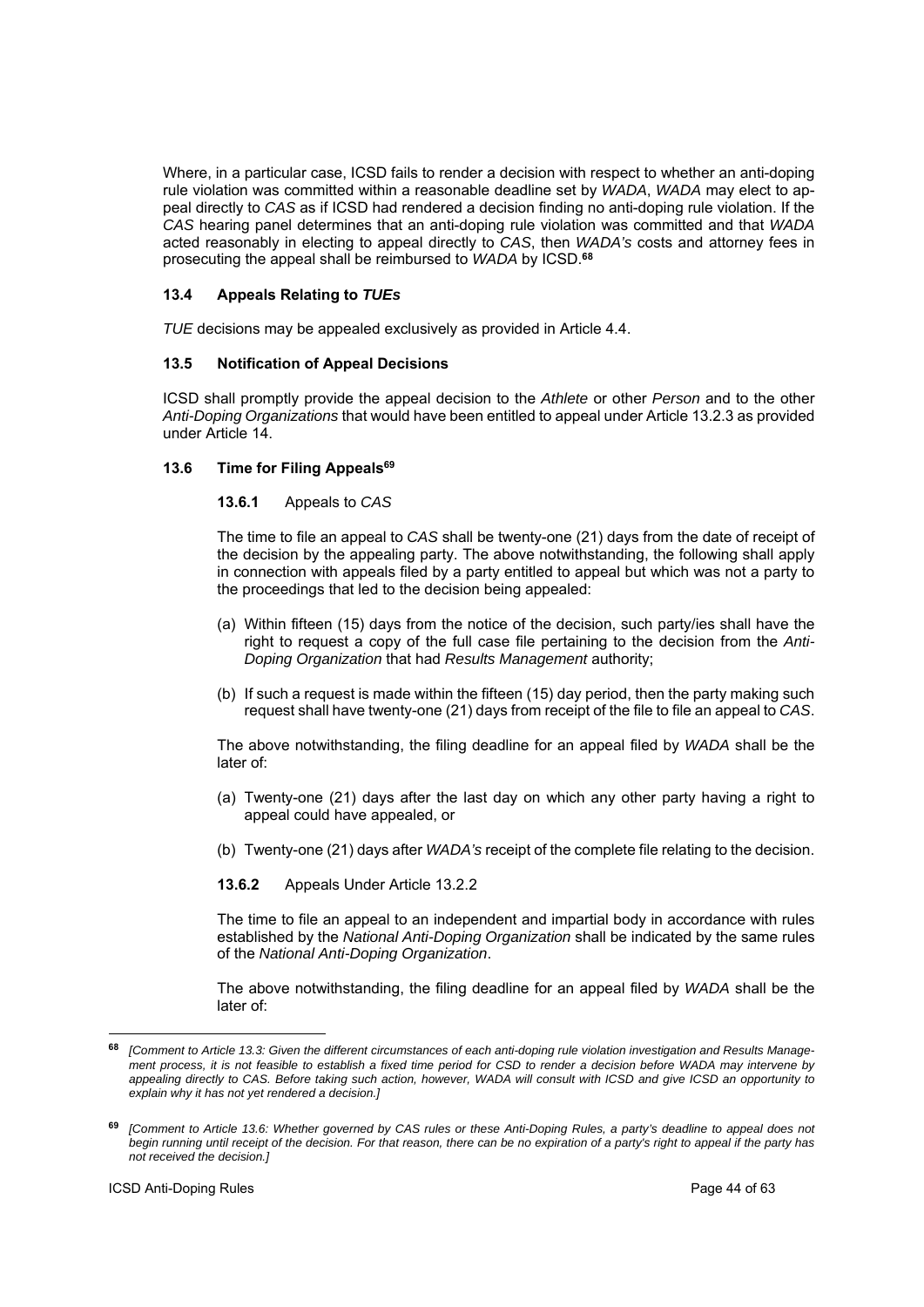- (a) Twenty-one (21) days after the last day on which any other party having a right to appeal could have appealed, or
- (b) Twenty-one (21) days after *WADA's* receipt of the complete file relating to the decision.

#### **ARTICLE 14 CONFIDENTIALITY AND REPORTING**

## **14.1 Information Concerning** *Adverse Analytical Findings***,** *Atypical Findings***, and Other Asserted Anti-Doping Rule Violations**

**14.1.1** Notice of Anti-Doping Rule Violations to *Athletes* and other *Persons*

Notice to *Athletes* or other *Persons* of anti-doping rule violations asserted against them shall occur as provided under Articles 7 and 14.

If at any point during *Results Management* up until the anti-doping rule violation charge, ICSD decides not to move forward with a matter, it must notify the *Athlete* or other *Person*, (provided that the *Athlete* or other *Person* had been already informed of the ongoing *Results Management*).

Notice shall be delivered or emailed to *Athletes* or other *Persons*. If the notification takes place via *National Deaf Sports Federations*, the *National Deaf Sports Federations* shall confirm the notification to ICSD.

**14.1.2** Notice of Anti-Doping Rule Violations to *National Anti-Doping Organizations* and *WADA*

Notice of the assertion of an anti-doping rule violation to the *Athlete's* or other *Person's National Anti-Doping Organization* and *WADA* shall occur as provided under Articles 7 and 14, simultaneously with the notice to the *Athlete* or other *Person*.

If at any point during *Results Management* up until the anti-doping rule violation charge, ICSD decides not to move forward with a matter, it must give notice (with reasons) to the *Anti-Doping Organizations* with a right of appeal under Article 13.2.3.

Notice shall be delivered or emailed.

#### **14.1.3** Content of an Anti-Doping Rule Violation Notice

Notification of an anti-doping rule violation shall include: the *Athlete's* or other *Person's* name, country, sport and discipline within the sport, the *Athlete's* competitive level, whether the test was *In-Competition* or *Out-of-Competition*, the date of *Sample* collection, the analytical result reported by the laboratory, and other information as required by the *International Standard* for *Testing* and Investigations and *International Standard* for *Results Management*.

Notification of anti-doping rule violations other than under Article 2.1 shall also include the rule violated and the basis of the asserted violation.

## **14.1.4** Status Reports

Except with respect to investigations which have not resulted in a notice of an anti-doping rule violation pursuant to Article 14.1.1, the *Athlete's* or other *Person's National Anti-Doping Organization* and *WADA* shall be regularly updated on the status and findings of any review or proceedings conducted pursuant to Article 7, 8 or 13 and shall be provided with a prompt written reasoned explanation or decision explaining the resolution of the matter.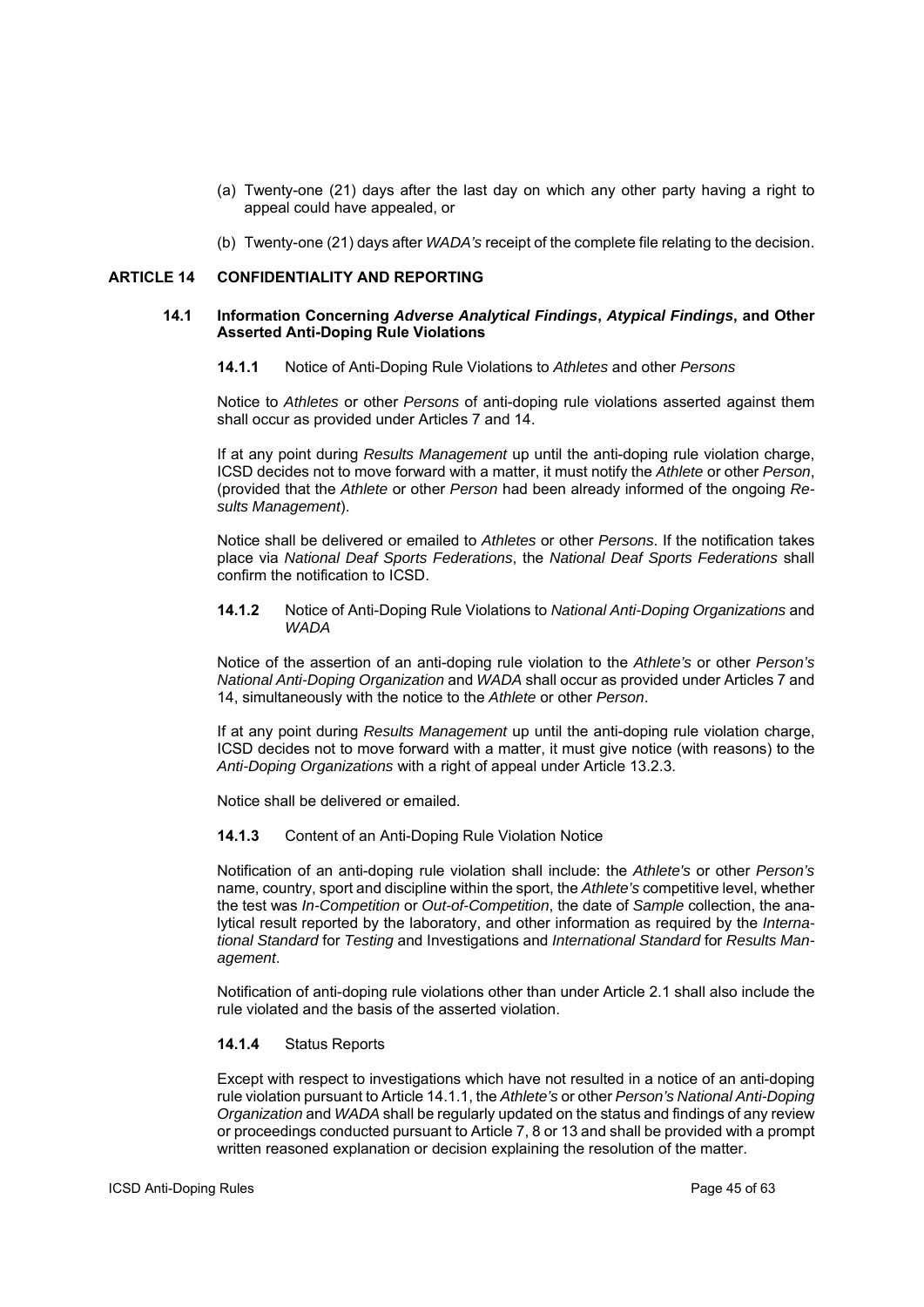# **14.1.5** Confidentiality

The recipient organizations shall not disclose this information beyond those *Persons* with a need to know (which would include the appropriate personnel at the applicable *National Deaf Sports Federation*, and team in a *Team Sport*) until ICSD has made *Public Disclosure* as permitted by Article 14.3.

# **14.1.6** Protection of Confidential Information by an Employee or Agent of ICSD.

ICSD shall ensure that information concerning *Adverse Analytical Findings*, *Atypical Findings*, and other asserted anti-doping rule violations remains confidential until such information is *Publicly Disclosed* in accordance with Article 14.3. ICSD shall ensure that its employees (whether permanent or otherwise), contractors, agents, consultants, and *Delegated Third Parties* are subject to fully enforceable contractual duty of confidentiality and to fully enforceable procedures for the investigation and disciplining of improper and/or unauthorized disclosure of such confidential information.

## **14.2 Notice of Anti-Doping Rule Violation or Violations of** *Ineligibility* **or** *Provisional Suspension* **Decisions and Request for Files**

- **14.2.1** Anti-doping rule violation decisions or decisions related to violations of *Ineligibility* or *Provisional Suspension* rendered pursuant to Article 7.6, 8.2, 10.5, 10.6, 10.7, 10.14.3 or 13.5 shall include the full reasons for the decision, including, if applicable, a justification for why the maximum potential sanction was not imposed. Where the decision is not in English or French, ICSD shall provide an English or French summary of the decision and the supporting reasons.
- **14.2.2** An *Anti-Doping Organization* having a right to appeal a decision received pursuant to Article 14.2.1 may, within fifteen (15) days of receipt, request a copy of the full case file pertaining to the decision.

## **14.3** *Public Disclosure*

- **14.3.1** After notice has been provided to the *Athlete* or other *Person* in accordance with the *International Standard* for *Results Management*, and to the applicable *Anti-Doping Organizations* in accordance with Article 14.1.2, the identity of any *Athlete* or other *Person* who is notified of a potential anti-doping rule violation, the *Prohibited Substance* or *Prohibited Method* and the nature of the violation involved, and whether the *Athlete* or other *Person* is subject to a *Provisional Suspension* may be *Publicly Disclosed* by ICSD.
- **14.3.2** No later than twenty (20) days after it has been determined in an appellate decision under Article 13.2.1 or 13.2.2, or such appeal has been waived, or a hearing in accordance with Article 8 has been waived, or the assertion of an anti-doping rule violation has not otherwise been timely challenged, or the matter has been resolved under Article 10.8, or a new period of *Ineligibility*, or reprimand, has been imposed under Article 10.14.3, ICSD must *Publicly Disclose* the disposition of the anti-doping matter, including the sport, the anti-doping rule violated, the name of the *Athlete* or other *Person* committing the violation, the *Prohibited Substance* or *Prohibited Method* involved (if any) and the *Consequences* imposed. ICSD must also *Publicly Disclose* within twenty (20) days the results of appellate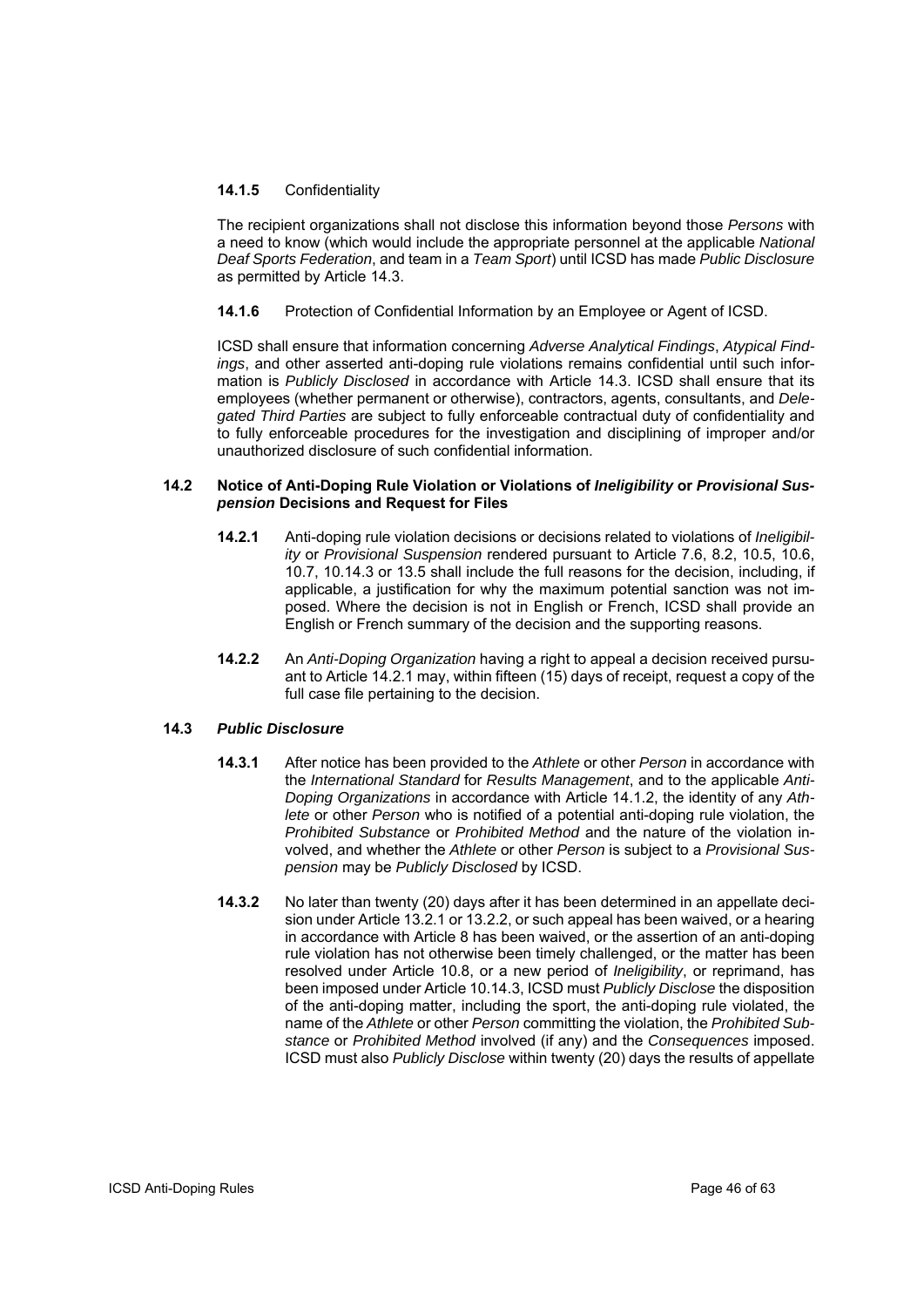decisions concerning anti-doping rule violations, including the information described above.**<sup>70</sup>**

- **14.3.3** After an anti-doping rule violation has been determined to have been committed in an appellate decision under Article 13.2.1 or 13.2.2 or such appeal has been waived, or in a hearing in accordance with Article 8 or where such hearing has been waived, or the assertion of an anti-doping rule violation has not otherwise been timely challenged, or the matter has been resolved under Article 10.8, ICSD may make public such determination or decision and may comment publicly on the matter.
- **14.3.4** In any case where it is determined, after a hearing or appeal, that the *Athlete* or other *Person* did not commit an anti-doping rule violation, the fact that the decision has been appealed may be *Publicly Disclosed*. However, the decision itself and the underlying facts may not be *Publicly Disclosed* except with the consent of the *Athlete* or other *Person* who is the subject of the decision. ICSD shall use reasonable efforts to obtain such consent, and if consent is obtained, shall *Publicly Disclose* the decision in its entirety or in such redacted form as the *Athlete* or other *Person* may approve.
- **14.3.5** Publication shall be accomplished at a minimum by placing the required information on ICSD's website and leaving the information up for the longer of one (1) month or the duration of any period of *Ineligibility*. It will be removed immediately after the expiry of the indicated time periods.
- **14.3.6** Except as provided in Articles 14.3.1 and 14.3.3, no *Anti-Doping Organization*, *IFs*, *National Deaf Sports Federation*, or *WADA-*accredited laboratory, or any official of any such body, shall publicly comment on the specific facts of any pending case (as opposed to general description of process and science) except in response to public comments attributed to, or based on information provided by, the *Athlete*, other *Person* or their entourage or other representatives.
- **14.3.7** The mandatory *Public Disclosure* required in Article 14.3.2 shall not be required where the *Athlete* or other *Person* who has been found to have committed an anti-doping rule violation is a *Minor*, *Protected Person* or *Recreational Athlete*. Any optional *Public Disclosure* in a case involving a *Minor*, *Protected Person* or *Recreational Athlete* shall be proportionate to the facts and circumstances of the case.

# **14.4 Statistical Reporting**

ICSD shall, at least annually, publish publicly a general statistical report of its *Doping Control* activities, with a copy provided to *WADA*. ICSD may also publish reports showing the name of each *Athlete* tested and the date of each *Testing*.

# **14.5** *Doping Control* **Information Database and Monitoring of Compliance**

To enable *WADA* to perform its compliance monitoring role and to ensure the effective use of resources and sharing of applicable *Doping Control* information among *Anti-Doping Organizations*, ICSD shall report to *WADA* through *ADAMS Doping Control*-related information, including, in particular:

<sup>70</sup> **<sup>70</sup>** *[Comment to Article 14.3.2: Where Public Disclosure as required by Article 14.3.2 would result in a breach of other applicable laws, ICSD's failure to make the Public Disclosure will not result in a determination of non-compliance with Code as set forth in Article 4.1 of the International Standard for the Protection of Privacy and Personal Information.]*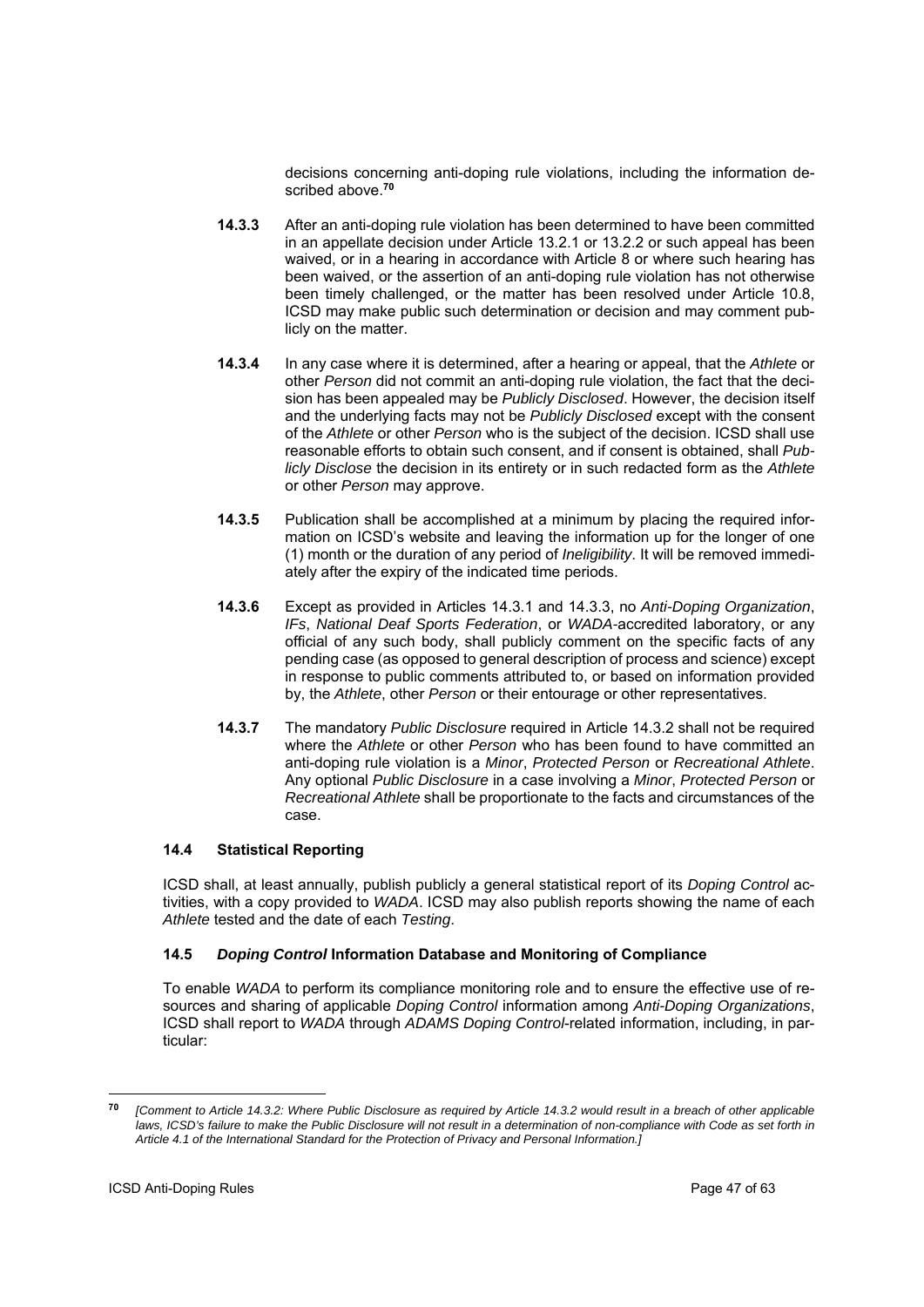- (a) *Athlete Biological Passport* data for *International-Level Athletes* and *National-Level Athletes*,
- (b) Whereabouts information for *Athletes* including those in *Registered Testing Pools*,
- (c) *TUE* decisions, and
- (d) *Results Management* decisions,

as required under the applicable *International Standard(s)*.

- **14.5.1** To facilitate coordinated test distribution planning, avoid unnecessary duplication in *Testing* by various *Anti-Doping Organizations*, and to ensure that *Athlete Biological Passport* profiles are updated, ICSD shall report all *In-Competition* and *Out-of-Competition* tests to *WADA* by entering the *Doping Control* forms into *ADAMS* in accordance with the requirements and timelines contained in the *International Standard* for *Testing* and Investigations.
- **14.5.2** To facilitate *WADA*'s oversight and appeal rights for *TUEs*, ICSD shall report all *TUE* applications, decisions and supporting documentation using *ADAMS* in accordance with the requirements and timelines contained in the *International Standard* for *Therapeutic Use Exemptions*.
- **14.5.3** To facilitate *WADA*'s oversight and appeal rights for *Results Management*, ICSD shall report the following information into *ADAMS* in accordance with the requirements and timelines outlined in the *International Standard* for *Results Management*: (a) notifications of anti-doping rule violations and related decisions for *Adverse Analytical Findings*; (b) notifications and related decisions for other antidoping rule violations that are not *Adverse Analytical Findings*; (c) whereabouts failures; and (d) any decision imposing, lifting or reinstating a *Provisional Suspension*.
- **14.5.4** The information described in this Article will be made accessible, where appropriate and in accordance with the applicable rules, to the *Athlete*, the *Athlete*'s *National Anti-Doping Organization*, and any other *Anti-Doping Organizations* with *Testing* authority over the *Athlete*.

## **14.6 Data Privacy**

- **14.6.1** ICSD may collect, store, process or disclose personal information relating to *Athletes* and other *Persons* where necessary and appropriate to conduct its *Anti-Doping Activities* under the *Code*, the *International Standards* (including specifically the *International Standard* for the Protection of Privacy and Personal Information), these Anti-Doping Rules, and in compliance with applicable law.
- **14.6.2** Without limiting the foregoing, ICSD shall:
	- (a) Only process personal information in accordance with a valid legal ground;
	- (b) Notify any *Participant* or *Person* subject to these Anti-Doping Rules, in a manner and form that complies with applicable laws and the *International Standard* for the Protection of Privacy and Personal Information, that their personal information may be processed by ICSD and other *Persons* for the purpose of the implementation of these Anti-Doping Rules;
	- (c) Ensure that any third-party agents (including any *Delegated Third Party*) with whom ICSD shares the personal information of any *Participant* or *Person* is subject to appropriate technical and contractual controls to protect the confidentiality and privacy of such information.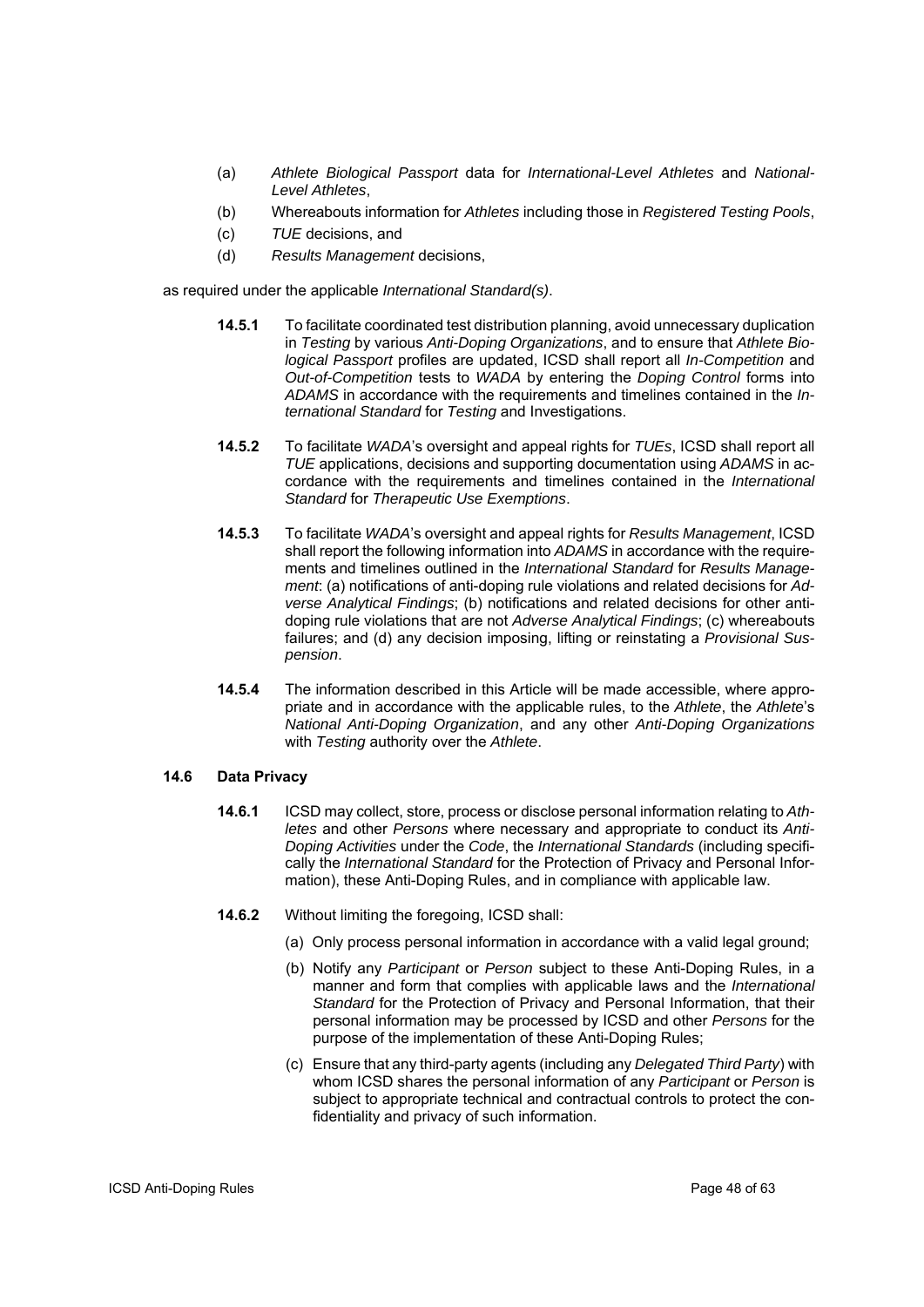# **ARTICLE 15 IMPLEMENTATION OF DECISIONS**

#### **15.1 Automatic Binding Effect of Decisions by** *Signatory Anti-Doping Organizations*

- **15.1.1** A decision of an anti-doping rule violation made by a *Signatory Anti-Doping Organization*, an appellate body (Article 13.2.2 of the *Code*) or *CAS* shall, after the parties to the proceeding are notified, automatically be binding beyond the parties to the proceeding upon ICSD and its *National Deaf Sports Federations,* as well as every *Signatory* in every sport with the effects described below:
	- **15.1.1.1** A decision by any of the above-described bodies imposing a *Provisional Suspension* (after a *Provisional Hearing* has occurred or the *Athlete* or other *Person* has either accepted the *Provisional Suspension* or has waived the right to a *Provisional Hearing*, expedited hearing or expedited appeal offered in accordance with Article 7.4.3) automatically prohibits the *Athlete* or other *Person* from participation (as described in Article 10.14.1) in all sports within the authority of any *Signatory* during the *Provisional Suspension*.
	- **15.1.1.2** A decision by any of the above-described bodies imposing a period of *Ineligibility* (after a hearing has occurred or been waived) automatically prohibits the *Athlete* or other *Person* from participation (as described in Article 10.14.1) in all sports within the authority of any *Signatory* for the period of *Ineligibility*.
	- **15.1.1.3** A decision by any of the above-described bodies accepting an antidoping rule violation automatically binds all *Signatories*.
	- **15.1.1.4** A decision by any of the above-described bodies to *Disqualify* results under Article 10.10 for a specified period automatically *Disqualifies* all results obtained within the authority of any *Signatory* during the specified period.
- **15.1.2** ICSD, IFs and its *National Deaf Sports Federations* shall recognize and implement a decision and its effects as required by Article 15.1.1, without any further action required, on the earlier of the date ICSD receives actual notice of the decision or the date the decision is placed into *ADAMS*.
- **15.1.3** A decision by an *Anti-Doping Organization*, a national appellate body or *CAS* to suspend, or lift, *Consequences* shall be binding upon ICSD, IFs and its *National Deaf Sports Federations* without any further action required, on the earlier of the date ICSD receives actual notice of the decision or the date the decision is placed into *ADAMS*.
- **15.1.4** Notwithstanding any provision in Article 15.1.1, however, a decision of an antidoping rule violation by a *Major Event Organization* made in an expedited process during an *Event* shall not be binding on ICSD, IFs or its *National Deaf Sports Federations* unless the rules of the *Major Event Organization* provide the *Athlete* or other *Person* with an opportunity to an appeal under non-expedited procedures.**<sup>71</sup>**

1

**<sup>71</sup>***[Comment to Article 15.1.4: By way of example, where the rules of the Major Event Organization give the Athlete or other Person the option of choosing an expedited CAS appeal or a CAS appeal under normal CAS procedure, the final decision or adjudication by the Major Event Organization is binding on other Signatories regardless of whether the Athlete or other Person chooses the expedited appeal option.]*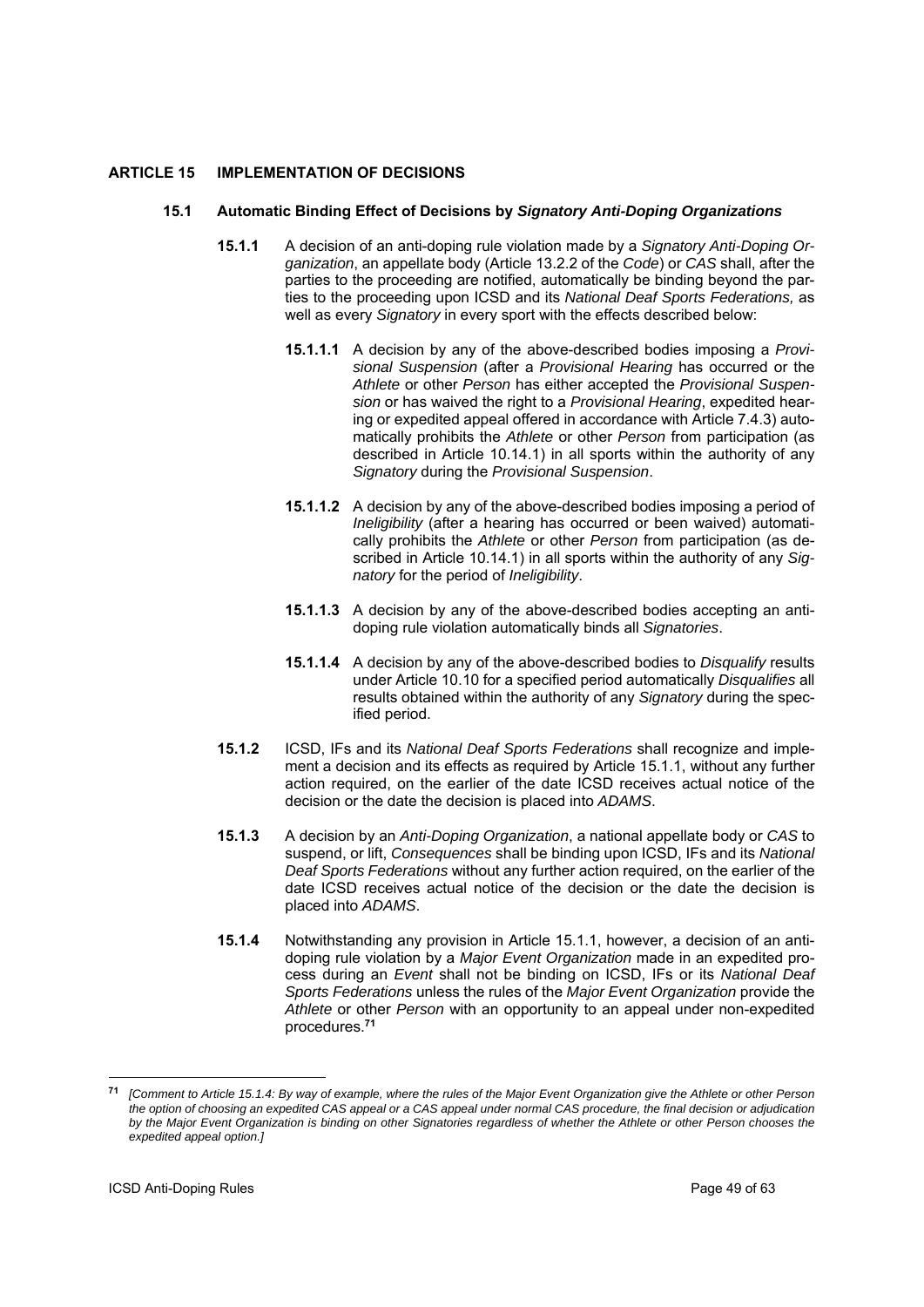# **15.2 Implementation of Other Decisions by** *Anti-Doping Organizations*

ICSD and its *National Deaf Sports Federations* may decide to implement other anti-doping decisions rendered by *Anti-Doping Organizations* not described in Article 15.1.1 above, such as a *Provisional Suspension* prior to a *Provisional Hearing* or acceptance by the *Athlete* or other *Person*. **72**

# **15.3 Implementation of Decisions by Body that is not a** *Signatory*

An anti-doping decision by a body that is not a *Signatory* to the *Code* shall be implemented by ICSD and its *National Deaf Sports Federations*, if ICSD finds that the decision purports to be within the authority of that body and the anti-doping rules of that body are otherwise consistent with the *Code*. **73**

# **ARTICLE 16 STATUTE OF LIMITATIONS**

No anti-doping rule violation proceeding may be commenced against an *Athlete* or other *Person* unless he or she has been notified of the anti-doping rule violation as provided in Article 7, or notification has been reasonably attempted, within ten (10) years from the date the violation is asserted to have occurred.

# **ARTICLE 17** *EDUCATION*

ICSD shall plan, implement, evaluate and promote *Education* in line with the requirements of Article 18.2 of the *Code* and the *International Standard* for *Education*.

## **ARTICLE 18 ADDITIONAL ROLES AND RESPONSIBILITIES OF** *NATIONAL DEAF SPORTS FED-ERATIONS*

- **18.1** All *National Deaf Sports Federations* and their members shall comply with the *Code, International Standards*, and these Anti-Doping Rules. All *National Deaf Sports Federations* and other members shall include in their policies, rules and programs the provisions necessary to ensure that ICSD may enforce these Anti-Doping Rules (including carrying out *Testing*) directly in respect of *Athletes* (including *National-Level Athletes*) and other *Persons* under their anti-doping authority as specified in the Introduction to these Anti-Doping Rules (Section "Scope of these Anti-Doping Rules").
- **18.2** Each *Deaf Sports National Federation* shall incorporate these Anti-Doping Rules either directly or by reference into its governing documents, constitution and/or rules as part of the rules of sport that bind their members so that the *National Deaf Sports Federation* may

**<sup>72</sup>** *[Comment to Articles 15.1 and 15.2: Anti-Doping Organization decisions under Article 15.1 are implemented automatically by other Signatories without the requirement of any decision or further action on the Signatories' part. For example, when a National Anti-Doping Organization decides to Provisionally Suspend an Athlete, that decision is given automatic effect at the International Federation level. To be clear, the "decision" is the one made by the National Anti-Doping Organization, there is not a separate decision to be made by ICSD. Thus, any claim by the Athlete that the Provisional Suspension was improperly imposed can only be asserted against the National Anti-Doping Organization. Implementation of Anti-Doping Organizations' decisions under Article 15.2 is subject to each Signatory's discretion. A Signatory's implementation of a decision under Article 15.1 or Article 15.2 is not appealable separately from any appeal of the underlying decision. The extent of recognition of TUE decisions of other Anti-Doping Organizations shall be determined by Article 4.4 and the International Standard for Therapeutic Use Exemptions.]* 

**<sup>73</sup>** *[Comment to Article 15.3: Where the decision of a body that has not accepted the Code is in some respects Code compliant and in other respects not Code compliant, ICSD, other Signatories and National Deaf Sports Federations should attempt to apply the decision in harmony with the principles of the Code. For example, if in a process consistent with the Code a non-Signatory has*  found an Athlete to have committed an anti-doping rule violation on account of the presence of a Prohibited Substance in the *Athlete's body but the period of Ineligibility applied is shorter than the period provided for in the Code, then ICSD and all other Signatories should recognize the finding of an anti-doping rule violation and the Athlete's National Anti-Doping Organization should conduct a hearing consistent with Article 8 to determine whether the longer period of Ineligibility provided in the Code should be imposed. ICSD or other Signatory's implementation of a decision, or their decision not to implement a decision under Article 15.3, is appealable under Article 13.]*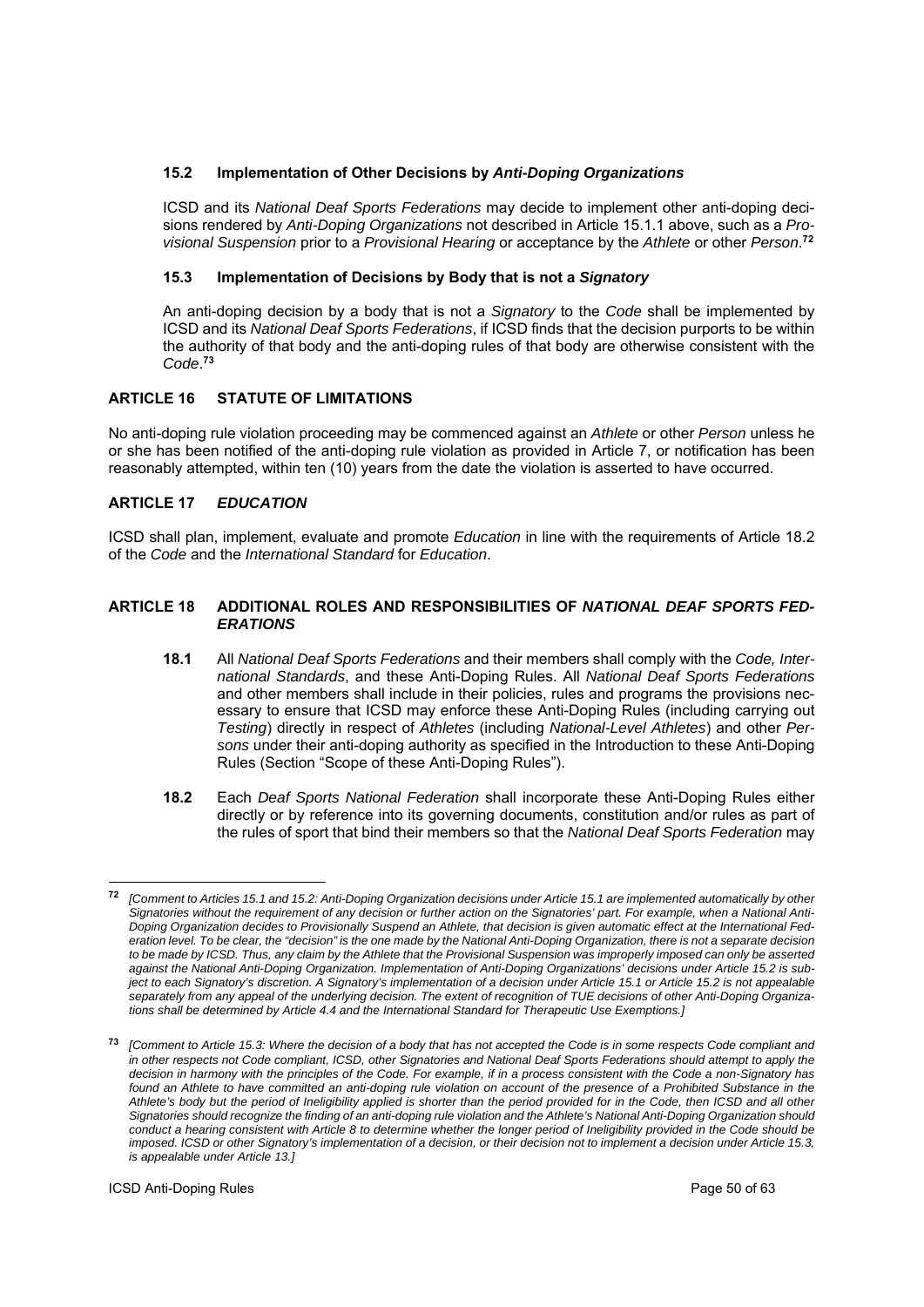enforce them itself directly in respect of *Athletes* (including *National-Level Athletes*) and other *Persons* under its anti-doping authority.

- **18.3** By adopting these Anti-Doping Rules, and incorporating them into their governing documents and rules of sport, *National Deaf Sports Federations* shall cooperate with and support ICSD in that function*.* They shall also recognize, abide by and implement the decisions made pursuant to these Anti-Doping Rules, including the decisions imposing sanctions on *Persons* under their authority.
- **18.4** All *National Deaf Sports Federations* shall take appropriate action to enforce compliance with the *Code*, *International Standards*, and these Anti-Doping Rules by *inter alia*:
	- (i) conducting *Testing* only under the documented authority of ICSD and using their *National Anti-Doping Organization* or other *Sample* collection authority to collect *Samples* in compliance with the *International Standard* for *Testing* and Investigations;
	- (ii) recognizing the authority of the *National Anti-Doping Organization* in their country in accordance with Article 5.2.1 of the *Code* and assisting as appropriate with the *National Anti-Doping Organization's* implementation of the national *Testing* program for their sport;
	- (iii) analyzing all *Samples* collected using a *WADA*-accredited or *WADA*-approved laboratory in accordance with Article 6.1; and
	- (iv) ensuring that any national level anti-doping rule violation cases discovered by *National Deaf Sports Federations* are adjudicated by an *Operationally Independent* hearing panel in accordance with Article 8.1 and the *International Standard* for *Results Management*.
- **18.5** All *National Deaf Sports Federations* shall establish rules requiring all *Athletes* preparing for or participating in a *Competition* or activity authorized or organized by a *National Deaf Sports Federation* or one of its member organizations, and all *Athlete Support Personnel* associated with such *Athletes*, to agree to be bound by these Anti-Doping Rules and to submit to the *Results Management* authority of the *Anti-Doping Organization* in conformity with the *Code* as a condition of such participation.
- **18.6** All *National Deaf Sports Federations* shall report any information suggesting or relating to an anti-doping rule violation to ICSD and to their *National Anti-Doping Organizations* and shall cooperate with investigations conducted by any *Anti-Doping Organization* with authority to conduct the investigation.
- **18.7** All *National Deaf Sports Federations* shall have disciplinary rules in place to prevent *Athlete Support Personnel* who are *Using Prohibited Substances* or *Prohibited Methods* without valid justification from providing support to *Athletes* under the authority of ICSD or the *National Deaf Sports Federation*.
- **18.8** All *National Deaf Sports Federations* shall conduct anti-doping *Education* in coordination with their *National Anti-Doping Organizations.*

## **ARTICLE 19 ADDITIONAL ROLES AND RESPONSIBILITIES OF ICSD**

- **19.1** In addition to the roles and responsibilities described in Article 20.3 of the *Code* for International Federations, ICSD shall report to *WADA* on ICSD's compliance with the *Code* and the *International Standards* in accordance with Article 24.1.2 of the *Code*.
- **19.2** Subject to applicable law, and in accordance with Article 20.3.4 of the *Code*, all ICSD Board members, directors, officers, employees and appointed *Delegated Third Parties* who are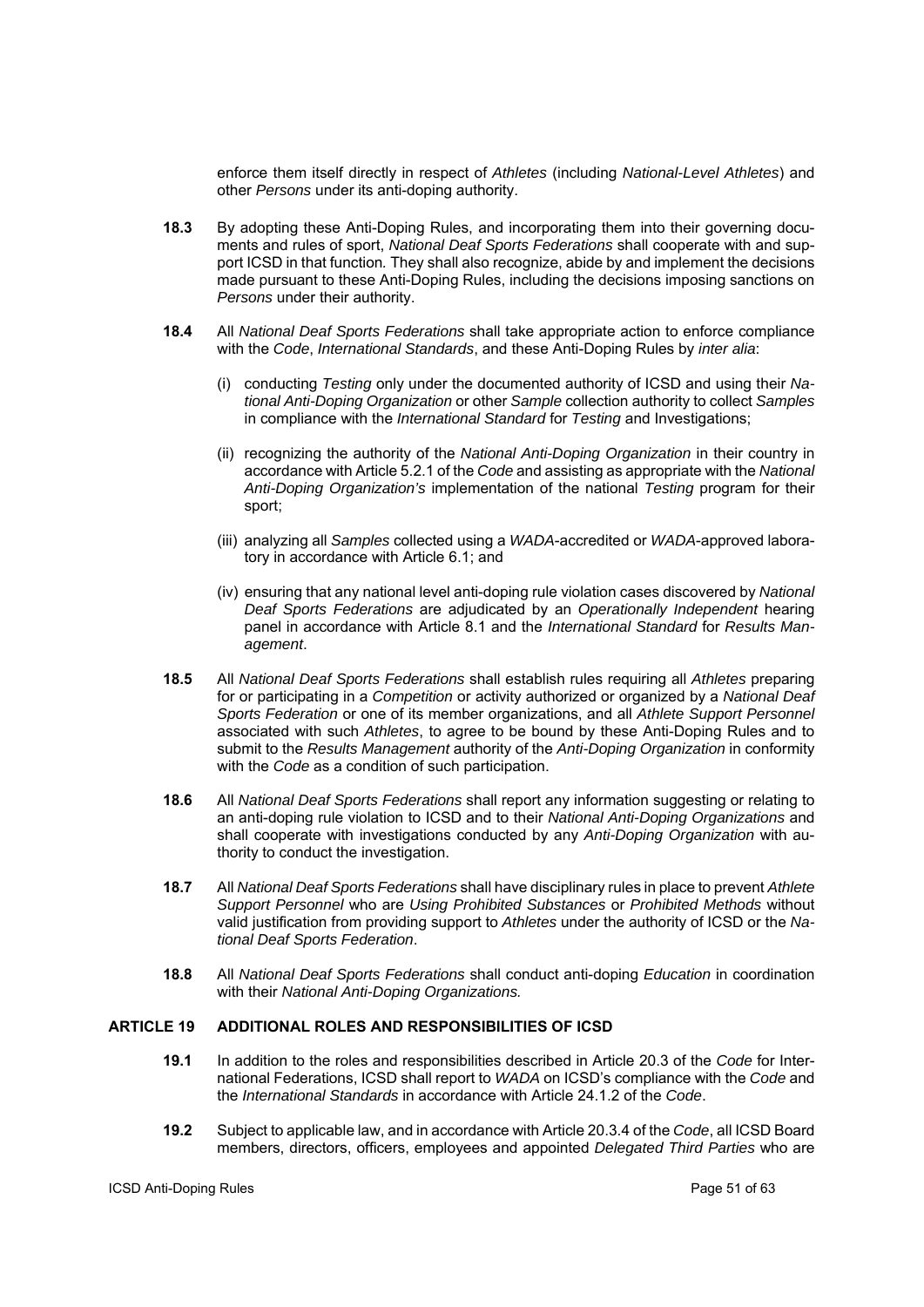involved in any aspect of *Doping Control*, must sign a form provided by ICSD, agreeing to be bound by these Anti-Doping Rules as *Persons* in conformity with the *Code* for direct and intentional misconduct.

**19.3** Subject to applicable law, and in accordance with Article 20.3.5 of the *Code*, ICSD employee who is involved in *Doping Control* (other than authorized anti-doping *Education* or rehabilitation programs) must sign a statement provided by ICSD confirming that they are not *Provisionally Suspended* or serving a period of *Ineligibility* and have not been directly or intentionally engaged in conduct within the previous six (6) years which would have constituted a violation of anti-doping rules if *Code*-compliant rules had been applicable to them.

# **ARTICLE 20 ADDITIONAL ROLES AND RESPONSIBILITIES OF** *ATHLETES*

- **20.1** To be knowledgeable of and comply with these Anti-Doping Rules.
- **20.2** To be available for *Sample* collection at all times.**<sup>74</sup>**
- **20.3** To take responsibility, in the context of anti-doping, for what they ingest and *Use*.
- **20.4** To inform medical personnel of their obligation not to *Use Prohibited Substance*s and *Prohibited Methods* and to take responsibility to make sure that any medical treatment received does not violate these Anti-Doping Rules.
- **20.5** To disclose to ICSD and their *National Anti-Doping Organization* any decision by a non-*Signatory* finding that the *Athlete* committed an anti-doping rule violation within the previous ten (10) years.
- **20.6** To cooperate with *Anti-Doping Organizations* investigating anti-doping rule violations.

 Failure by any *Athlete* to cooperate in full with *Anti-Doping Organizations* investigating antidoping rule violations may result in a charge of misconduct under ICSD's disciplinary rules.

- **20.7** To disclose the identity of their *Athlete Support Personnel* upon request by ICSD or a *National Deaf Sports Federation*, or any other *Anti-Doping Organization* with authority over the *Athlete*.
- **20.8** Offensive conduct towards a *Doping Control* official or other *Person* involved in *Doping Control* by an *Athlete*, which does not otherwise constitute *Tampering*, may result in a charge of misconduct under ICSD's disciplinary rules.

#### **ARTICLE 21 ADDITIONAL ROLES AND RESPONSIBILITIES OF** *ATHLETE SUPPORT PERSONNEL*

- **21.1** To be knowledgeable of and comply with these Anti-Doping Rules.
- **21.2** To cooperate with the *Athlete Testing* program.
- **21.3** To use their influence on *Athlete* values and behavior to foster anti-doping attitudes.
- **21.4** To disclose to ICSD and their *National Anti-Doping Organization* any decision by a non-*Signatory* finding that they committed an anti-doping rule violation within the previous ten (10) years.
- **21.5** To cooperate with *Anti-Doping Organizations* investigating anti-doping rule violations.

 $74$ **<sup>74</sup>** *[Comment to Article 20.2: With due regard to an Athlete's human rights and privacy, legitimate anti-doping considerations sometimes require Sample collection late at night or early in the morning. For example, it is known that some Athletes Use low doses of EPO during these hours so that it will be undetectable in the morning.]*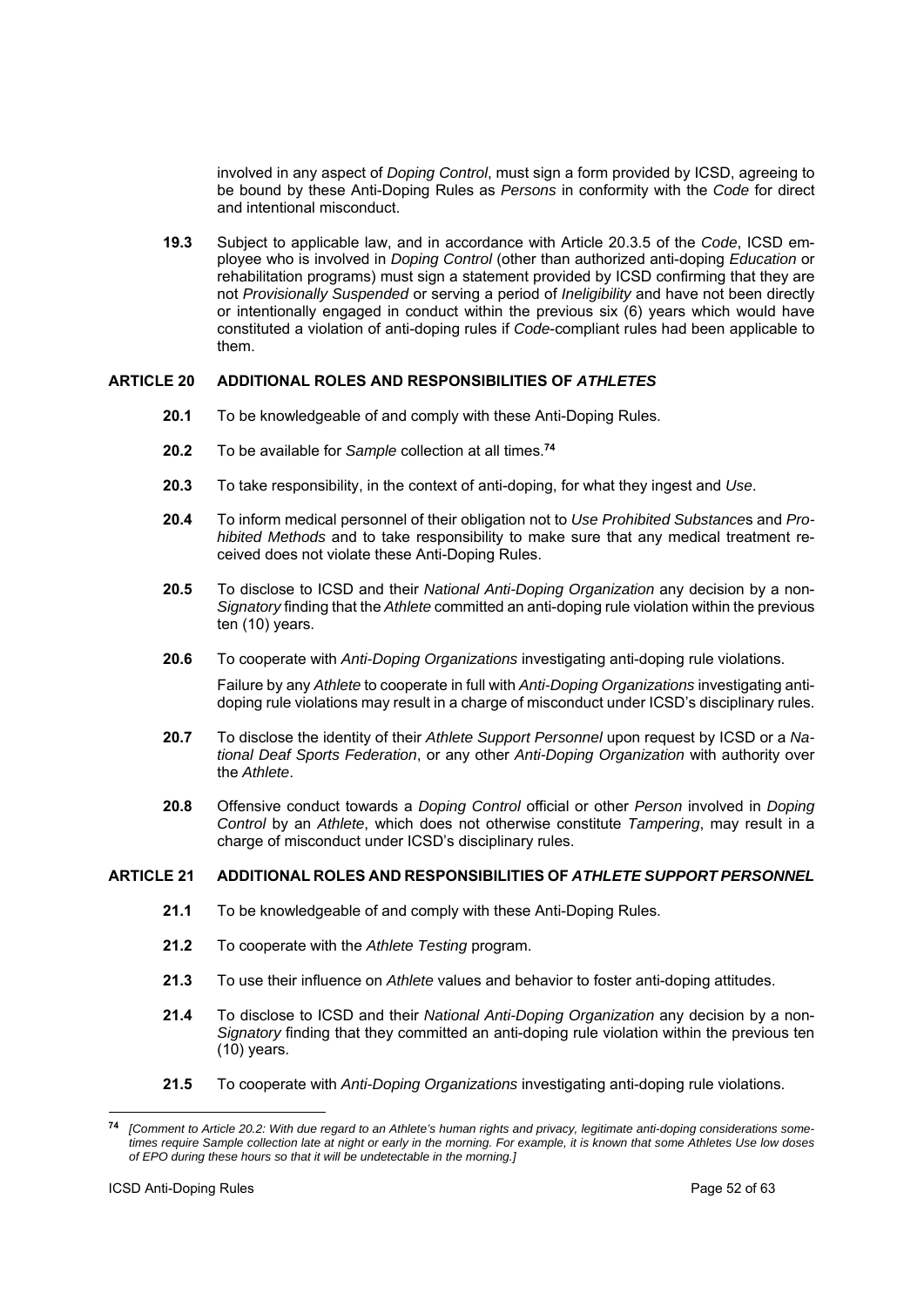Failure by any *Athlete Support Personnel* to cooperate in full with *Anti-Doping Organizations* investigating anti-doping rule violations may result in a charge of misconduct under ICSD's disciplinary rules.

**21.6** *Athlete Support Personnel* shall not *Use* or *Possess* any *Prohibited Substance* or *Prohibited Method* without valid justification.

Any such *Use* or *Possession* may result in a charge of misconduct under the ICSD's disciplinary rules.

**21.7** Offensive conduct towards a *Doping Control* official or other *Person* involved in *Doping Control* by *Athlete Support Personnel*, which does not otherwise constitute *Tampering*, may result in a charge of misconduct under ICSD's disciplinary rules.

#### **ARTICLE 22 ADDITIONAL ROLES AND RESPONSIBILITIES OF OTHER** *PERSONS* **SUBJECT TO THESE ANTI-DOPING RULES**

- **22.1** To be knowledgeable of and comply with these ICSD Anti-Doping Rules.
- **22.2** To disclose to ICSD and their *National Anti-Doping Organization* any decision by a non-*Signatory* finding that they committed an anti-doping rule violation within the previous ten (10) years.
- **22.3** To cooperate with *Anti-Doping Organizations* investigating anti-doping rule violations.

Failure by any other *Person* subject to these Anti-Doping Rules to cooperate in full with *Anti-Doping Organizations* investigating anti-doping rule violations may result in a charge of misconduct under ICSD's disciplinary rules.

- **22.4** Not to *Use* or *Possess* any *Prohibited Substance* or *Prohibited Method* without valid justification.
- **22.5** Offensive conduct towards a *Doping Control* official or other *Person* involved in *Doping Control* by a *Person*, which does not otherwise constitute *Tampering*, may result in a charge of misconduct under ICSD's disciplinary rules.

# **ARTICLE 23 INTERPRETATION OF THE** *CODE*

- **23.1** The official text of the *Code* shall be maintained by *WADA* and shall be published in English and French. In the event of any conflict between the English and French versions, the English version shall prevail.
- **23.2** The comments annotating various provisions of the *Code* shall be used to interpret the *Code*.
- **23.3** The *Code* shall be interpreted as an independent and autonomous text and not by reference to the existing law or statutes of the *Signatories* or governments.
- **23.4** The headings used for the various Parts and Articles of the *Code* are for convenience only and shall not be deemed part of the substance of the *Code* or to affect in any way the language of the provisions to which they refer.
- **23.5** Where the term "days" is used in the *Code* or an *International Standard*, it shall mean calendar days unless otherwise specified.
- **23.6** The *Code* shall not apply retroactively to matters pending before the date the *Code* is accepted by a *Signatory* and implemented in its rules. However, pre-*Code* anti-doping rule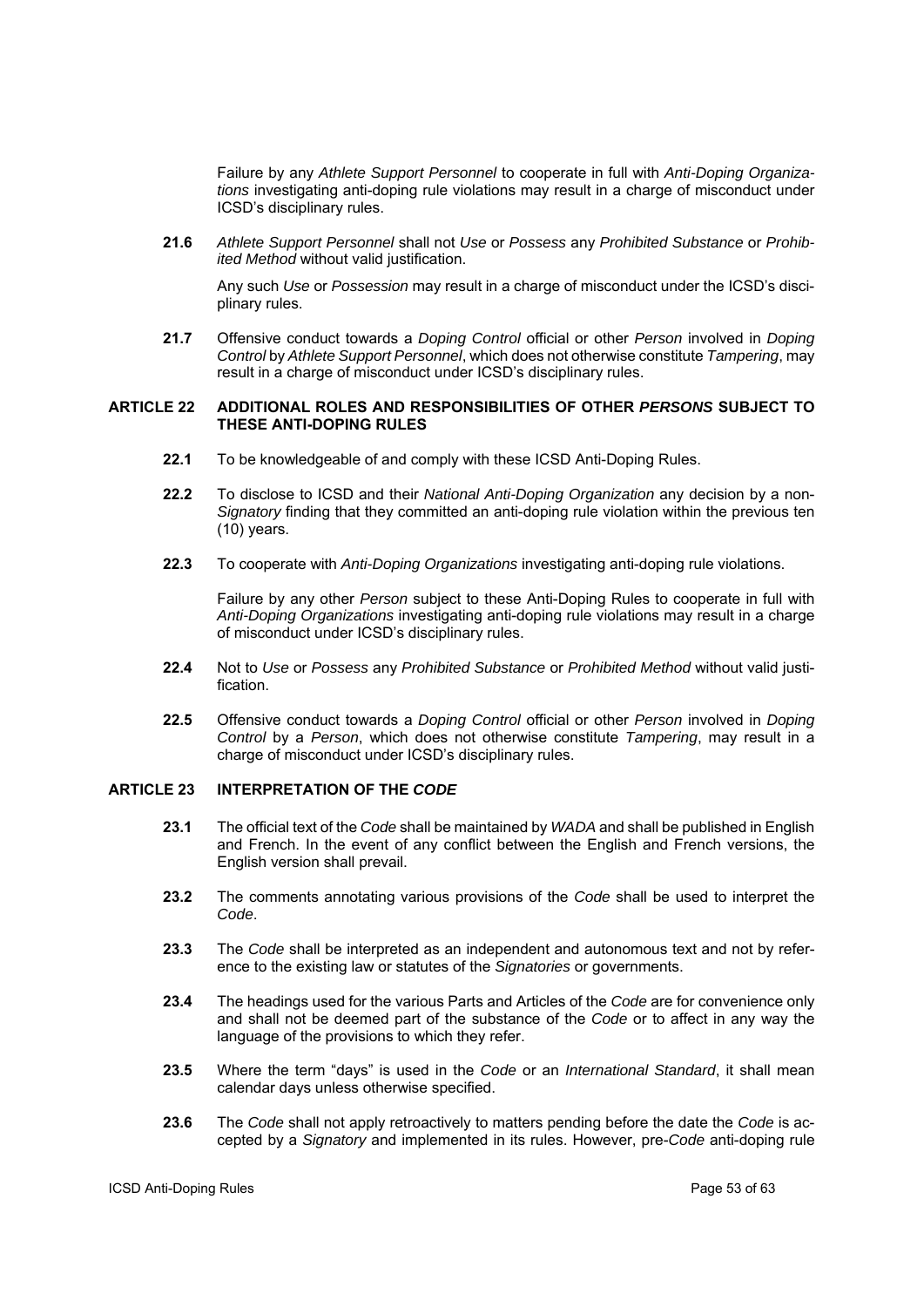violations would continue to count as "First violations" or "Second violations" for purposes of determining sanctions under Article 10 for subsequent post-*Code* violations.

**23.7** The Purpose, Scope and Organization of the World Anti-Doping Program and the Code and Appendix 1, Definitions, shall be considered integral parts of the Code.

#### **ARTICLE 24 FINAL PROVISIONS**

- **24.1** Where the term "days" is used in these Anti-Doping Rules, it shall mean calendar days unless otherwise specified.
- **24.2** These ICSD Anti-Doping Rules shall be interpreted as an independent and autonomous text and not by reference to existing law or statutes.
- **24.3** These ICSD Anti-Doping Rules have been adopted pursuant to the applicable provisions of the *Code* and the *International Standards* and shall be interpreted in a manner that is consistent with applicable provisions of the *Code* and the *International Standards*. The *Code* and the *International Standards* shall be considered integral parts of these Anti-Doping Rules and shall prevail in case of conflict.
- **24.4** The Introduction and Appendix 1 shall be considered integral parts of these Anti-Doping Rules.
- **24.5** The comments annotating various provisions of these Anti-Doping Rules shall be used to interpret this Anti-Doping Code.
- **24.6** These Anti-Doping Rules shall enter into force on 01 January 2021 (the "Effective Date"). They repeal any previous version of the ICSD's Anti-Doping Rules.
- **24.7** These Anti-Doping Rules shall not apply retroactively to matters pending before the Effective Date. However:
	- **24.7.1** Anti-doping rule violations taking place prior to the Effective Date count as "first violations" or "second violations" for purposes of determining sanctions under Article 10 for violations taking place after the Effective Date.
	- **24.7.2** Any anti-doping rule violation case which is pending as of the Effective Date and any anti-doping rule violation case brought after the Effective Date based on an anti-doping rule violation which occurred prior to the Effective Date, shall be governed by the substantive anti-doping rules in effect at the time the alleged antidoping rule violation occurred, and not by the substantive anti-doping rules set out in these Anti-Doping Rules, unless the panel hearing the case determines the principle of "lex mitior" appropriately applies under the circumstances of the case. For these purposes, the retrospective periods in which prior violations can be considered for purposes of multiple violations under Article 10.9.4 and the statute of limitations set forth in Article 16 are procedural rules, not substantive rules, and should be applied retroactively along with all of the other procedural rules in these Anti-Doping Rules (provided, however, that Article 16 shall only be applied retroactively if the statute of limitations period has not already expired by the Effective Date).
	- **24.7.3** Any Article 2.4 whereabouts failure (whether a filing failure or a missed test, as those terms are defined in the *International Standard* for *Results Management*) prior to the Effective Date shall be carried forward and may be relied upon, prior to expiry, in accordance with the *International Standard* for *Results Management*, but it shall be deemed to have expired twelve (12) months after it occurred*.*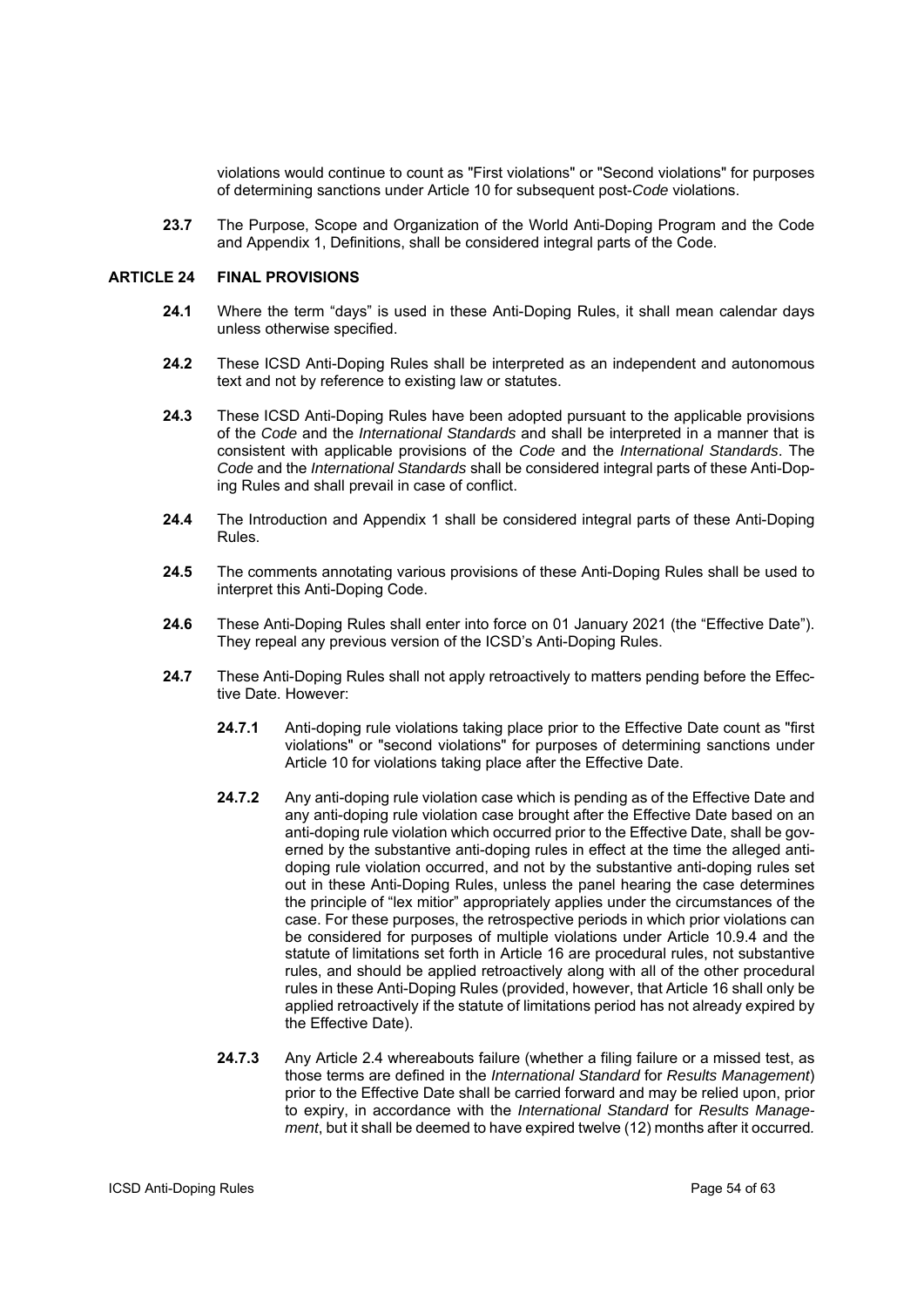- **24.7.4** With respect to cases where a final decision finding an anti-doping rule violation has been rendered prior to the Effective Date, but the *Athlete* or other *Person* is still serving the period of *Ineligibility* as of the Effective Date, the *Athlete* or other *Person* may apply to ICSD or other *Anti-Doping Organization* which had *Results Management* responsibility for the anti-doping rule violation to consider a reduction in the period of *Ineligibility* in light of these Anti-Doping Rules. Such application must be made before the period of *Ineligibility* has expired. The decision rendered may be appealed pursuant to Article 13.2. These ICSD Anti-Doping Rules shall have no application to any case where a final decision finding an anti-doping rule violation has been rendered and the period of *Ineligibility* has expired.
- **24.7.5** For purposes of assessing the period of *Ineligibility* for a second violation under Article 10.9.1, where the sanction for the first violation was determined based on rules in force prior to the Effective Date, the period of *Ineligibility* which would have been assessed for that first violation had these ICSD Anti-Doping Rules been applicable, shall be applied.**<sup>75</sup>**
- **24.7.6** Changes to the *Prohibited List* and *Technical Documents* relating to substances or methods on the *Prohibited List* shall not, unless they specifically provide otherwise, be applied retroactively. As an exception, however, when a *Prohibited Substance* or a *Prohibited Method* has been removed from the *Prohibited List*, an *Athlete* or other *Person* currently serving a period of *Ineligibility* on account of the formerly *Prohibited Substance* or a *Prohibited Method* may apply to ICSD or other *Anti-Doping Organization* which had *Results Management* responsibility for the anti-doping rule violation to consider a reduction in the period of *Ineligibility* in light of the removal of the substance or method from the *Prohibited List*.

<sup>75</sup> **<sup>75</sup>***[Comment to Article 24.7.5: Other than the situation described in Article 24.7.5, where a final decision finding an anti-doping rule violation has been rendered prior to the Effective Date and the period of Ineligibility imposed has been completely served, ICSD Anti-Doping Rules may not be used to re-characterize the prior violation.]*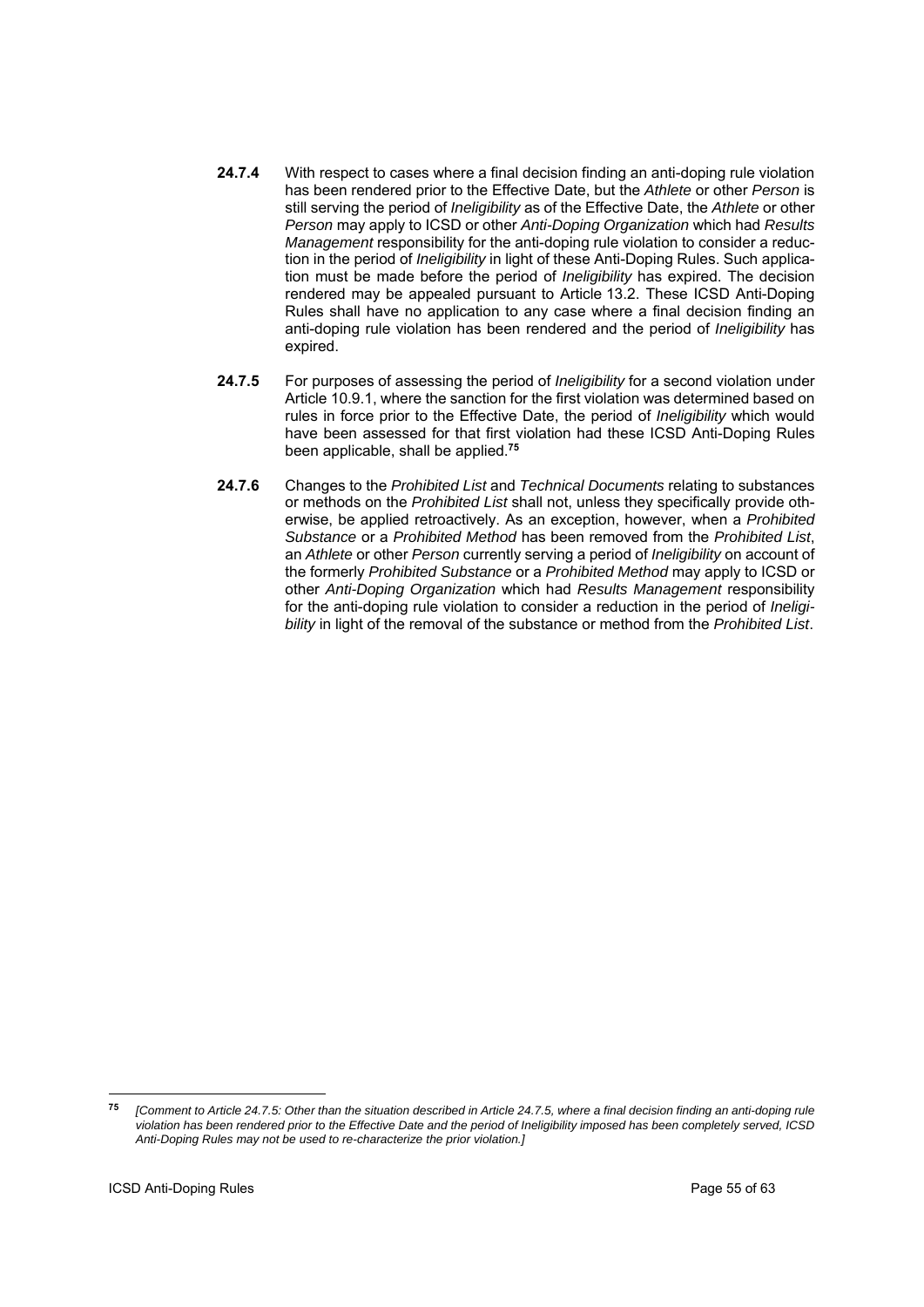# **APPENDIX 1 DEFINITIONS76**

*ADAMS*: The Anti-Doping Administration and Management System is a Web-based database management tool for data entry, storage, sharing, and reporting designed to assist stakeholders and *WADA* in their antidoping operations in conjunction with data protection legislation.

*Administration*: Providing, supplying, supervising, facilitating, or otherwise participating in the *Use* or *Attempted Use* by another *Person* of a *Prohibited Substance* or *Prohibited Method*. However, this definition shall not include the actions of bona fide medical personnel involving a *Prohibited Substance* or *Prohibited Method Used* for genuine and legal therapeutic purposes or other acceptable justification and shall not include actions involving *Prohibited Substances* which are not prohibited in *Out-of-Competition Testing* unless the circumstances as a whole demonstrate that such *Prohibited Substances* are not intended for genuine and legal therapeutic purposes or are intended to enhance sport performance.

*Adverse Analytical Finding*: A report from a *WADA*-accredited laboratory or other *WADA*-approved laboratory that, consistent with the *International Standard* for Laboratories, establishes in a *Sample* the presence of a *Prohibited Substance* or its *Metabolites* or *Markers* or evidence of the *Use* of a *Prohibited Method*.

*Adverse Passport Finding*: A report identified as an *Adverse Passport Finding* as described in the applicable *International Standards*.

*Aggravating Circumstances*: Circumstances involving, or actions by, an *Athlete* or other *Person* which may justify the imposition of a period of *Ineligibility* greater than the standard sanction. Such circumstances and actions shall include, but are not limited to: the *Athlete* or other *Person Used* or *Possessed* multiple *Prohibited Substances* or *Prohibited Methods*, *Used* or *Possessed* a *Prohibited Substance* or *Prohibited Method* on multiple occasions or committed multiple other anti-doping rule violations; a normal individual would be likely to enjoy the performance-enhancing effects of the anti-doping rule violation(s) beyond the otherwise applicable period of *Ineligibility*; the *Athlete* or *Person* engaged in deceptive or obstructive conduct to avoid the detection or adjudication of an anti-doping rule violation; or the *Athlete* or other *Person* engaged in *Tampering* during *Results Management*. For the avoidance of doubt, the examples of circumstances and conduct described herein are not exclusive and other similar circumstances or conduct may also justify the imposition of a longer period of *Ineligibility*.

*Anti-Doping Activities*: Anti-doping *Education* and information, test distribution planning, maintenance of a *Registered Testing Pool*, managing *Athlete Biological Passports*, conducting *Testing*, organizing analysis of *Samples*, gathering of intelligence and conduct of investigations, processing of *TUE* applications, *Results Management*, monitoring and enforcing compliance with any *Consequences* imposed, and all other activities related to anti-doping to be carried out by or on behalf of an *Anti-Doping Organization*, as set out in the *Code* and/or the *International Standards*.

*Anti-Doping Organization*: *WADA* or a *Signatory* that is responsible for adopting rules for initiating, implementing or enforcing any part of the *Doping Control* process. This includes, for example, the International Olympic Committee, the International Committee of Sports for the Deaf, other *Major Event Organizations* that conduct *Testing* at their *Events*, International Federations, and *National Anti-Doping Organizations.*

*Athlete*: Any *Person* who competes in sport at the international level (as defined by each International Federation) or the national level (as defined by each *National Anti-Doping Organization*). An Anti-Doping Organization has discretion to apply anti-doping rules to an *Athlete* who is neither an *International-Level Athlete* nor a *National-Level Athlete*, and thus to bring them within the definition of "*Athlete*". In relation to *Athletes* who are neither *International*-*Level* nor *National-Level Athletes*, an *Anti-Doping Organization* may elect to: conduct limited *Testing* or no *Testing* at all; analyze *Samples* for less than the full menu of *Prohibited Substances*; require limited or no whereabouts information; or not require advance *TUEs*. However, if an Article 2.1, 2.3 or 2.5 anti-doping rule violation is committed by any *Athlete* over whom an *Anti-Doping* 

<sup>76</sup> **<sup>76</sup>** *[Comment to Definitions: Defined terms shall include their plural and possessive forms, as well as those terms used as other parts of speech.]*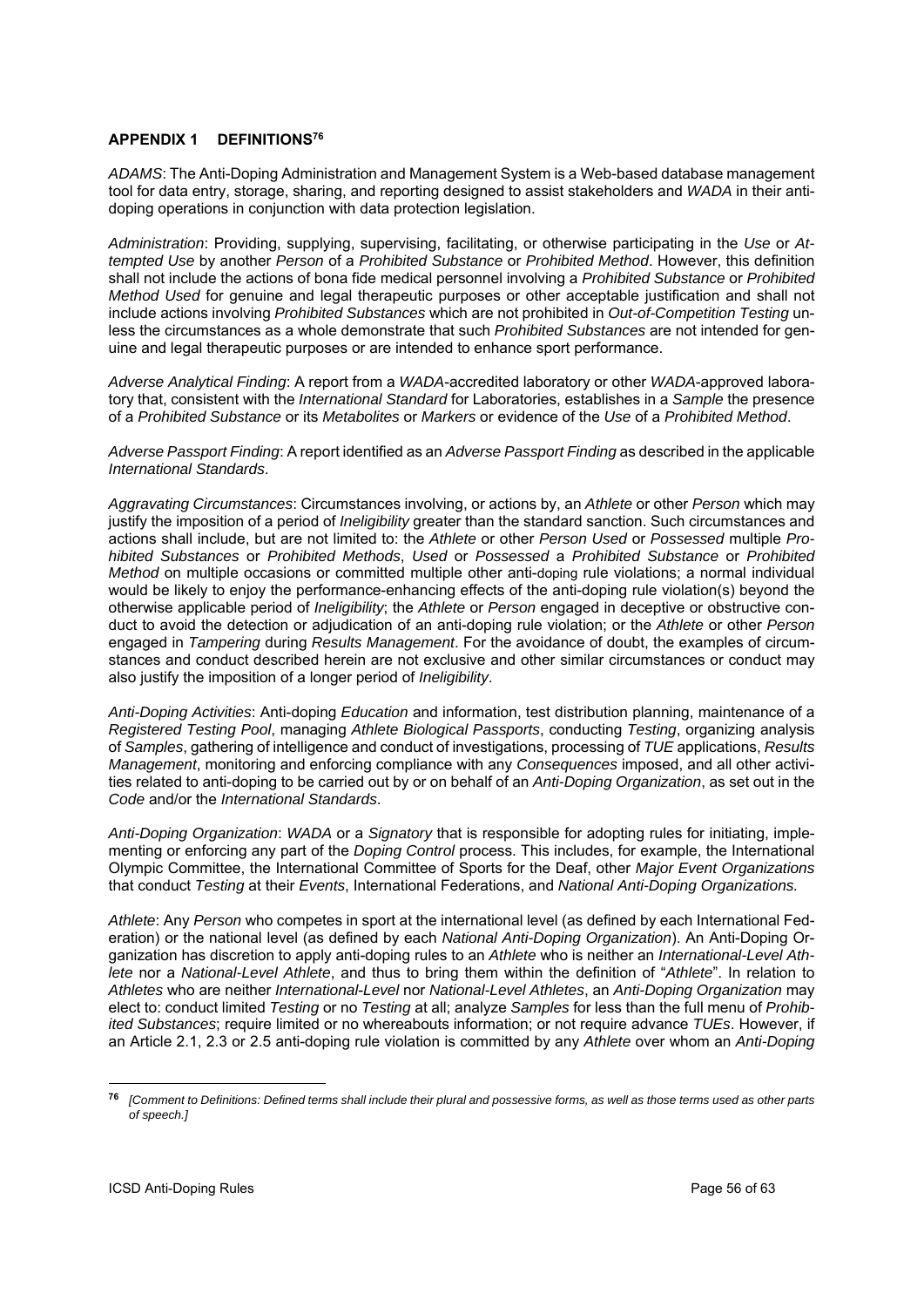*Organization* has elected to exercise its authority to test and who competes below the international or national level, then the *Consequences* set forth in the *Code* must be applied. For purposes of Article 2.8 and Article 2.9 and for purposes of anti-doping information and *Education*, any *Person* who participates in sport under the authority of any *Signatory*, government, or other sports organization accepting the *Code* is an *Athlete*. **77**

*Athlete Biological Passport*: The program and methods of gathering and collating data as described in the *International Standard* for *Testing* and Investigations and *International Standard* for Laboratories.

*Athlete Support Personnel*: Any coach, trainer, manager, agent, team staff, official, medical, paramedical personnel, parent or any other *Person* working with, treating or assisting an *Athlete* participating in or preparing for sports *Competition*.

*Attempt*: Purposely engaging in conduct that constitutes a substantial step in a course of conduct planned to culminate in the commission of an anti-doping rule violation. Provided, however, there shall be no antidoping rule violation based solely on an *Attempt* to commit a violation if the *Person* renounces the *Attempt* prior to it being discovered by a third party not involved in the *Attempt*.

*Atypical Finding*: A report from a *WADA*-accredited laboratory or other *WADA*-approved laboratory which requires further investigation as provided by the *International Standard* for Laboratories or related *Technical Documents* prior to the determination of an *Adverse Analytical Finding*.

*Atypical Passport Finding*: A report described as an *Atypical Passport Finding* as described in the applicable *International Standards*.

*CAS*: The Court of Arbitration for Sport.

*Code*: The World Anti-Doping *Code*.

*Competition*: A single race, match, game or singular sport contest. For example, a basketball game or the finals of the Olympic 100-meter race in athletics. For stage races and other sport contests where prizes are awarded on a daily or other interim basis the distinction between a *Competition* and an *Event* will be as provided in the ICSD Constitution.

*Consequences of Anti-Doping Rule Violations* ("*Consequences*"): An *Athlete's* or other *Person's* violation of an anti-doping rule may result in one or more of the following: (a) *Disqualification* means the *Athlete's* results in a particular *Competition* or *Event* are invalidated, with all resulting *Consequences* including forfeiture of any medals, points and prizes; (b) *Ineligibility* means the *Athlete* or other *Person* is barred on account of an anti-doping rule violation for a specified period of time from participating in any *Competition* or other activity or funding as provided in Article 10.14; (c) *Provisional Suspension* means the *Athlete* or other *Person* is barred temporarily from participating in any *Competition* or activity prior to the final decision at a hearing conducted under Article 8; (d) *Financial Consequences* means a financial sanction imposed for an anti-doping rule violation or to recover costs associated with an anti-doping rule violation; and (e) *Public Disclosure* means the dissemination or distribution of information to the general public or *Persons* beyond those *Persons* entitled to earlier notification in accordance with Article 14. Teams in *Team Sports* may also be subject to *Consequences* as provided in Article 11.

*Contaminated Product*: A product that contains a *Prohibited Substance* that is not disclosed on the product label or in information available in a reasonable Internet search.

*Decision Limit*: The value of the result for a threshold substance in a *Sample*, above which an *Adverse Analytical Finding* shall be reported, as defined in the *International Standard* for Laboratories.

**<sup>77</sup>** *[Comment to Athlete: Individuals who participate in sport may fall in one of five categories: 1) International-Level Athlete, 2) National-Level Athlete, 3) individuals who are not International- or National-Level Athletes but over whom the International Federation or National Anti-Doping Organization has chosen to exercise authority, 4) Recreational Athlete, and 5) individuals over whom no International Federation or National Anti-Doping Organization has, or has chosen to, exercise authority. All International- and National-Level Athletes are subject to the anti-doping rules of the Code, with the precise definitions of international and national level sport to be set forth in the anti-doping rules of the International Federations and National Anti-Doping Organizations.]*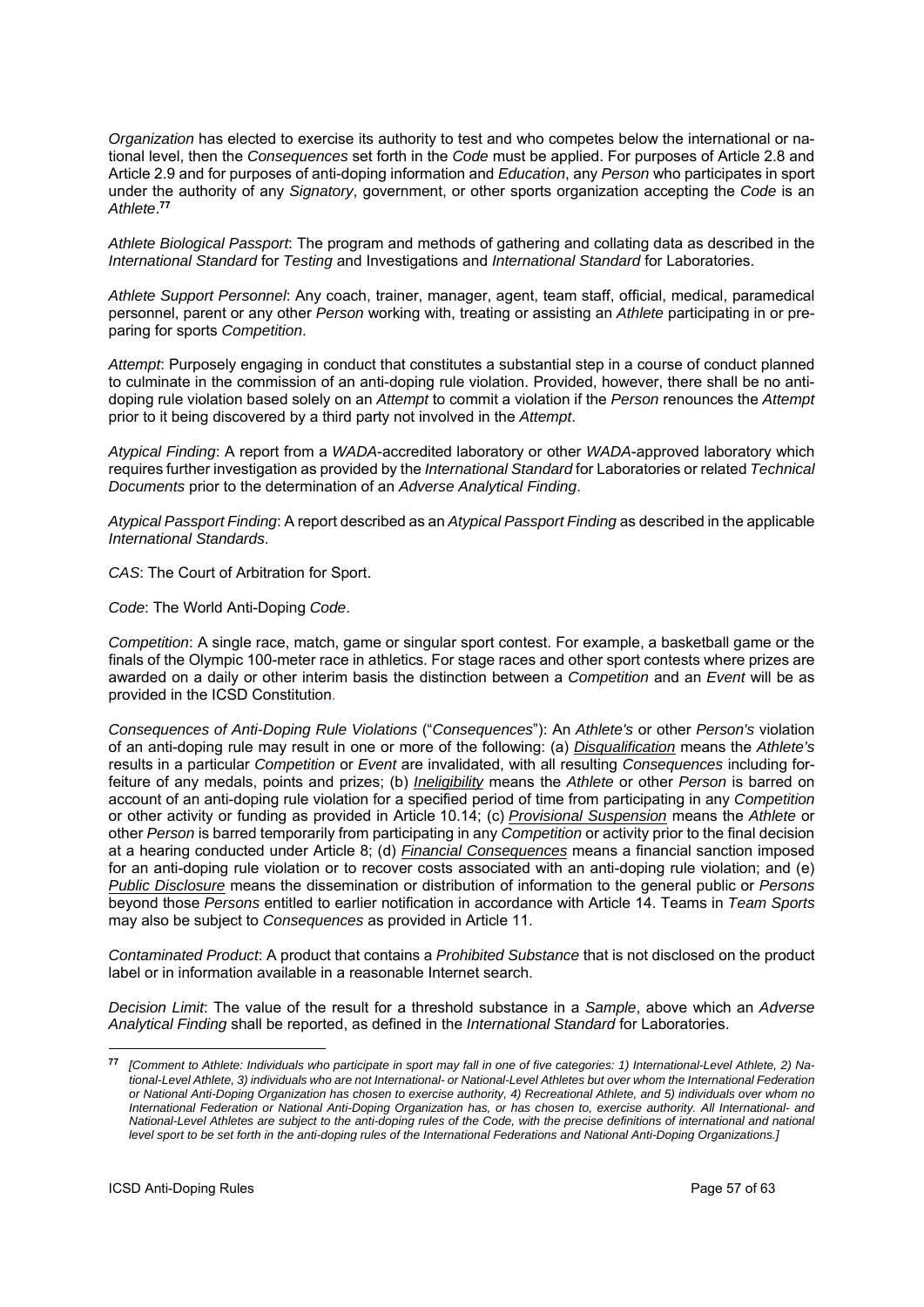*Delegated Third Party*: Any *Person* to which ICSD delegates any aspect of *Doping Control* or anti-doping *Education* programs including, but not limited to, third parties or other *Anti-Doping Organizations* that conduct *Sample* collection or other *Doping Control* services or anti-doping *Educational* programs for ICSD, or individuals serving as independent contractors who perform *Doping Control* services for ICSD (e.g., nonemployee *Doping Control* officers or chaperones). This definition does not include *CAS*.

*Disqualification*: See *Consequences of Anti-Doping Rule Violations* above.

*Doping Control*: All steps and processes from test distribution planning through to ultimate disposition of any appeal and the enforcement of *Consequences*, including all steps and processes in between, including but not limited to *Testing*, investigations, whereabouts, *TUEs*, *Sample* collection and handling, laboratory analysis, *Results Management*, and investigations or proceedings relating to violations of Article 10.14 (Status During *Ineligibility* or *Provisional Suspension*).

*Education*: The process of learning to instill values and develop behaviors that foster and protect the spirit of sport, and to prevent intentional and unintentional doping.

*Event*: A series of individual *Competitions* conducted together under one ruling body or World Deaf Sports Championships (e.g., the Summer or Winter Deaflympics).

*Event Period*: The time between the beginning and end of an *Event*, as established by the ruling body of the Event.

*Event Venues*: Those venues so designated by the ruling body for the *Event*.

*Fault*: *Fault* is any breach of duty or any lack of care appropriate to a particular situation. Factors to be taken into consideration in assessing an *Athlete's* or other *Person's* degree of *Fault* include, for example, the *Athlete's* or other *Person's* experience, whether the *Athlete* or other *Person* is a *Protected Person*, special considerations such as impairment, the degree of risk that should have been perceived by the *Athlete* and the level of care and investigation exercised by the *Athlete* in relation to what should have been the perceived level of risk. In assessing the *Athlete's* or other *Person's* degree of *Fault*, the circumstances considered must be specific and relevant to explain the *Athlete's* or other *Person's* departure from the expected standard of behavior. Thus, for example, the fact that an *Athlete* would lose the opportunity to earn large sums of money during a period of *Ineligibility,* or the fact that the *Athlete* only has a short time left in a career, or the timing of the sporting calendar, would not be relevant factors to be considered in reducing the period of *Ineligibility* under Article 10.6.1 or 10.6.2.**<sup>78</sup>**

*Financial Consequences*: See *Consequences of Anti-Doping Rule Violations* above.

*In-Competition*: The period commencing at 11:59 p.m. on the day before *Competition* in which the *Athlete* is scheduled to participate through the end of such *Competition* and the *Sample* collection process related to such *Competition*. *WADA* may approve, for a particular sport, an alternative definition if an International Federation provides a compelling justification that a different definition is necessary for its sport; upon such approval by *WADA*, the alternative definition shall be followed by all *Major Event Organizations* for that particular sport.**<sup>79</sup>**

**<sup>78</sup>** *[Comment to Fault: The criterion for assessing an Athlete's degree of Fault is the same under all Articles where Fault is to be considered. However, under Article 10.6.2, no reduction of sanction is appropriate unless, when the degree of Fault is assessed,*  the conclusion is that No Significant Fault or Negligence on the part of the Athlete or other Person was involved.]

**<sup>79</sup>** *[Comment to In-Competition: Having a universally accepted definition for In-Competition provides greater harmonization among Athletes across all sports, eliminates or reduces confusion among Athletes about the relevant timeframe for In-Competition Testing, avoids inadvertent Adverse Analytical Findings in between Competitions during an Event and assists in preventing any potential performance enhancement benefits from substances prohibited Out-of-Competition being carried over to the Competition period.]*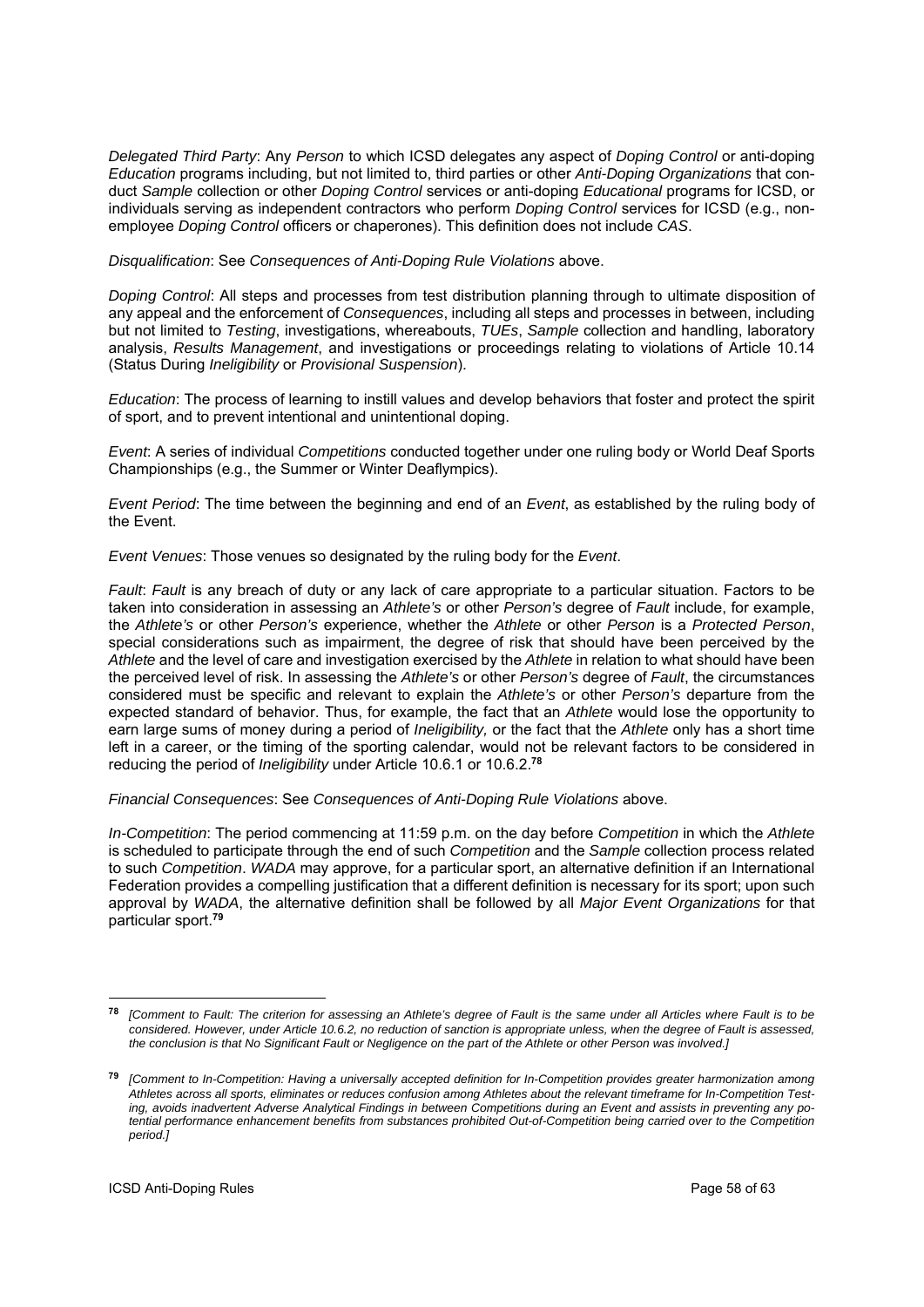*Independent Observer Program*: A team of observers and/or auditors, under the supervision of *WADA*, who observe and provide guidance on the *Doping Control* process prior to or during certain *Events* and report on their observations as part of *WADA's* compliance monitoring program.

*Individual Sport*: Any sport that is not a *Team Sport.*

*Ineligibility*: See *Consequences of Anti-Doping Rule Violations* above.

*Institutional Independence*: Hearing panels on appeal shall be fully independent institutionally from the *Anti-Doping Organization* responsible for *Results Management*. They must therefore not in any way be administered by, connected or subject to the *Anti-Doping Organization* responsible for *Results Management*.

*International Event*: An *Event* or *Competition* where the International Olympic Committee, the International Committee of Sports for the Deaf, an International Federation, a *Major Event Organization,* or another international sport organization is the ruling body for the *Event* or appoints the technical officials for the *Event.*

*International-Level Athlete*: *Athletes* who compete in sport at the international level, as defined by each International Federation, consistent with the *International Standard* for *Testing* and Investigations. For World Deaf Sports, *International-Level Athletes* are defined as set out in the Scope section of the Introduction to these Anti-Doping Rules.**<sup>80</sup>**

*International Standard*: A standard adopted by *WADA* in support of the *Code*. Compliance with an *International Standard* (as opposed to another alternative standard, practice or procedure) shall be sufficient to conclude that the procedures addressed by the *International Standard* were performed properly. *International Standards* shall include any *Technical Documents* issued pursuant to the *International Standard*.

*Major Event Organizations*: The continental associations of *National Deaf Sports Federations* and other international multi-sport organizations that function as the ruling body for any continental, regional or other *International Event*.

*Marker*: A compound, group of compounds or biological variable(s) that indicates the *Use* of a *Prohibited Substance* or *Prohibited Method.* 

*Metabolite*: Any substance produced by a biotransformation process.

*Minimum Reporting Level*: The estimated concentration of a *Prohibited Substance* or its *Metabolite(s)* or *Marker(s)* in a *Sample* below which *WADA*-accredited laboratories should not report that *Sample* as an *Adverse Analytical Finding*.

*Minor*: A natural *Person* who has not reached the age of eighteen (18) years.

*National Anti-Doping Organization*: The entity(ies) designated by each country as possessing the primary authority and responsibility to adopt and implement anti-doping rules, direct the collection of *Samples*, management of test results, and conduct Results Management at the national level. If this designation has not been made by the competent public authority(ies), the entity shall be the country's *National Olympic Committee* or its designee.

*National Event*: A sport *Event* or *Competition* involving *International-* or *National-Level Athletes* that is not an *International Event*.

<sup>80</sup> **<sup>80</sup>** *[Comment to International-Level Athlete: Consistent with the International Standard for Testing and Investigations, ICSD is free to determine the criteria it will use to classify Athletes as International-Level Athletes, e.g., by ranking, by participation in particular International Events, by type of license, etc. However, it must publish those criteria in clear and concise form, so that Athletes are able to ascertain quickly and easily when they will become classified as International-Level Athletes. For example, if the criteria*  include participation in certain International Events, then the International Federation must publish a list of those International *Events.]*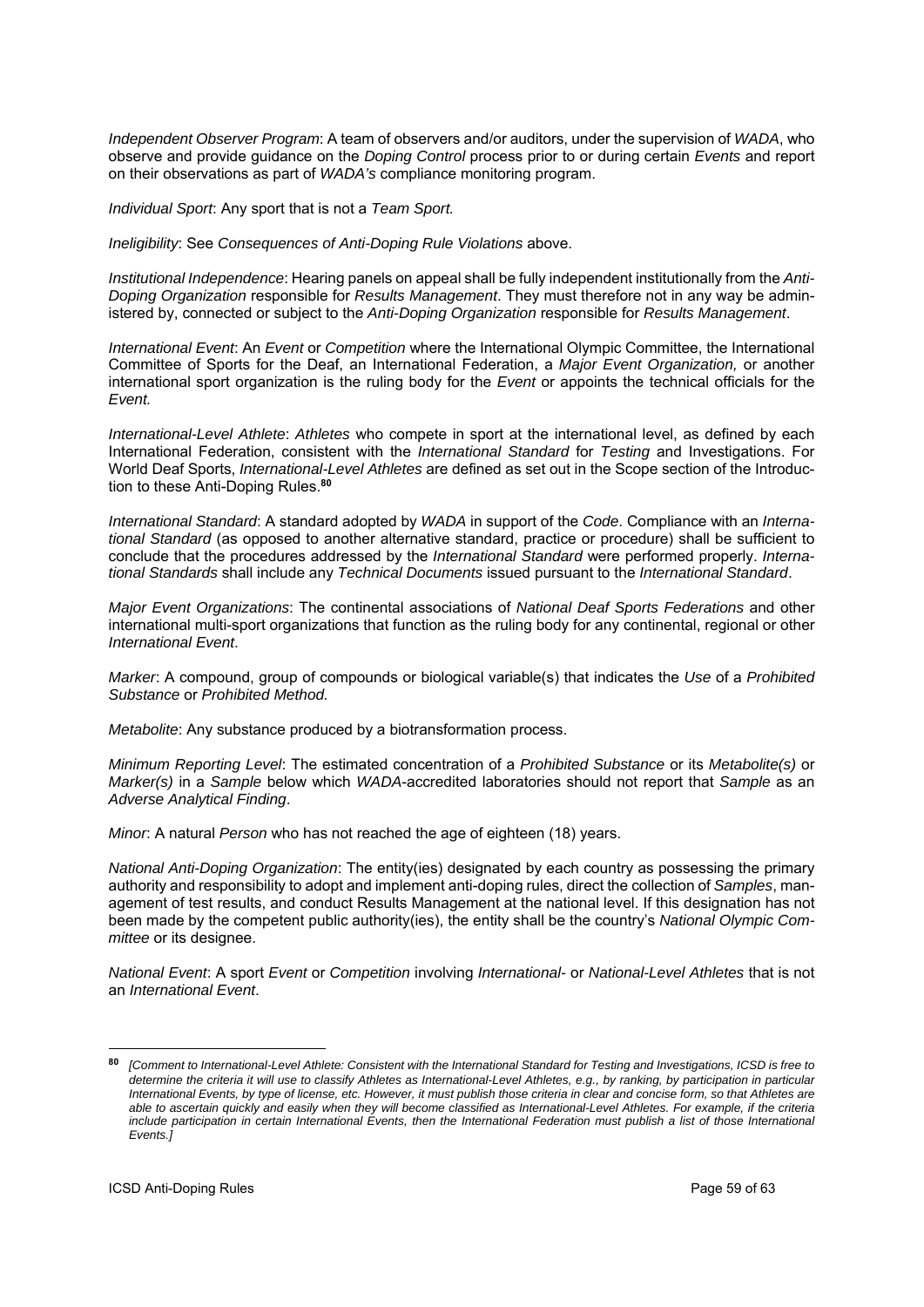*National Deaf Sports Federation*: A national or regional entity which is a member of or is recognized by ICSD as the entity governing World Deaf Sports in that nation or region.

*National-Level Athlete*: *Athletes* who compete in sport at the national level, as defined by each *National Anti-Doping Organization,* consistent with the *International Standard* for *Testing* and Investigations.

*National Olympic Committee:* The organization recognized by the International Olympic Committee. The term *National Olympic Committee* shall also include the National Sport Confederation in those countries where the National Sport Confederation assumes typical *National Olympic Committee* responsibilities in the anti-doping area.

*No Fault* or *Negligence*: The *Athlete* or other *Person's* establishing that he or she did not know or suspect, and could not reasonably have known or suspected even with the exercise of utmost caution, that he or she had *Used* or been administered the *Prohibited Substance* or *Prohibited Method* or otherwise violated an anti-doping rule*.* Except in the case of a *Protected Person* or *Recreational Athlete*, for any violation of Article 2.1, the *Athlete* must also establish how the *Prohibited Substance* entered the *Athlete's* system.

*No Significant Fault* or *Negligence*: The *Athlete* or other *Person's* establishing that any *Fault* or *Negligence*, when viewed in the totality of the circumstances and taking into account the criteria for *No Fault* or *Negligence*, was not significant in relationship to the anti-doping rule violation. Except in the case of a *Protected Person* or *Recreational Athlete*, for any violation of Article 2.1, the *Athlete* must also establish how the *Prohibited Substance* entered the *Athlete's* system.

*Operational Independence*: This means that (1) board members, staff members, commission members, consultants and officials of the *Anti-Doping Organization* with responsibility for *Results Management* or its affiliates (e.g., member federation or confederation), as well as any *Person* involved in the investigation and pre-adjudication of the matter cannot be appointed as members and/or clerks (to the extent that such clerk is involved in the deliberation process and/or drafting of any decision) of hearing panels of that *Anti-Doping Organization* with responsibility for *Results Management* and (2) hearing panels shall be in a position to conduct the hearing and decision-making process without interference from the *Anti-Doping Organization* or any third party. The objective is to ensure that members of the hearing panel or individuals otherwise involved in the decision of the hearing panel, are not involved in the investigation of, or decisions to proceed with, the case.

*Out-of-Competition*: Any period which is not *In-Competition*.

*Participant*: Any *Athlete* or *Athlete Support Person*.

*Person*: A natural *Person* or an organization or other entity.

*Possession*: The actual, physical *Possession*, or the constructive *Possession* (which shall be found only if the *Person* has exclusive control or intends to exercise control over the *Prohibited Substance* or *Prohibited Method* or the premises in which a *Prohibited Substance* or *Prohibited Method* exists); provided, however, that if the *Person* does not have exclusive control over the *Prohibited Substance* or *Prohibited Method* or the premises in which a *Prohibited Substance* or *Prohibited Method* exists, constructive *Possession* shall only be found if the *Person* knew about the presence of the *Prohibited Substance* or *Prohibited Method* and intended to exercise control over it. Provided, however, there shall be no anti-doping rule violation based solely on *Possession* if, prior to receiving notification of any kind that the *Person* has committed an antidoping rule violation, the *Person* has taken concrete action demonstrating that the *Person* never intended to have *Possession* and has renounced *Possession* by explicitly declaring it to an *Anti-Doping Organization*. Notwithstanding anything to the contrary in this definition, the purchase (including by any electronic or other means) of a *Prohibited Substance* or *Prohibited Method* constitutes *Possession* by the *Person* who makes the purchase.**<sup>81</sup>**

**<sup>81</sup>** *[Comment to Possession: Under this definition, anabolic steroids found in an Athlete's car would constitute a violation unless the Athlete establishes that someone else used the car; in that event, ICSD must establish that, even though the Athlete did not have exclusive control over the car, the Athlete knew about the anabolic steroids and intended to have control over them. Similarly, in*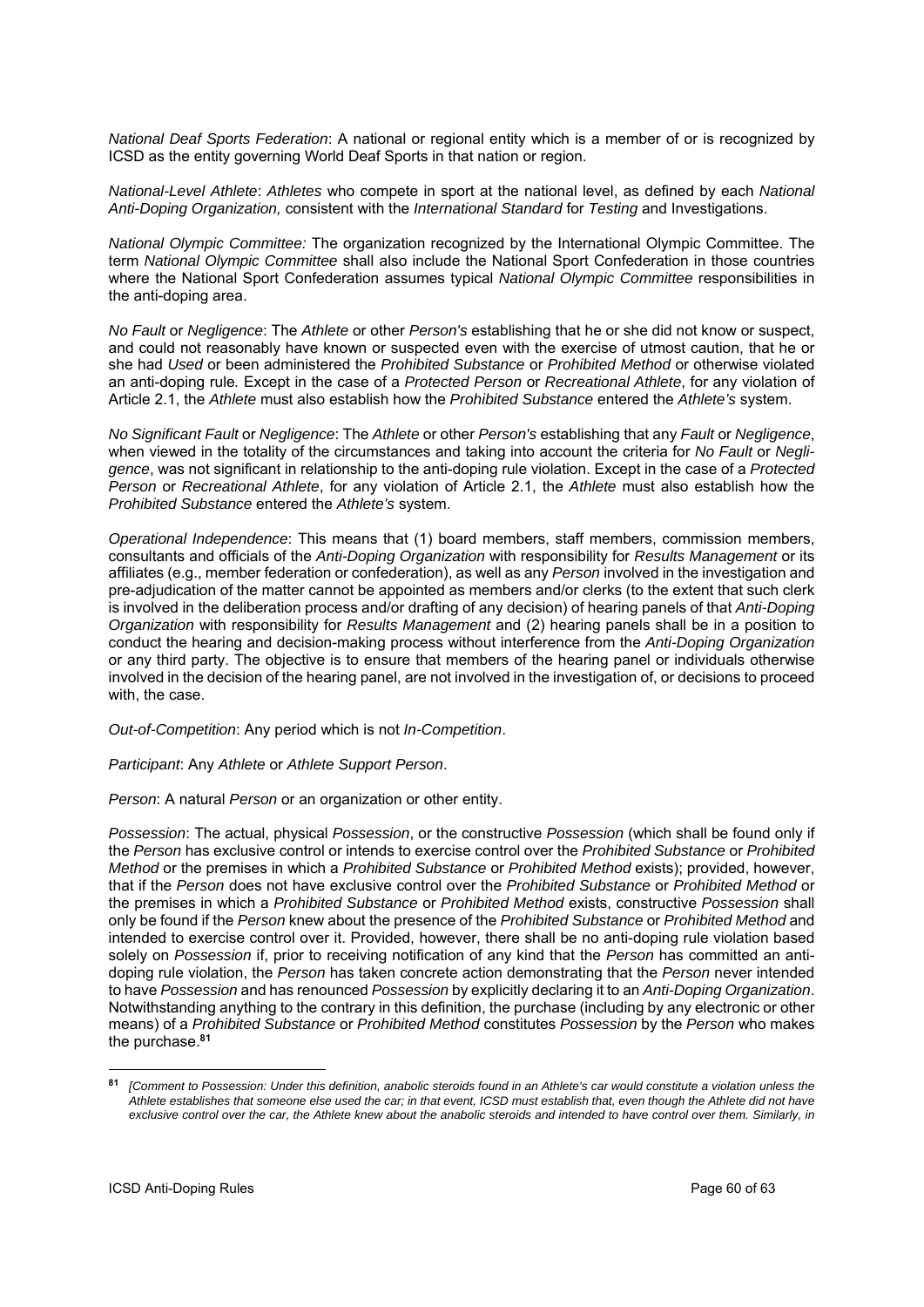*Prohibited List*: The List identifying the *Prohibited Substances* and *Prohibited Methods*.

*Prohibited Method*: Any method so described on the *Prohibited List*.

*Prohibited Substance*: Any substance, or class of substances, so described on the *Prohibited List*.

*Protected Person*: An *Athlete* or other natural *Person* who at the time of the anti-doping rule violation: (i) has not reached the age of sixteen (16) years; (ii) has not reached the age of eighteen (18) years and is not included in any *Registered Testing Pool* and has never competed in any *International Event* in an open category; or (iii) for reasons other than age has been determined to lack legal capacity under applicable national legislation.**82** 

*Provisional Hearing*: For purposes of Article 7.4.3, an expedited abbreviated hearing occurring prior to a hearing under Article 8 that provides the *Athlete* with notice and an opportunity to be heard in either written or oral form.**<sup>83</sup>**

*Provisional Suspension*: See *Consequences of Anti-Doping Rule Violations* above.

*Publicly Disclose*: See *Consequences of Anti-Doping Rule Violations* above.

*Recreational Athlete*: A natural *Person* who is so defined by the relevant *National Anti-Doping Organization*; provided, however, the term shall not include any *Person* who, within the five (5) years prior to committing any anti-doping rule violation, has been an *International-Level Athlete* (as defined by each International Federation consistent with the *International Standard* for *Testing* and Investigations) or *National-Level Athlete* (as defined by each *National Anti-Doping Organization* consistent with the *International Standard* for *Testing* and Investigations), has represented any country in an *International Event* in an open category or has been included within any *Registered Testing Pool* or other whereabouts information pool maintained by any International Federation or *National Anti-Doping Organization*. **84**

*Regional Anti-Doping Organization*: A regional entity designated by member countries to coordinate and manage delegated areas of their national anti-doping programs, which may include the adoption and implementation of anti-doping rules, the planning and collection of *Samples*, the management of results, the review of *TUEs*, the conduct of hearings, and the conduct of *Educational* programs at a regional level.

*Registered Testing Pool*: The pool of highest-priority *Athletes* established separately at the international level by International Federations and at the national level by *National Anti-Doping Organizations,* who are subject to focused *In-Competition* and *Out-of-Competition Testing* as part of that International Federation's or *National Anti-Doping Organization's* test distribution plan and therefore are required to provide whereabouts information as provided in Article 5.5 and the *International Standard* for *Testing* and Investigations.

*the example of anabolic steroids found in a home medicine cabinet under the joint control of an Athlete and spouse, ICSD must*  establish that the Athlete knew the anabolic steroids were in the cabinet and that the Athlete intended to exercise control over *them. The act of purchasing a Prohibited Substance alone constitutes Possession, even where, for example, the product does not arrive, is received by someone else, or is sent to a third party address.]*

**<sup>82</sup>** *[Comment to Protected Person: The Code treats Protected Persons differently than other Athletes or Persons in certain circumstances based on the understanding that, below a certain age or intellectual capacity, an Athlete or other Person may not possess the mental capacity to understand and appreciate the prohibitions against conduct contained in the Code. This would include, for example, a Paralympic Athlete with a documented lack of legal capacity due to an intellectual impairment. The term "open category" is meant to exclude competition that is limited to junior or age group categories.]* 

**<sup>83</sup>** *[Comment to Provisional Hearing: A Provisional Hearing is only a preliminary proceeding which may not involve a full review of the facts of the case. Following a Provisional Hearing, the Athlete remains entitled to a subsequent full hearing on the merits of the case. By contrast, an "expedited hearing", as that term is used in Article 7.4.3, is a full hearing on the merits conducted on an expedited time schedule.]* 

**<sup>84</sup>** *[Comment to Recreational Athlete: The term "open category" is meant to exclude competition that is limited to junior or age group categories.]*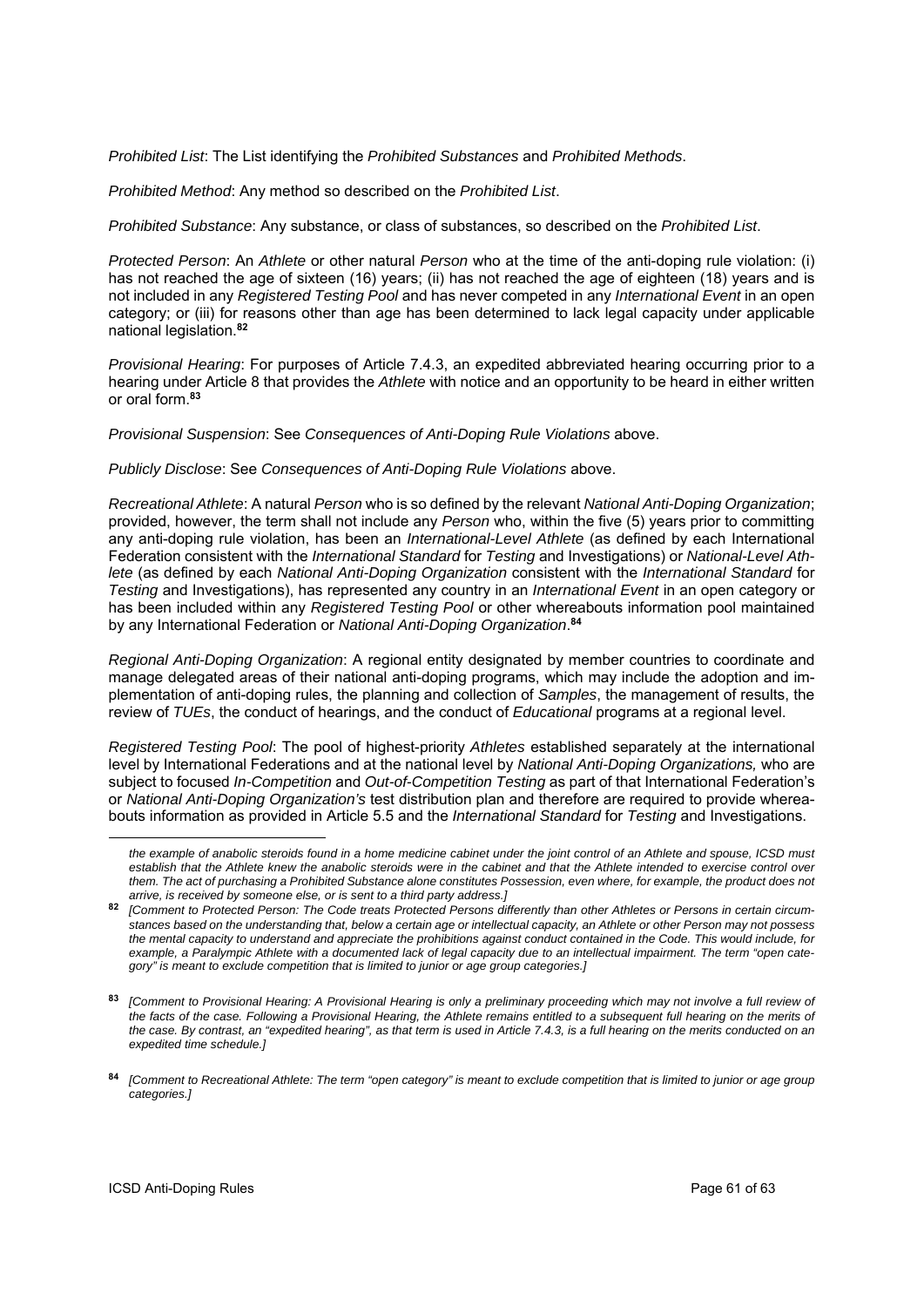*Results Management*: The process encompassing the timeframe between notification as per Article 5 of the *International Standard* for *Results Management*, or in certain cases (e.g., *Atypical Finding*, *Athlete Biological Passport*, whereabouts failure), such pre-notification steps expressly provided for in Article 5 of the *International Standard* for *Results Management*, through the charge until the final resolution of the matter, including the end of the hearing process at first instance or on appeal (if an appeal was lodged).

*Sample* or *Specimen*: Any biological material collected for the purposes of *Doping Control*. **85**

*Signatories*: Those entities accepting the *Code* and agreeing to implement the *Code*, as provided in Article 23 of the *Code*.

*Specified Method:* See Article 4.2.2.

*Specified Substance*: See Article 4.2.2.

*Strict Liability*: The rule which provides that under Article 2.1 and Article 2.2, it is not necessary that intent, *Fault*, *Negligence*, or knowing *Use* on the *Athlete's* part be demonstrated by the *Anti-Doping Organization* in order to establish an anti-doping rule violation.

#### *Substance of Abuse*: See Article 4.2.3.

*Substantial Assistance*: For purposes of Article 10.7.1, a *Person* providing *Substantial Assistance* must: (1) fully disclose in a signed written statement or recorded interview all information he or she possesses in relation to anti-doping rule violations or other proceeding described in Article 10.7.1.1, and (2) fully cooperate with the investigation and adjudication of any case or matter related to that information, including, for example, presenting testimony at a hearing if requested to do so by an Anti-Doping Organization or hearing panel. Further, the information provided must be credible and must comprise an important part of any case or proceeding which is initiated or, if no case or proceeding is initiated, must have provided a sufficient basis on which a case or proceeding could have been brought.

*Tampering*: Intentional conduct which subverts the *Doping Control* process but which would not otherwise be included in the definition of *Prohibited Methods*. *Tampering* shall include, without limitation, offering or accepting a bribe to perform or fail to perform an act, preventing the collection of a *Sample*, affecting or making impossible the analysis of a *Sample*, falsifying documents submitted to an Anti-Doping Organization or *TUE* committee or hearing panel, procuring false testimony from witnesses, committing any other fraudulent act upon the *Anti-Doping Organization* or hearing body to affect *Results Management* or the imposition of *Consequences*, and any other similar intentional interference or *Attempted* interference with any aspect of *Doping Control*. **86** 

*Target Testing*: Selection of specific *Athletes* for *Testing* based on criteria set forth in the *International Standard* for *Testing* and Investigations.

*Team Sport*: A sport in which the substitution of players is permitted during a *Competition*.

*Technical Document*: A document adopted and published by *WADA* from time to time containing mandatory technical requirements on specific anti-doping topics as set forth in an *International Standard*.

<sup>-</sup>**<sup>85</sup>** *[Comment to Sample or Specimen: It has sometimes been claimed that the collection of blood Samples violates the tenets of certain religious or cultural groups. It has been determined that there is no basis for any such claim.]* 

**<sup>86</sup>** *[Comment to Tampering: For example, this Article would prohibit altering identification numbers on a Doping Control form during Testing, breaking the B bottle at the time of B Sample analysis, altering a Sample by the addition of a foreign substance, or intimidating or attempting to intimidate a potential witness or a witness who has provided testimony or information in the Doping Control process. Tampering includes misconduct which occurs during the Results Management process. See Article 10.9.3.3. However, actions taken as part of a Person's legitimate defence to an anti-doping rule violation charge shall not be considered Tampering. Offensive conduct towards a Doping Control official or other Person involved in Doping Control which does not otherwise constitute Tampering shall be addressed in the disciplinary rules of sport organizations.]*